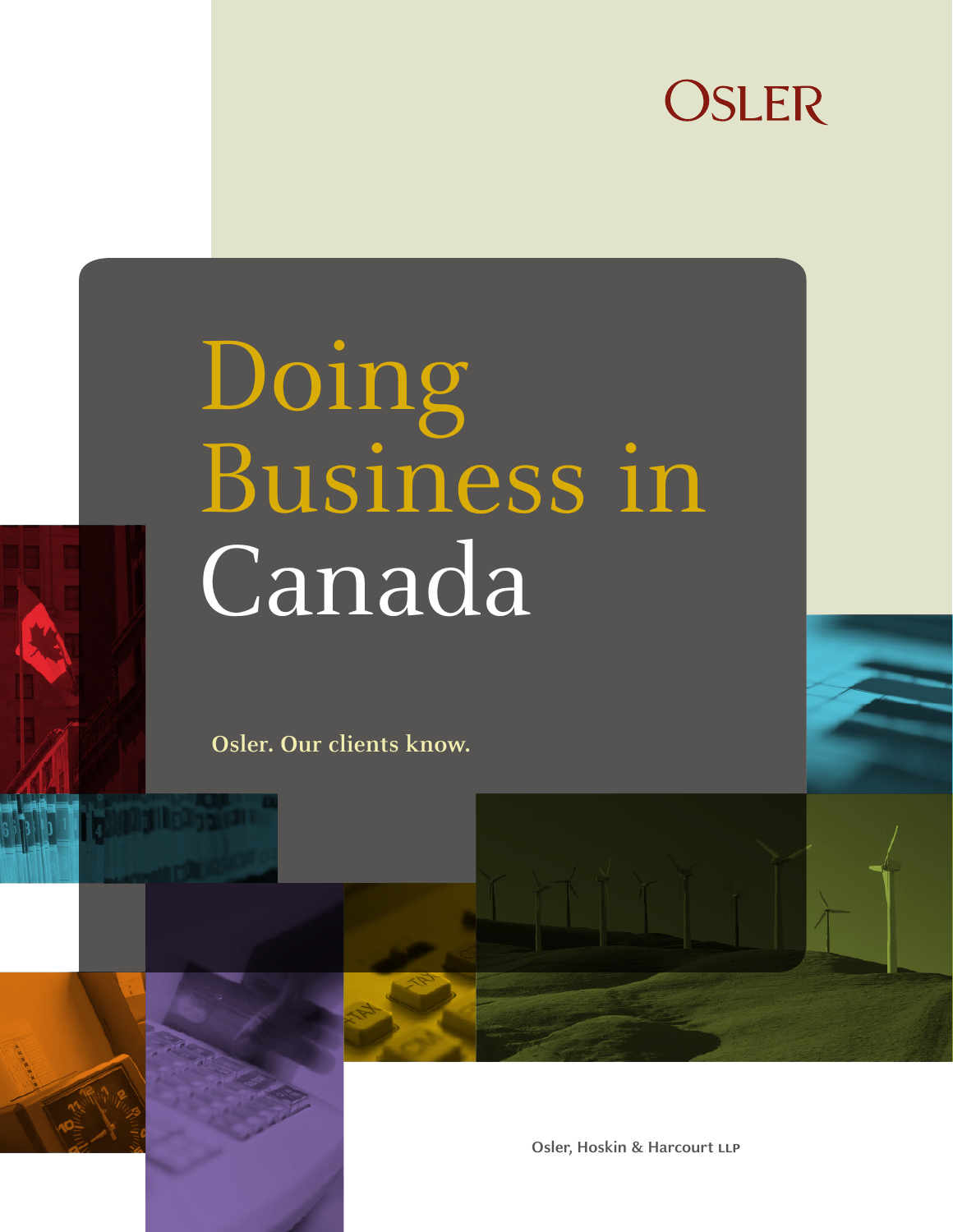## Doing Business in Canada

Osler, Hoskin & Harcourt LLP has produced *Doing Business in Canada* to give business executives, counsel and potential investors from other countries a concise overview of Canada's legal and economic framework and key business legislation. For those looking to pursue business opportunities in Canada, this guide outlines several unique aspects, including French language requirements in the province of Québec as well as overlapping regulatory jurisdiction among various levels of government in certain areas of the law.

Despite the ongoing harmonization of many areas of Canadian business law with those of our major trading partners through international agreements, distinctly Canadian business law requirements are crucial considerations for entering the Canadian marketplace.

*Doing Business in Canada* does not contain a full analysis of the law. This guide provides general information only and does not constitute legal or other professional advice or an opinion of Osler, Hoskin & Harcourt LLP or any member of the firm on the points of law discussed herein. We invite you to contact the contributing authors of this publication (listed at the end of each chapter) or any other firm member to discuss the legal issues outlined in this publication.

© 2009 Osler, Hoskin & Harcourt LLP. All rights reserved.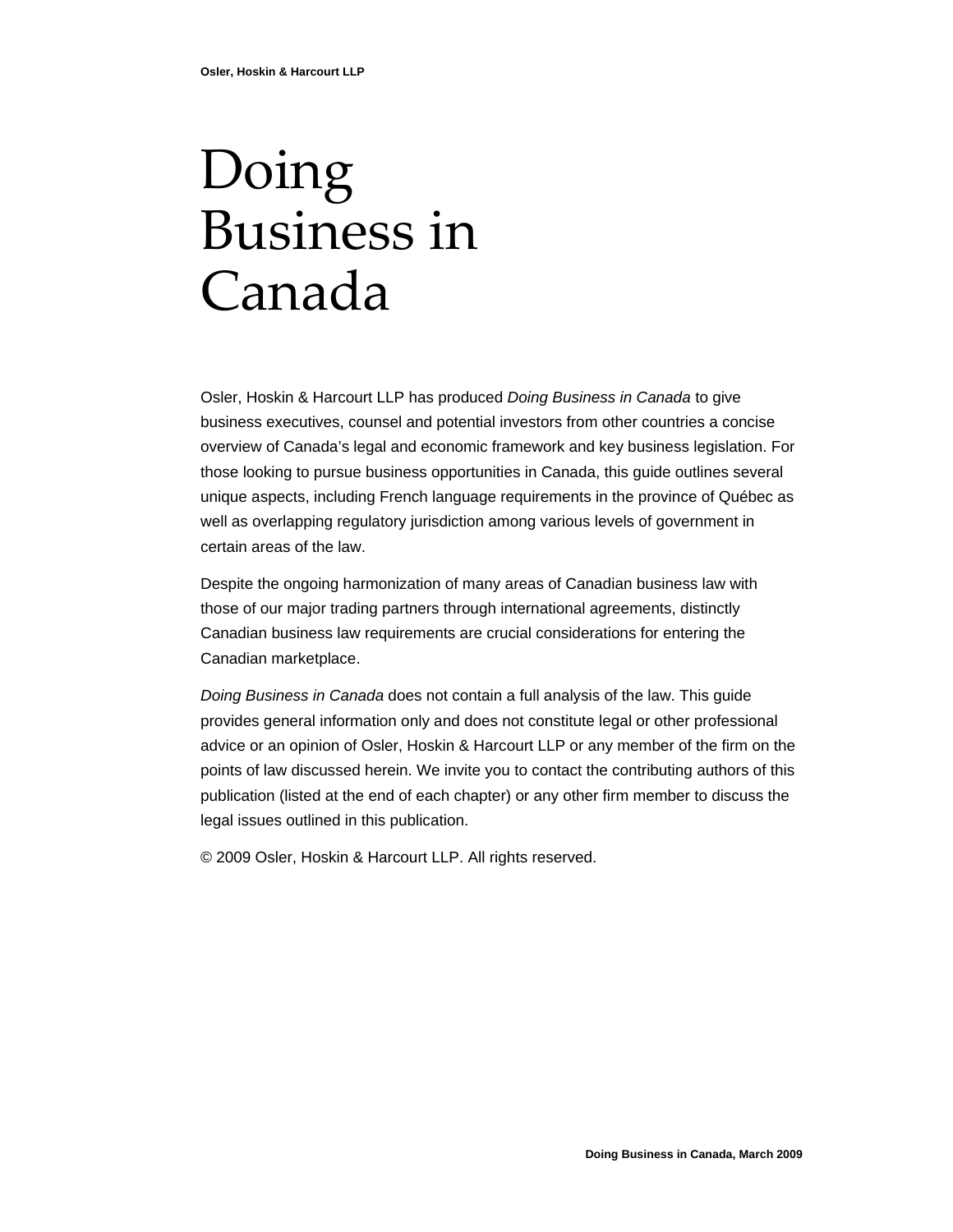#### <span id="page-2-0"></span>**TABLE OF CONTENTS**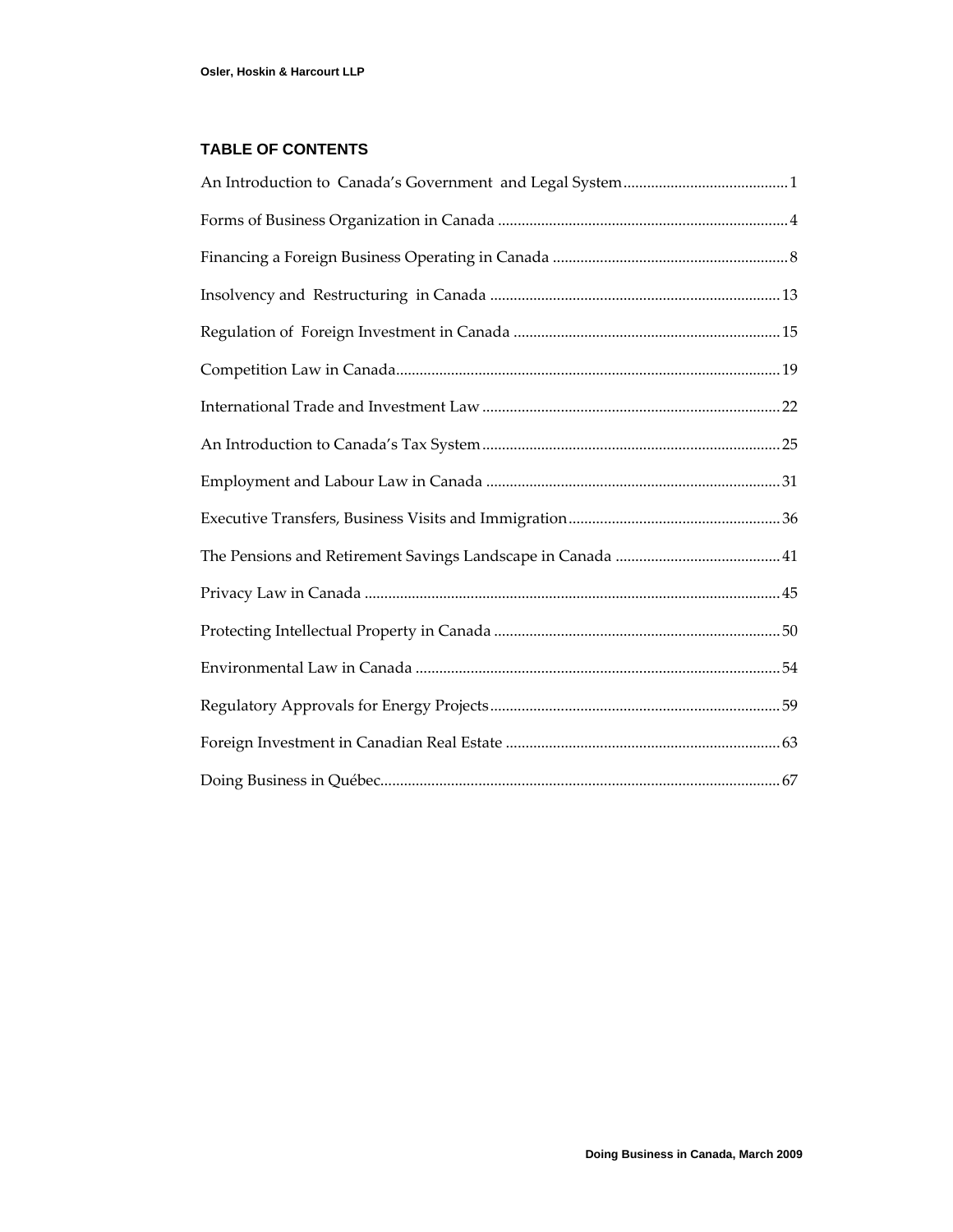### <span id="page-3-0"></span>An Introduction to Canada's Government and Legal System

By Larry Lowenstein and Laura Fric

While Canada's legal system may appear quite similar to that of many western democracies, there are many unique aspects to it, including the presence of two civil law codes: the French *Code Napoléon-*based system in the province of Québec and the English precedent-based common law system throughout the rest of the country.

#### **LEVELS OF GOVERNMENT**

Canada is a federal bilingual (English and French) country operating under a parliamentary system of government. Legislative authority and the ability to make laws are divided between various levels of government, including the Parliament of Canada and the legislatures of Canada's ten provinces and three territories.

While the federal government is responsible for the territories, it has provided for elected councils with law‐making powers similar to those of the provinces. In addition, unique arrangements have been developed for aboriginal peoples in various regions of the country. For example, Indian bands exercise a range of governmental powers over reserve lands under the *Indian Act*.

#### **CANADA'S CONSTITUTION**

The Constitution of Canada is the supreme law of the country. It sets out the basic principles of a democratic government and defines the three branches of government: executive, legislative and judicial. The Constitution also divides law‐making power and responsibility between the federal and provincial levels of government.

The federal government is responsible for areas such as: foreign affairs and international trade, defence, the monetary system, criminal law, patents, bankruptcy/insolvency and certain "national" sectors, such as financial services and telecommunications. The provinces are responsible for education, health care, municipal affairs, securities regulation and national resources along with other specified areas.

#### *Charter of Rights and Freedoms*

Canada's *Charter of Rights and Freedoms* (*Charter*), under which several important legal arguments have been waged since 1982, is also contained in the Constitution. Unlike the United States' *Bill of Rights*, the *Charter* has only limited application to the regulation of economic rights.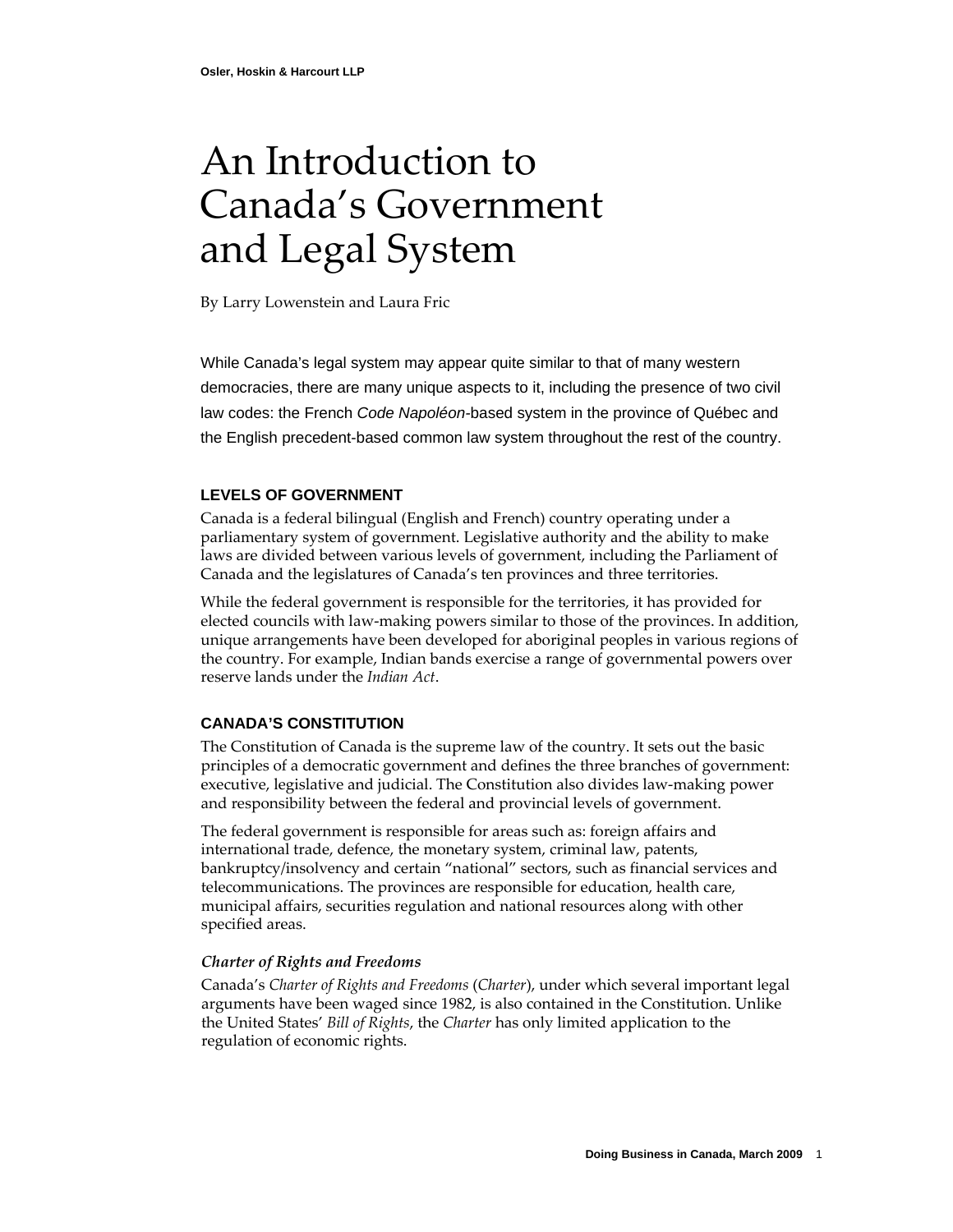#### **TWO CIVIL LAW CODES**

Another unique aspect of Canada's legal system is the presence of two civil codes. The criminal law system that governs the whole country and the civil law system that governs most jurisdictions in Canada is based on the English precedent‐based system of common law. The civil law system in the Province of Québec only is based on the French *Code Napoléon.* Foreign companies and investors interested in doing business in Canada nationally should ensure that their Canadian legal advisors are well versed in both civil systems.

#### **AN INDEPENDENT JUDICIARY**

Canada's judiciary is completely independent from other branches of government. All government action is subject to judicial scrutiny.

#### **CANADIAN COURTS**

Commercial court proceedings are usually heard in the federal courts or in the superior courts of the provinces (which are presided over by federally appointed judges). In Toronto, a formal and well-respected "Commercial List" court hears most commercial matters in Ontario; informally, certain judges in other provinces are often assigned to hear commercial matters. Canada generally has a "loser pays" civil litigation system, meaning that the losing side of any court battle can usually expect to pay some portion of the successful party's legal costs.

#### **ALTERNATIVE DISPUTE RESOLUTION (ADR)**

Alternative Dispute Resolution (ADR) comprises various techniques for resolving disputes outside of the court that are less formal, less costly and generally faster than court proceedings. ADR includes both mediation (an independent third party facilitates the parties' resolution of their dispute) and arbitration (an independent third party decides on how the dispute will be resolved). The province of Ontario has had a mandatory mediation program in place in Toronto and Ottawa for most civil non‐ family case‐managed actions in Toronto and Ottawa since July 2001. Canadian courts will generally recognize and enforce arbitration decisions made in other jurisdictions.

#### **CANADIAN CLASS ACTIONS**

Most provinces in Canada – including the most populous, Ontario and Québec – have statutes governing class proceedings. Even in the other Canadian jurisdictions, actions can usually be brought on behalf of large numbers of people as "representative" actions.

Canada's approach to class actions is relatively welcoming. The number of class proceedings being brought in Canada has grown substantially in the last 10 years, with the plaintiff's bar becoming larger and more experienced. It is now not uncommon to have similar actions commenced in many provinces at the same time and in a coordinated way, and for Canadian proceedings to be brought that mirror proceedings brought in other countries.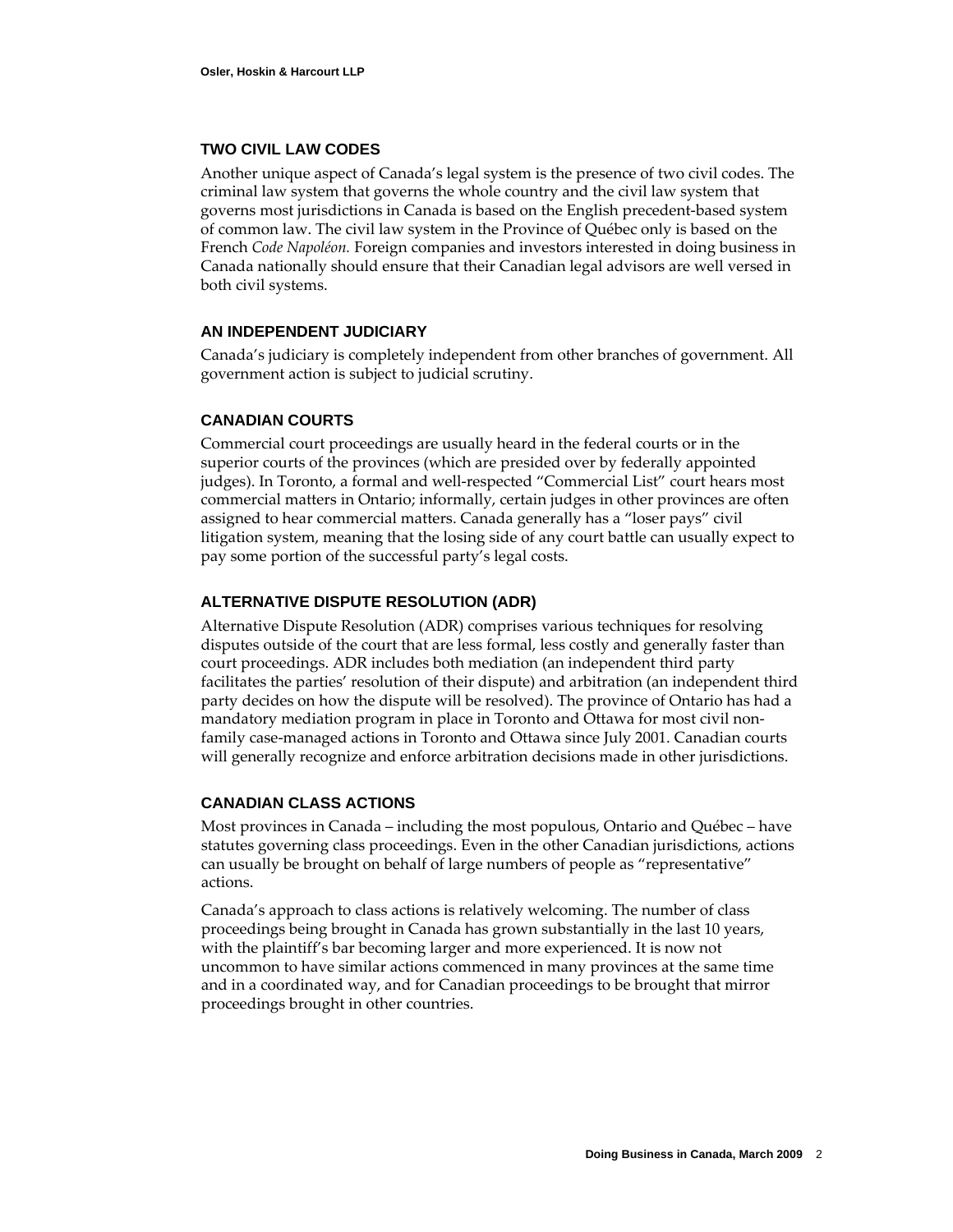#### **Osler, Hoskin & Harcourt LLP**

*Osler's Litigation Department provides strategic litigation services and advice on class actions to many leading domestic and international enterprises. Larry Lowenstein and Laura Fric are partners in our Department. You can contact Larry at [llowenstein@osler.com](mailto:llowenstein@osler.com) or 416.862.6454 and Laura at [lfric@osler.com](mailto:lfric@osler.com) or 416.862.5899.*

<Back to Table of [Contents>](#page-2-0)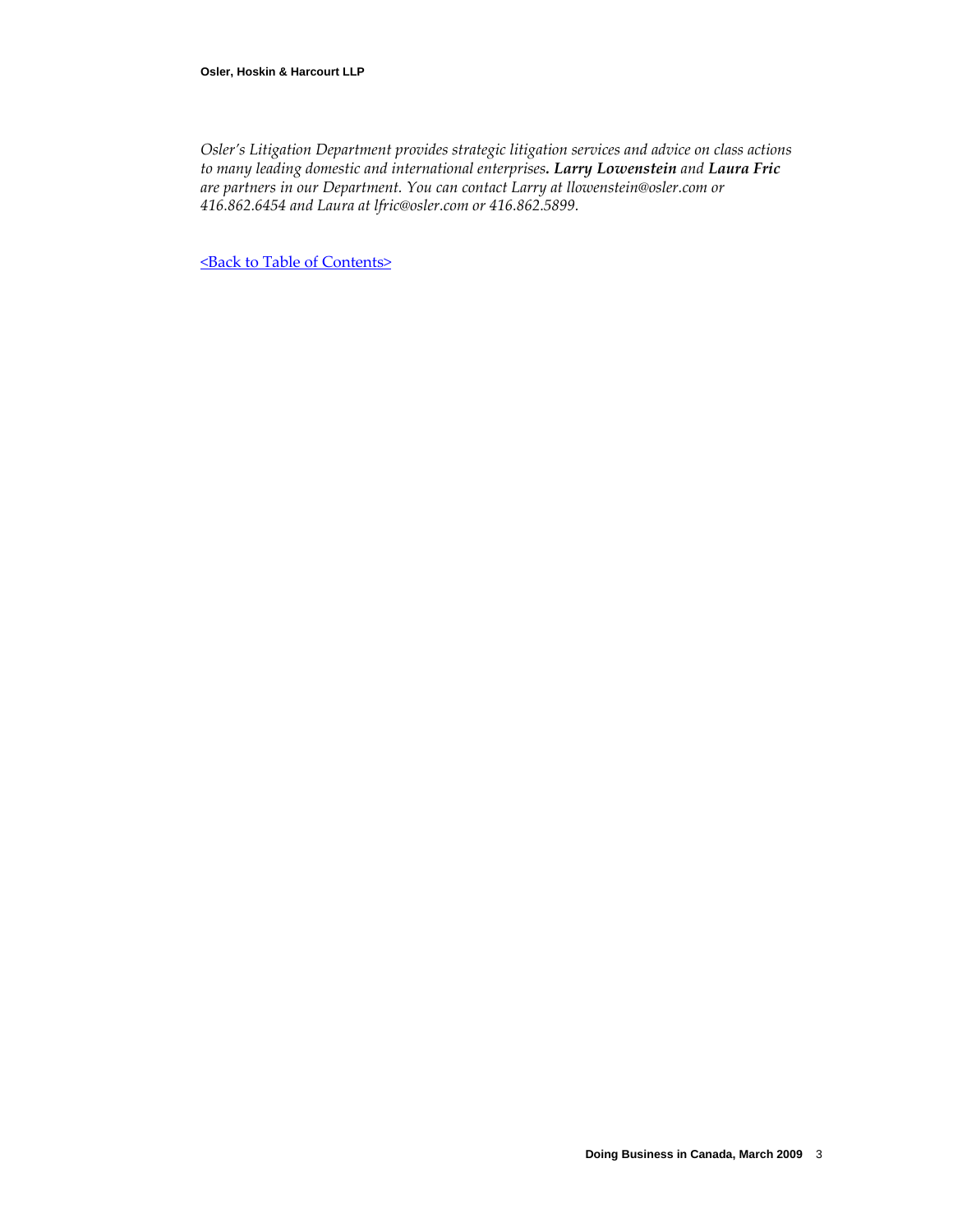### <span id="page-6-0"></span>Forms of Business Organization in Canada

By Steven Smith and Frank Zaid

There are several different vehicles available for conducting a business in Canada, each with its own advantages and disadvantages. A foreign entity looking to carry on business here should consider key factors, such as tax and liability issues, in selecting the most appropriate one.

For foreign entities looking to carry on business in Canada, recent amendments to Canada's business statutes have (among other things) eased director residency requirements and further facilitated setting up a branch or subsidiary in Canada. Below, we provide an overview of the pros and cons of various forms of business organization in Canada.

#### **BRANCH VERSUS SUBSIDIARY OPERATION**

A Canadian subsidiary may not generally be consolidated with other operations for foreign tax purposes. Consequently, in the initial period when losses may be expected, starting a business through a branch operation would permit losses in Canada to be offset against income in the home jurisdiction.

Use of a branch operation would require an application for an extra‐provincial licence describing the structure of the applicant and designating an "agent for service" in the province. The business or corporate name under which the licence is to be granted must be approved by the applicable provincial authority.

Since the use of a branch subjects the foreign corporation to provincial and federal laws, consider first creating a wholly owned subsidiary in the home jurisdiction of the foreign corporation. That subsidiary would then carry on business in Canada through a branch. Depending on the laws in the home jurisdiction, the foreign parent might then avoid direct liability for actions of the Canadian operation, and might still be able to consolidate any losses of the Canadian branch into its own financial statements for tax purposes.

#### **FLOW-THROUGH ENTITIES**

In some situations, for U.S. tax reasons, a U.S. investor will want to hold its Canadian interests through a "flow‐through entity." While this objective is not usually possible with a Canadian or provincial corporation, the provinces of Alberta, British Columbia and Nova Scotia permit the creation of an "Unlimited Liability Company" (ULC). We understand that a ULC is treated in the U.S. as the equivalent of a partnership or "check the box" flow‐through entity.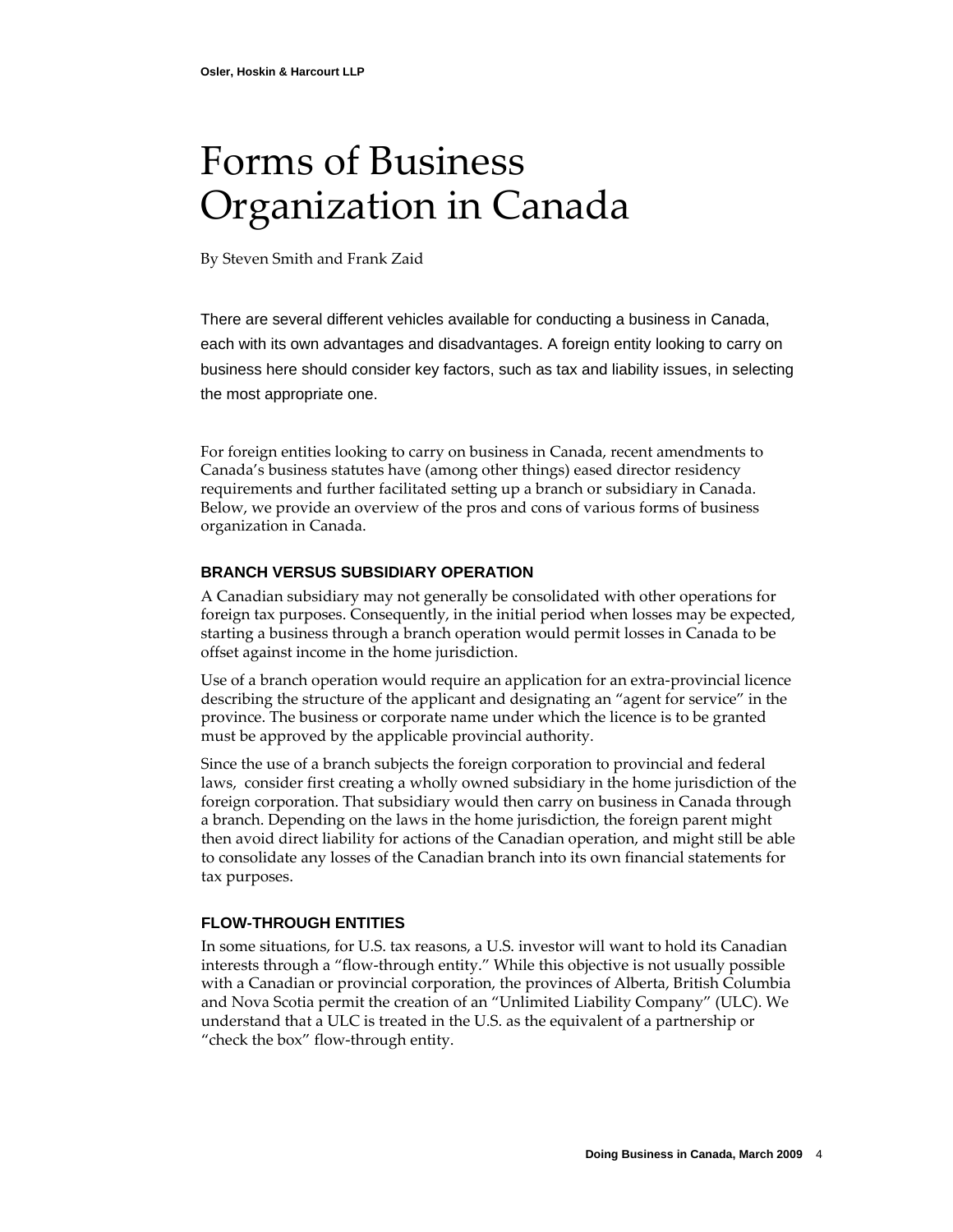#### **FEDERAL VERSUS PROVINCIAL INCORPORATION**

If the foreign entity decides to incorporate a Canadian subsidiary, the subsidiary could be incorporated as a federal corporation under the laws of Canada, or as a provincial corporation under the laws of one of the provinces of Canada. Such incorporation is, generally speaking, a very simple process and does not require any substantive government approvals. A simple filing is necessary and the corporation must be registered with various tax (and other government) bodies. The capitalization of a corporation is a matter of private choice. No approvals are required, although there are tax rules that affect these choices. Share capital and other financial information about the corporation does not have to be publicly disclosed unless the corporation is a publicly‐listed company.

The *Canada Business Corporations Act* (CBCA), which was extensively revised in 2001, applies to federally incorporated businesses. Canada's 10 provinces have comparable legislation, although their laws differ in various respects. Generally, a federal corporation has the capacity and the power of a natural person and may carry on business anywhere in Canada and use its name in any province. Note that all provinces regulate the corporate activities of federal corporations operating in their jurisdiction through laws of general application requiring registration, the filing of returns and the payment of fees.

A federally or provincially incorporated business must register or obtain an extra‐ provincial licence in each province in which it carries on business (other than, for a provincially incorporated business, the province in which it was incorporated). If the name of the corporation is not acceptable in the province where the application or licence is being made (for example, because a corporation with a similar name is already registered in that province), registration may not be granted. In the Province of Québec, a corporation must either have a bilingual name or a French version of its name. (For more information, see the Chapter, "Doing Business in Québec" starting on page [67](#page-69-1).)

Meetings of the directors of both federal and, for example, Ontario corporations may be held either in or outside of Canada; however, in the case of Ontario corporations, the articles or bylaws of the corporation must specifically provide for such meetings.

#### **DIRECTORS' RESIDENCY REQUIREMENTS**

For most CBCA (federally incorporated) corporations, the Canadian residency requirement is 25% at the board level. (There is no residency requirement at the board *committee* level.) The minimum number of resident Canadian directors that must be present for business to be transacted at a board meeting is also 25% for CBCA corporations unless the absent Canadian director (whose presence would otherwise be required) approves the business transacted at the meeting in writing or by electronic means.

For boards with fewer than four directors, there must be at least one resident Canadian on the board. For business to be transacted at a board meeting, this member must be present or, if absent, he or she must approve the business conducted at the meeting in writing or by electronic means. For CBCA corporations to which statutory or regulatory Canadian ownership requirements apply, a majority of the board (and board committee) members must be resident Canadians.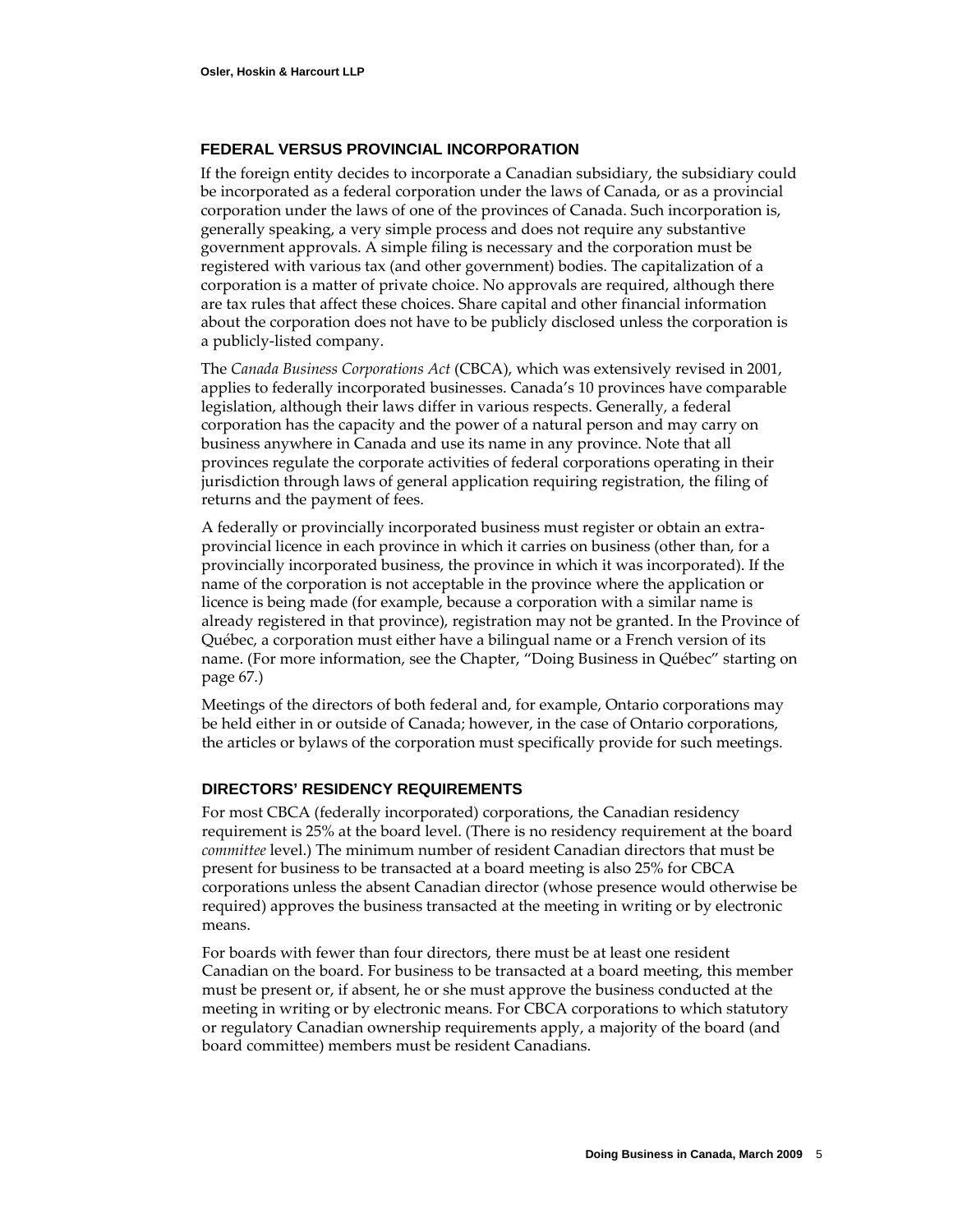Note that some foreign investors choose to incorporate in New Brunswick, Yukon or Nova Scotia. The applicable business corporation statute in each of these provinces does not have a director residency requirement.

For more information on directors' responsibilities in Canada, you can download a copy of our guide, "Corporate Governance in Canada" by visiting the "Publications & News" section of osler.com.

#### **PARTNERSHIPS AND JOINT VENTURES**

The use of a partnership or joint venture, in combination with one or more persons or corporations in Canada, may be an attractive option primarily for tax reasons. If a non‐ resident holds its partnership or joint venture interest through a subsidiary incorporated in Canada, the same tax considerations as are noted above for subsidiaries are relevant. Participation of a non‐resident in a partnership or joint venture directly (for foreign tax or other reasons) is equivalent to operating through a branch in Canada. The non‐resident partner must obtain an extra‐provincial licence in each province where the joint venture or partnership carries on business.

A detailed partnership agreement is customary in the case of a partnership, in part to avoid certain legislative provisions that would otherwise apply. Limited partnerships are commonly used for investment purposes to permit tax deductions for limited partners while retaining their limited liability. Structuring the partnership so that the general partner (with unlimited liability) is a corporation preserves all of the limited liability aspects of the corporate form. Ontario's *Limited Partnerships Act*, for example, is similar to comparable statutes in other provinces and in various states in the United States.

True joint ventures or co-ownership arrangements, commonly involving one or more corporations, avoid the unlimited joint and several liability applicable to partners. They also permit the venturers or co-owners to regulate their tax deductions without being forced to do so on the same basis as other co-venturers. (This would not be possible in the case of a partnership.) A joint venture agreement must be carefully drafted to ensure that the venture is not considered a partnership.

#### **FRANCHISING AND LICENSING**

A licence or franchise may be granted directly by a non‐resident carrying on business in a foreign country to a Canadian licensee or franchisee. The operation would be run from outside Canada, with the licensee or franchisee in Canada being an arm's‐length entity operating in Canada. There would be no need for a separate Canadian business structure. Provided that the non‐resident did not carry on business in Canada for Canadian income tax purposes, the non‐resident would receive income from its Canadian resident licensee or franchisee, less any applicable Canadian withholding taxes.

Alternatively, a Canadian entity could be set up through which Canadian licences or franchises may be granted; this entity would parallel its foreign parent's activities. For a non‐Canadian not already operating in Canada in this field, the creation of such an entity would require notification under the *Investment Canada Act* and may require review. (For more information, see the Chapter, "Regulation of Foreign Investment in Canada," starting on page [15](#page-17-1).) Regardless of the method chosen, the licensor's or franchisor's intellectual property (such as trade‐marks, patents and copyright) must be properly protected in Canada.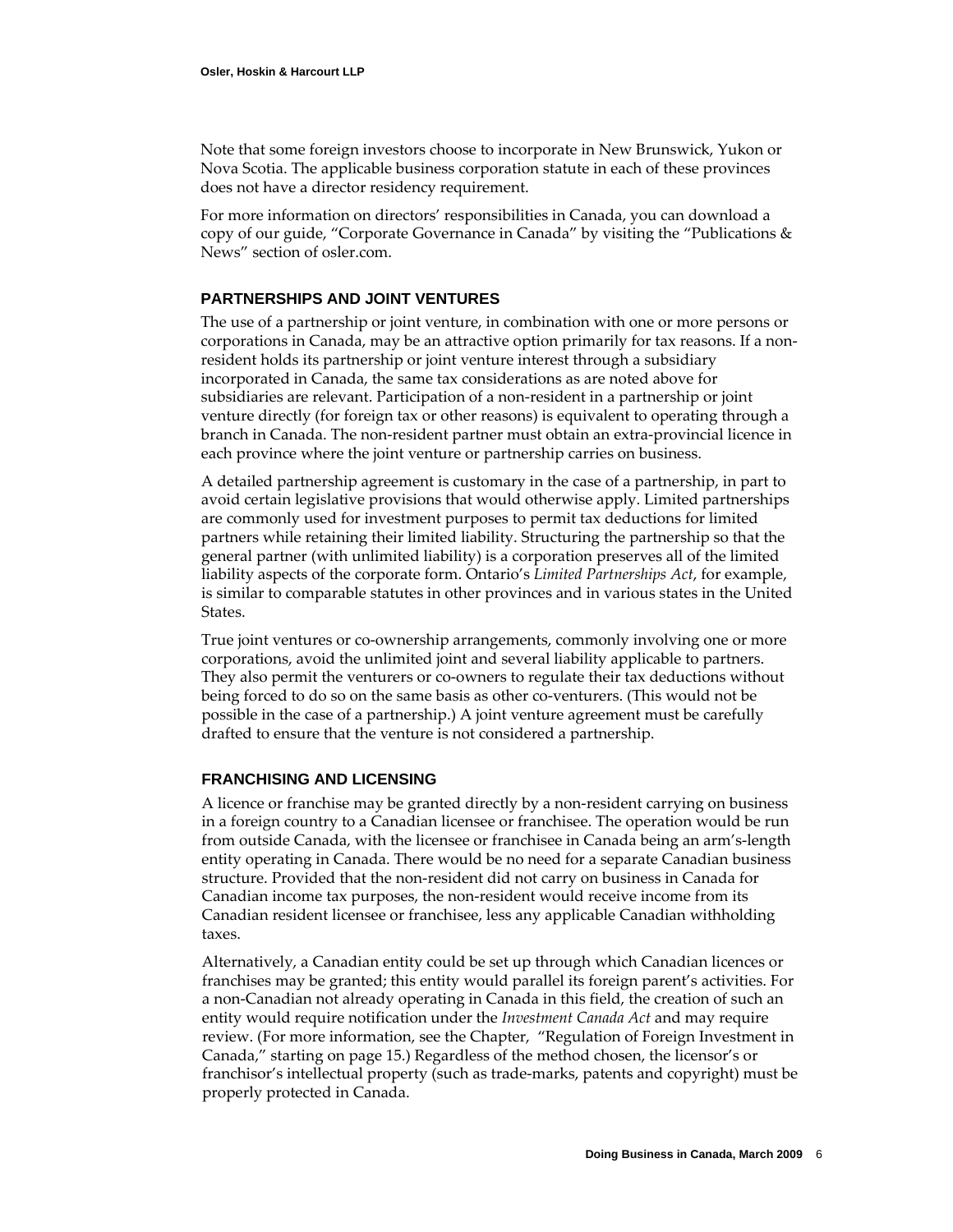#### **FRANCHISE DISCLOSURE**

The provinces of Alberta, Ontario and Prince Edward Island require a franchisor to deliver a prescribed form of disclosure document to a prospective franchisee before it can grant a franchise. (The province of New Brunswick has enacted franchise disclosure legislation that is not yet in force.) Current business practice for many national franchisors is to prepare a combined disclosure document for use in the three disclosure provinces and on a voluntary basis in other provinces in Canada.

*Drawing on the expertise of our Tax and Litigation Departments as well as a variety of specialty groups, Osler's Corporate Practice Group excels at helping domestic and international clients resolve unique business challenges. Steven Smith is a senior partner in our Group and Frank Zaid is Chair of our Franchise Group. You can contact Steven at [ssmith@osler.com](mailto:pglossop@osler.com) or 416.862‐6547. Frank can be contacted at [fzaid@osler.com](mailto:fzaid@osler.com) or 416.862.6415.*

<Back to Table of [Contents>](#page-2-0)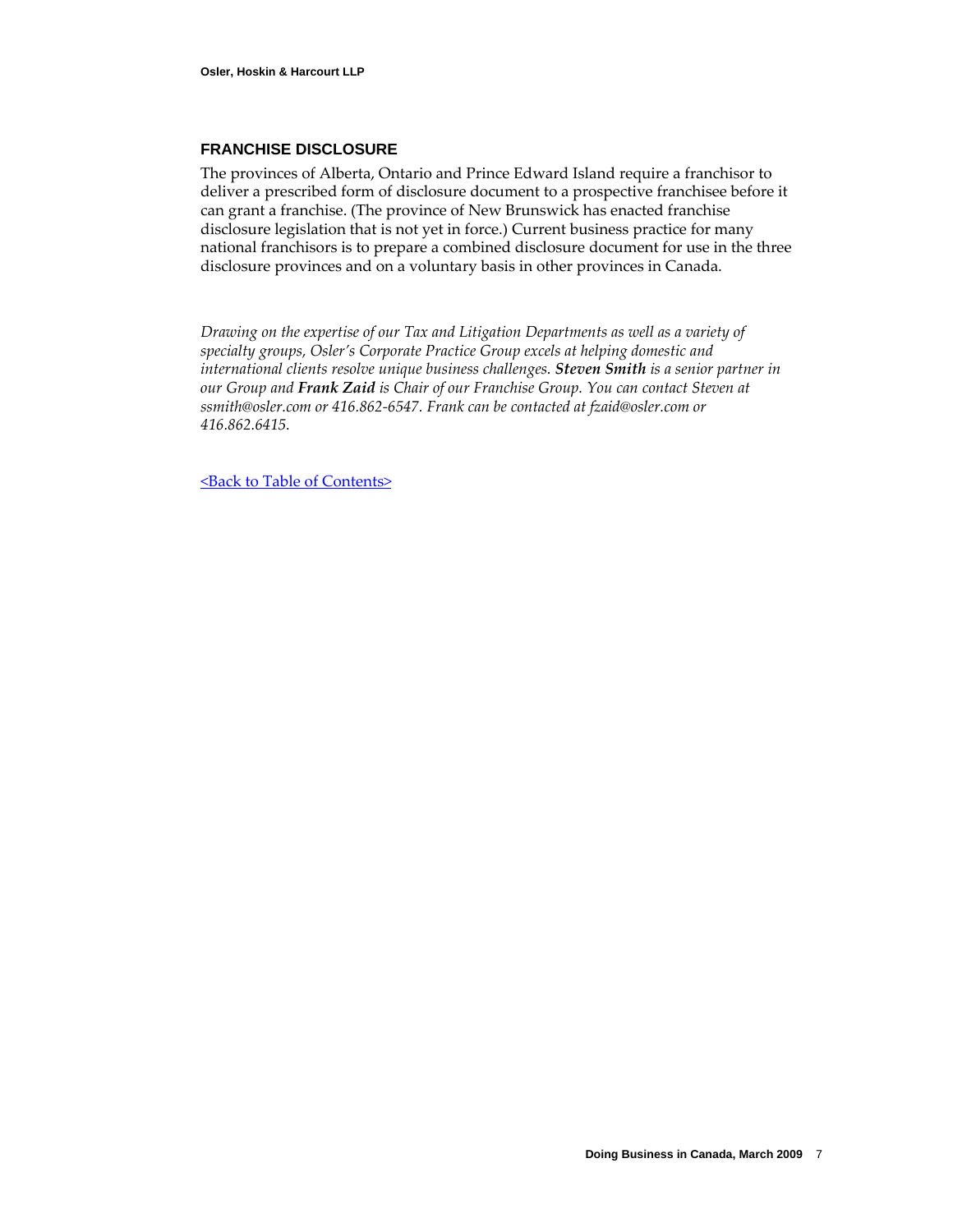### <span id="page-10-0"></span>Financing a Foreign Business Operating in Canada

By Dale Seymour

There is a wide range of financing options available in Canada for new and expanding businesses. These options range from shareholder infusions of capital to sophisticated institutional financing.

A subsidiary corporation (or other business entity) operating as a new business in a Canadian province such as Ontario often is initially funded solely by its shareholders by way of equity, debt or a combination of the two. In a liquidation, debt will be paid out before any return of equity. A shareholder can also take security (usually by way of a general security agreement or debenture) over all the assets of the subsidiary company to secure repayment of the debt.

When the company needs external financing, all shareholder loans (and any security for such loans) typically will have to be subordinated to the third-party debt; however, shareholders will still have priority for secured loans over other *unsecured* creditors of the company.

#### **EXTERNAL DEBT FINANCING**

#### **Types of Loans**

Third-party financiers typically offer a business an operating or term loan, or a combination of the two, which can be provided on an unsecured or secured basis.

#### *Operating Loans*

"Operating loans" are revolving loans usually provided on a short‐ to medium‐term basis and to finance the company's and its subsidiaries' working capital needs. If the loan is an "asset based" loan, borrowing availability is based on a "borrowing base." This type of loan may be used to finance working capital requirements, acquisitions, recapitalizations and capital expenditure projects. It often will not contain financial covenants, other than a minimum excess borrowing availability (i.e., liquidity) covenant. Such a loan can provide for larger distributions to equity sponsors than competing loan products (i.e., a "cash flow" loan), because the available credit is based on collateral values rather than cash flow or leverage.

#### *Term Loans*

"Term loans" are typically medium‐ to long‐term loans that are available for a fixed period of time and repayable on the occurrence of prescribed events of default or on demand. They often are amortized over the term of the loan, with required periodic payments of principal and then a "bullet" payment at the end of the term. Regularly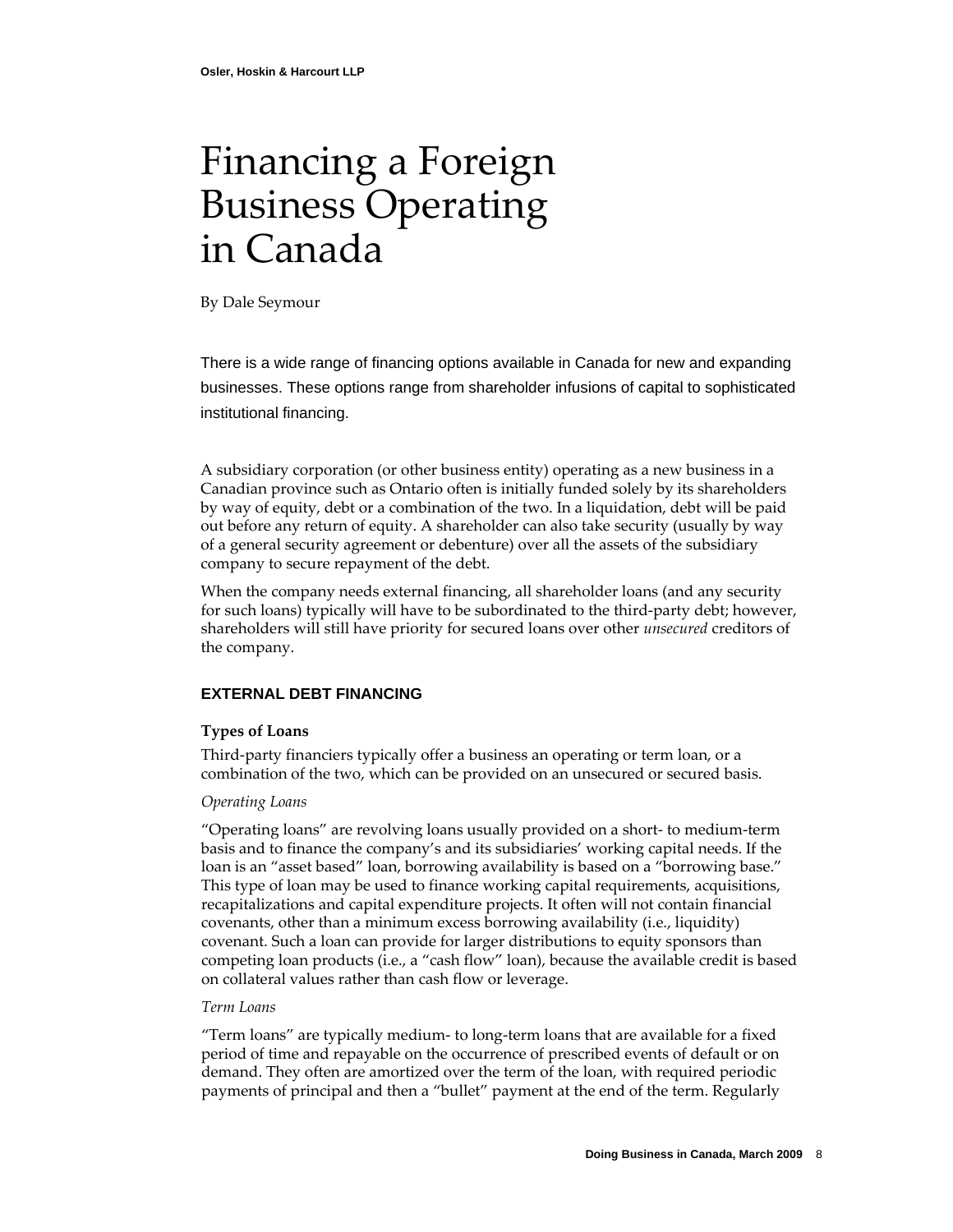scheduled interest payments are usually required; however, a portion of interest frequently may be capitalized. These loans may be borrowed in "tranches" and often finance an acquisition, expansion or other specific capital projects.

#### **Security**

Many lenders require a borrower to provide, at a minimum, security over the assets being financed and, in many cases, over all of the borrower's personal property, including after‐acquired property and real property. If operating financing is being provided to a company by a different lender than the term lender, the term lender may require a second lien on the "primary" collateral security of the operating lender and, although less frequently, vice‐versa. Lenders also may require parent holding companies, subsidiary companies and individual shareholders to provide guarantees and security as additional credit support.

Each of the common‐law provinces in Canada has enacted personal property security legislation that is similar to the U.S. *Uniform Commercial Code* Art. 9 regime and that governs the creation, registration and enforcement of security on personal property. The *Civil Code of Québec* governs such matters in Québec. The federal *Bank Act* also permits banks to receive security in raw materials, work in progress and finished goods inventory, as well as other specified assets and equipment. Sources of debt financing include Canadian chartered banks, foreign banks, "near" banks and other financial institutions.

#### **Domestic and Foreign Banks**

A few very large, domestic chartered banks that are regulated by the federal government offer debt financing and provide cash management and investment services. Most Canadian chartered banks have a highly developed network of branch operations throughout the country. Since some of them also have a presence in the U.S. and internationally, these banks can be a useful liaison for a foreign investor establishing a business in Canada.

The federal *Bank Act* governs the activities of domestic and foreign banks operating in Canada. It authorizes Schedule I (domestic) banks and Schedule II (foreign subsidiary) banks that are controlled by eligible foreign institutions to accept deposits and Schedule III banks (foreign bank branches of foreign institutions) to do banking business in Canada. Neither Schedule II nor Schedule III banks are non‐residents of Canada for withholding tax purposes.

Foreign banks concentrate mainly on commercial (not retail) banking activities. Increasing competition in this field provides commercial business borrowers a broader range of institutional lenders to turn to. Foreign banks operating in Canada often provide the necessary financial liaison with the foreign investor and the opportunity to deal with the same bank in the investor's home country when a new Canadian business is established.

#### **Non‐Banks**

While unable to take deposits, life insurance companies in Canada manage segregated investment funds, including pension funds, and provide medium‐ to long‐term financing. Trust and loan companies in Canada are generally incorporated under the federal *Trust and Loan Companies Act* and take deposits and provide debt financing.

Credit unions, "caisses populaires" in Québec and the financing arms of major industrial companies and hedge funds also provide financing. In addition, financing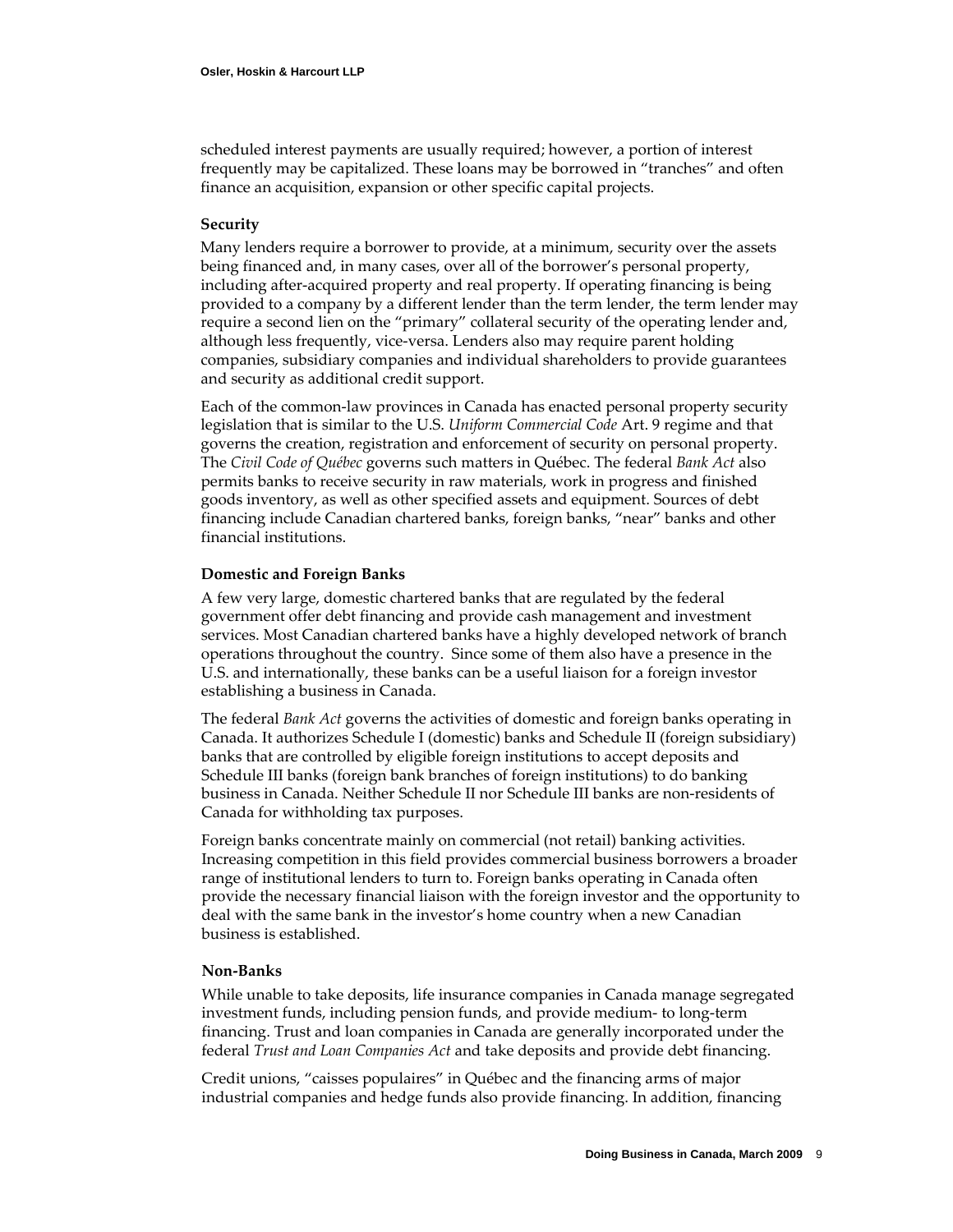can be secured from conventional real estate mortgage lenders for real property. Some large corporations sponsor "incubator" projects, investing funds (and often human capital) in new companies in the hopes of receiving a return on their investment.

#### **OTHER FINANCING SOURCES**

Acquiring capital assets from a manufacturer on a conditional sale basis or by way of a lease, either on an operating or capital basis, allows a company to pay for assets from its regular cash flow over time, reduce or eliminate the need for a substantial initial payment, and secure tax and/or accounting advantages. Many lease finance companies will buy assets specified by the company and then lease those assets to the company, allowing the company to convert its existing assets to capital while retaining use of those underlying assets in the business.

A company may sell its accounts receivables to a factor who will advance a percentage of the amount of the receivables. When its receivables are paid in full, the company will receive the balance of the amount, less any fees and interest charged by the factor.

In a securitization, certain assets of a corporation are pooled and transferred into a separate legal entity which finances the purchase of this portfolio by issuing debt or debt-like instruments into the capital markets, secured by the portfolio assets. Securitization can offer competitive pricing since pricing is based on the quality of the assets and credit enhancements, rather than on a company's corporate covenants. It may also permit smaller companies to grow more quickly, since a more traditional bank loan might impose more limiting financial covenants (such as a leverage ratio).

#### **EXTERNAL EQUITY FINANCING**

External equity financing options include: venture capital firms, merchant banks and private or public offerings.

#### **Venture Capital**

Companies willing to provide venture capital to new businesses, venture capitalists (VCs) are private or publicly sponsored pools of capital that are interested in taking a minority equity position in a company (and, oftentimes, in making some debt financing available) in exchange for significant influence over the management and direction of the company.

The investment timeline is typically five to seven years. VCs often invest in a company at the early stages of development, before sufficient predictable cash flows have been generated to attract institutional debt financing. VCs have a fairly strong presence in the technology and bio‐science sectors, despite a decline in other sectors.

#### **Merchant Banks**

While they do not take deposits, merchant banks frequently take an equity stake in the business. Particularly active in financing buyouts, M&As, workout or turnaround situations and strategic alliances, they often provide subordinated debt or mezzanine financing, ranking behind any senior debt of the company but ahead of the company's equity holders. This is frequently tied to an "equity kicker," such as warrants or options to acquire equity in the company.

Merchant banks typically provide "patient" money with a five- to seven-year timeline. If an equity interest is taken in the company, a shareholders' agreement with other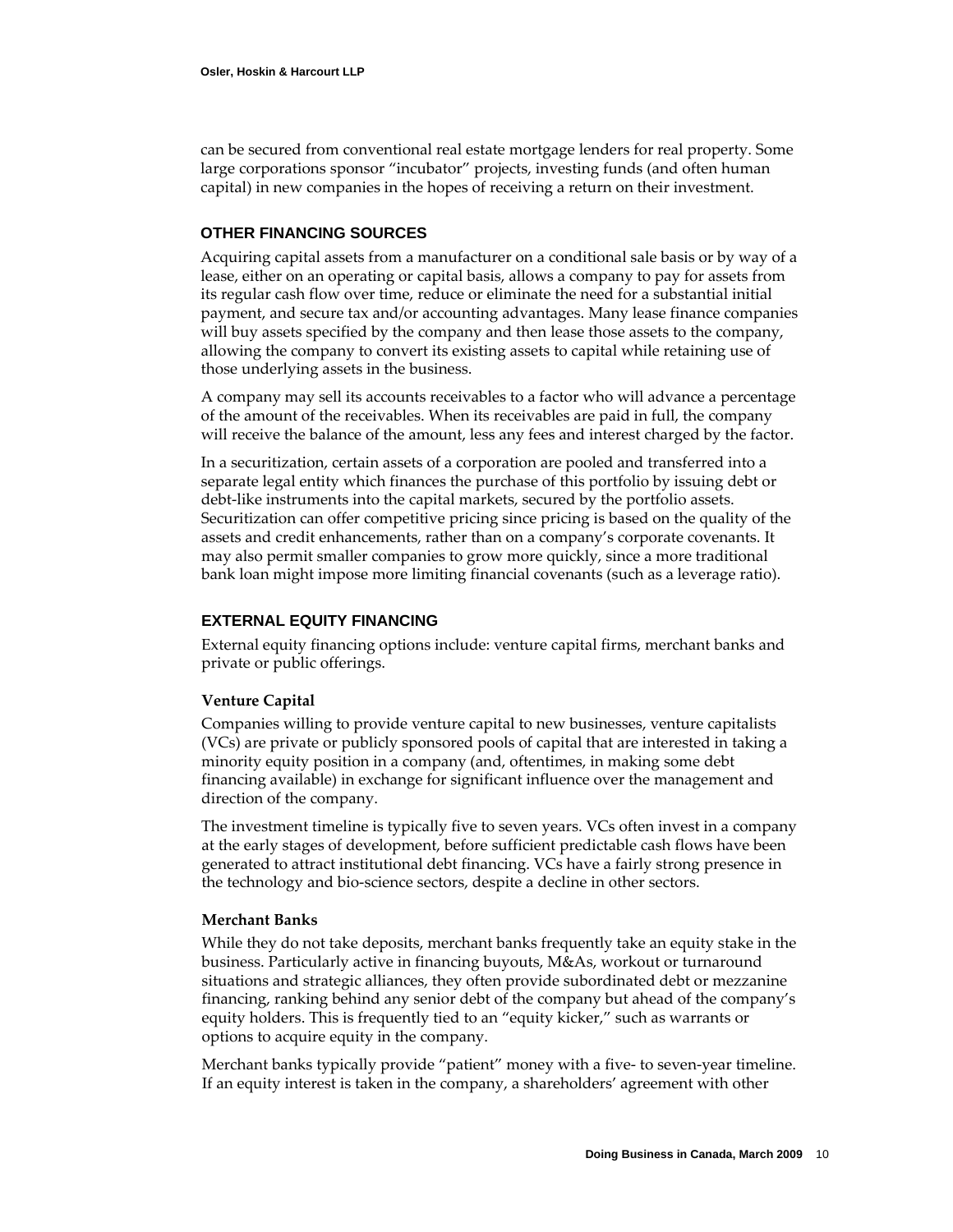equity stakeholders often is required to address issues such as control of the company, restrictions on the transfers of shares and requirements for further injections of capital.

#### **Private Placements and Public Financing**

Brokers and investment dealers usually handle public fundraising (i.e., a private placement of securities to a few sophisticated investors or a more general distribution to the public through a prospectus). Since associated fees and expenses tend to be substantial, this financing route is suitable where large sums of money are to be raised but may not be appropriate for a new company. Institutional investors who provide equity financing may be more attractive to some companies given their sophistication and disinclination to seek an active role in the management of the company.

The viability of a public offering to raise capital depends on the general condition of the financial and stock markets, the health and prospects of the particular industry, internal factors pertaining to the company, etc. In addition to the costs of "going public," the costs of *staying* public include ensuring the company maintains its listing and is in compliance with the continuous disclosure requirements imposed under securities legislation, as well as ongoing professional fees for preparing financial statements, reports, circulars, etc. Note that a public offering often may be the exit strategy for venture capitalists, merchant bankers or other early‐stage investors in the company.

#### **Income Funds**

Valued at over \$200 billion at their peak, income funds or income trusts were the dominant form of equity financing in Canada until the Government of Canada announced its proposal to impose an entity‐level tax on income trusts on October 31, 2006. Trust valuations plunged thereafter and, in subsequent months, acquirors employed available private debt to finance income trust acquisitions.

On July 14, 2008 Canada's Minister of Finance released draft tax rules that would generally allow existing income trusts to convert to corporate form on a tax‐efficient basis during a five‐year window that would end on December 31, 2012. In a troubled global economic climate where credit is not readily available, trustees of income funds will face challenging strategic decisions over the next several years, including: whether (or when) to convert such funds to a corporate structure, whether to pursue growth opportunities or whether to sell.

#### **REGULATORY REGIME**

Unlike the national regulation of securities by the SEC in the United States, securities are regulated by the provinces in Canada. Although securities regulation does vary from province to province, provincial regulatory authorities work closely together through the Canadian Securities Administrators to create a cohesively regulated Canadian securities market.

There are three main stock exchanges in Canada: the Toronto Stock Exchange, the TSX Venture Exchange (trading in small‐cap Canadian stocks and many high‐risk penny stocks) and the Montreal Exchange (trading in derivatives only).

#### **GOVERNMENT ASSISTANCE PROGRAMS**

Some federal and provincial government assistance programs targeted at small‐ and medium‐sized businesses have been cut to balance budgets and reduce debt.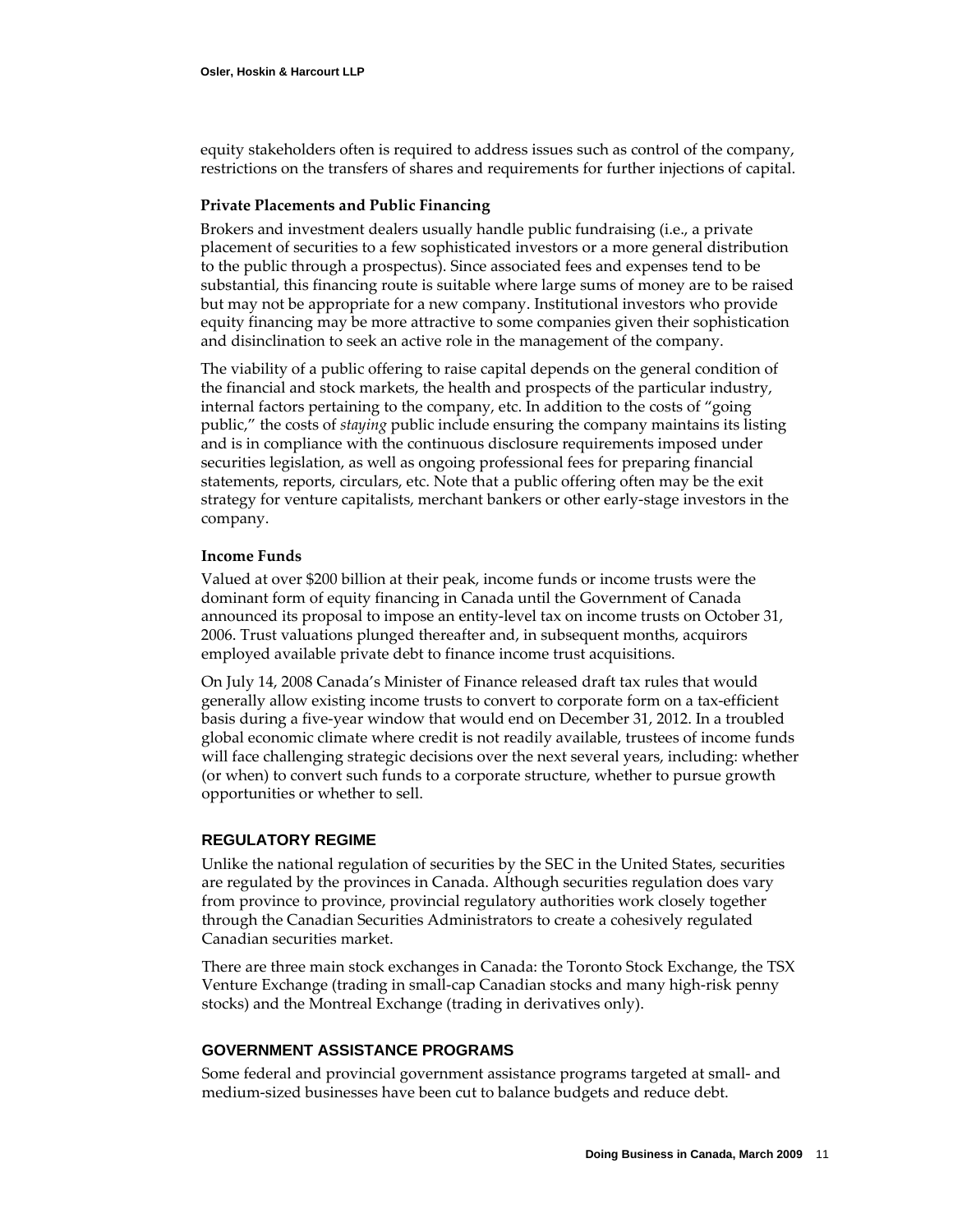#### **Federal Assistance**

Many federal direct subsidy programs have shifted toward repayable loans. Others no longer offer government loans, facilitating financing through commercial loans and bank financing. The federal Business Development Bank of Canada provides business loans, loan guarantees and export financing; offers management training programs; and has formed strategic alliances with many domestic banks.

#### **Provincial Assistance**

Although a Canadian corporation's operations are based in one particular province, assistance from another province may be possible where the corporation's marketing will be done nationally through branch operations.

*Osler's Financial Services Group guides both domestic and global financial services providers in resolving complex legal issues that arise in the highly competitive, fast‐paced financial services industry and in maximizing business opportunities as they emerge. Dale Seymour is a partner in our Group. You can contact Dale at dseymour@osler.com or 416.862.4916.*

<Back to Table of [Contents>](#page-2-0)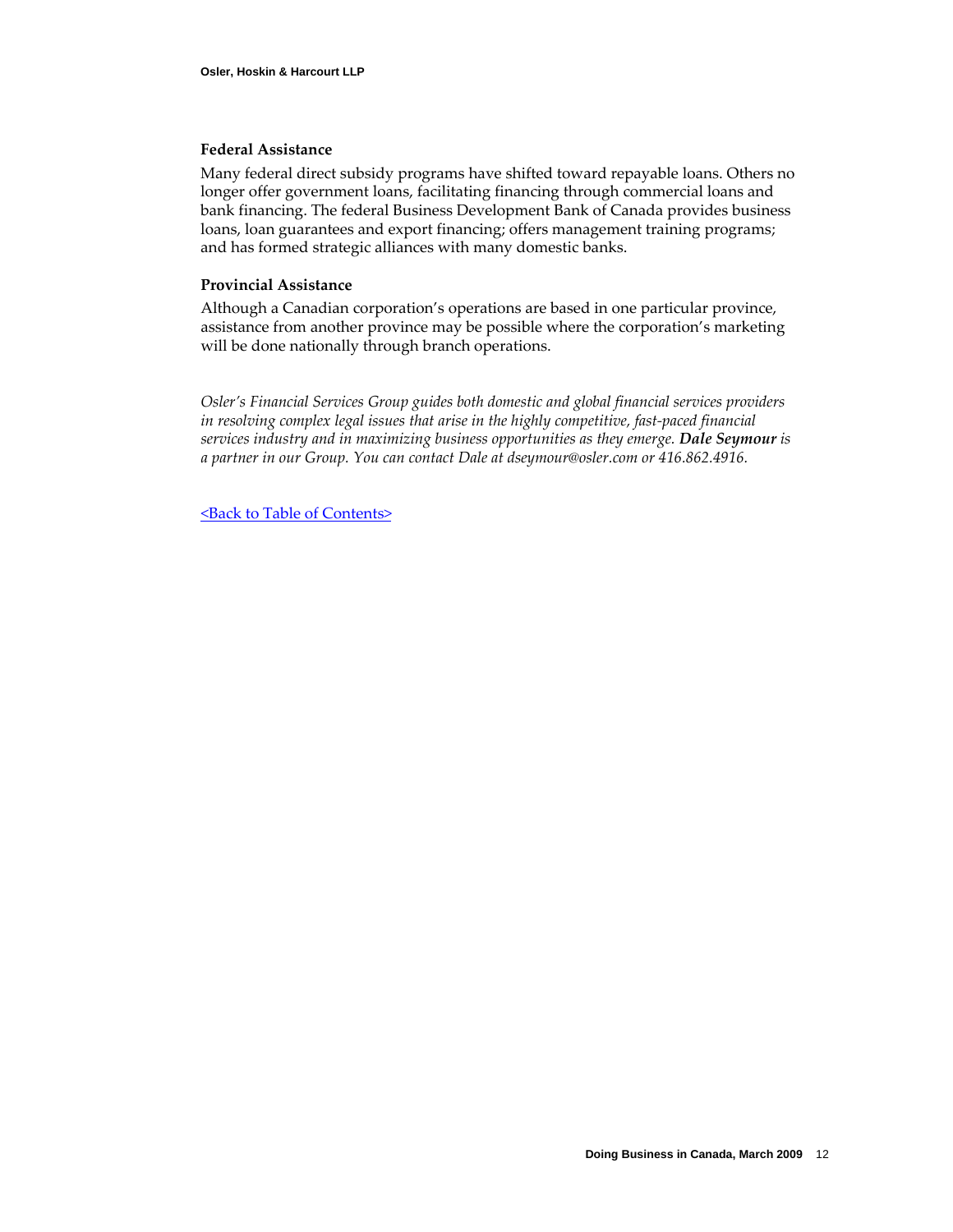### <span id="page-15-0"></span>Insolvency and Restructuring in Canada

By Tracy Sandler and Sandra Abitan

Canada's insolvency and restructuring regime consists primarily of two separate statutes that have been substantially amended in recent years to align their restructuring provisions. Despite some similarities with its U.S. counterpart, the amended Canadian regime remains distinct.

Corporate restructurings in Canada are governed by either the *Companies' Creditors Arrangement Act* (CCAA) or the proposal provisions of the *Bankruptcy & Insolvency Act* (BIA). Known as "Chapter 11 without rules," the CCCA is only available to debtors with total debts of over \$5 million. The statute provides tremendous flexibility to the supervising court and the debtor in conducting restructuring proceedings.

In contrast, the BIA provides a much more structured set of rules and regulations. Nonetheless, both statutes provide for a stay of creditors, the filing of a plan or proposal, and voting on the plan or proposal by affected creditors, followed by court approval. Recent amendments (as discussed below) more closely align the CCAA and BIA restructuring provisions.

#### **RIGHTS OF TRUSTEE IN BANKRUPTCY AND SECURED CREDITORS**

Liquidations are generally conducted under the bankruptcy provisions of the BIA (which is akin to Chapter 7 of the *U.S. Bankruptcy Code*). Upon bankruptcy, all of the assets of the bankrupt vest in a trustee in bankruptcy who is responsible for administering a claims process and for realizing upon the assets. The trustee's rights are generally subject to the interests of secured creditors who can realize against secured assets by appointing a receiver (or receiver and manager) pursuant to the security agreement; however, typically, a secured creditor will seek court appointment of a receiver, either under the BIA or under provincial law in most provinces.

#### **LEGISLATIVE DEVELOPMENTS**

On November 25, 2005 the federal government passed *An Act to establish the Wage Earner Protection Program Act, to amend the Bankruptcy and Insolvency Act and the Companies' Creditors Arrangement Act* and to make consequential amendments to other Acts, S.C. 2005, c. 47 (now referred to as Chapter 47, formerly Bill C‐55). Chapter 47 was intended to provide greater protection for wage claims; facilitate the restructuring of insolvent but viable businesses; make the insolvency system fairer; improve its administration; and curb the potential for abuse.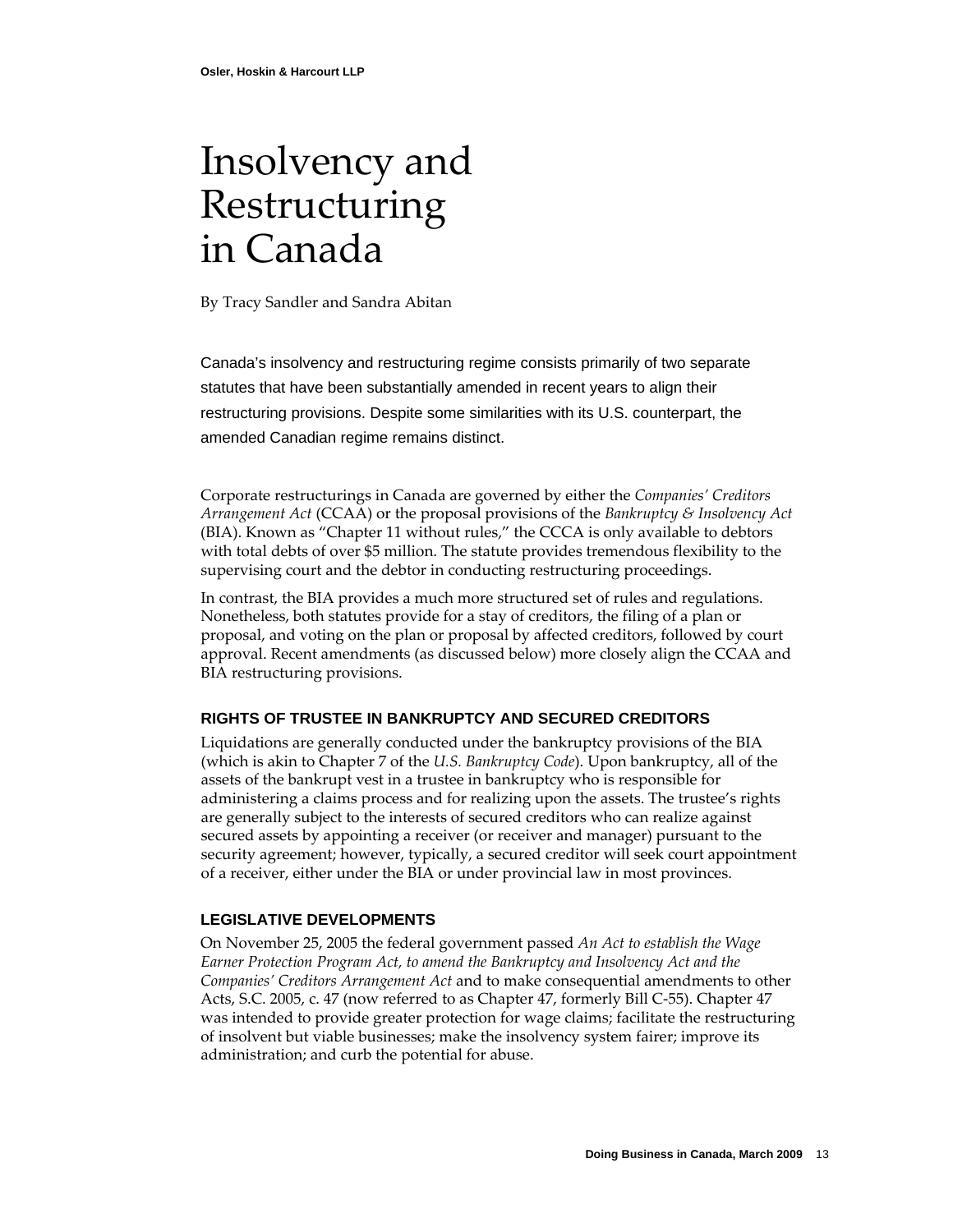It introduced substantial amendments to the BIA and the CCAA, including: the establishment of the Wage Earner Protection Program and provisions for the protection of collective agreements, wage and pension claim priorities, national receivers, executory contracts, interim financing, assets sales, duties of court-appointed officers, corporate governance and court‐ordered charges. Chapter 47 also introduced provisions similar to the Chapter 15 amendments in the United States. It is highly likely that Chapter 47 will be substantially amended before it comes into effect so that a number of outstanding technical and implementation issues can be addressed.

On March 29, 2007, the federal government introduced Bill C‐52. That Bill introduced substantial amendments to Chapter 47 and other insolvency laws which would strengthen the protection afforded to eligible financial contracts in insolvency proceedings. The federal *Budget [Implementation](http://laws.justice.gc.ca/en/ShowTdm/cs/B-9.856/20070905/en?command=HOME&caller=SI&search_type=all&shorttitle=Budget%20Implementation%20Act&day=5&month=9&year=2007&search_domain=cs&showall=L&statuteyear=all&lengthannual=50&length=50) Act, 2007* (formerly Bill C‐52) received Royal Assent on June 22, 2007. Most of the Act (including the eligible financial contract provisions) came into force on that date.

#### **INTERNATIONAL HARMONIZATION**

In a "cross‐border" insolvency, Canadian courts generally encourage coordination among the various proceedings in all jurisdictions so that the restructuring or liquidation can proceed in a fair and orderly manner. Embodying certain essential features of the UNCITRAL Model Law on International Commercial Arbitration, Chapter 47 facilitates coordination in "cross‐border" insolvencies.

Where a primary insolvency proceeding is taking place outside of Canada, a foreign representative can appear in a Canadian court and obtain recognition of the foreign court order(s), a stay of proceedings against the debtor or the debtor's property in Canada and other appropriate relief. Canadian courts have also authorized numerous court‐to‐court protocols to facilitate cases with complicated cross‐border aspects.

Despite aspects of harmonization, there are still many notable differences between insolvency and restructuring law in Canada and the United States. For instance, neither the CCAA nor the BIA authorizes a court to consolidate the assets or liabilities of different entities; however, Canadian courts have exercised their equitable authority under both statutes to consolidate the estates of *related* debtors.

In addition, while the doctrine of equitable subordination is an accepted and codified feature of the U.S. legal landscape, it may not be applicable in Canada. Also, there is currently no specific statutory authority for DIP financing in Canada; however, our courts have approved DIP lending arrangements in CCAA proceedings to facilitate the debtor's survival while in the process of formulating a restructuring plan.

*Osler's Insolvency & Restructuring Group offers our corporate, institutional and public sector clients a team‐based, multi‐disciplinary approach to devising and implementing innovative, integrated solutions to complex insolvency and restructuring matters. Tracy Sandler and Sandra Abitan are partners in our Group. You can contact Tracy at tsandler@osler.com or 416.862.5890. Sandra can be contacted at sabitan@osler.com or 514.904.5648.*

<Back to Table of [Contents>](#page-2-0)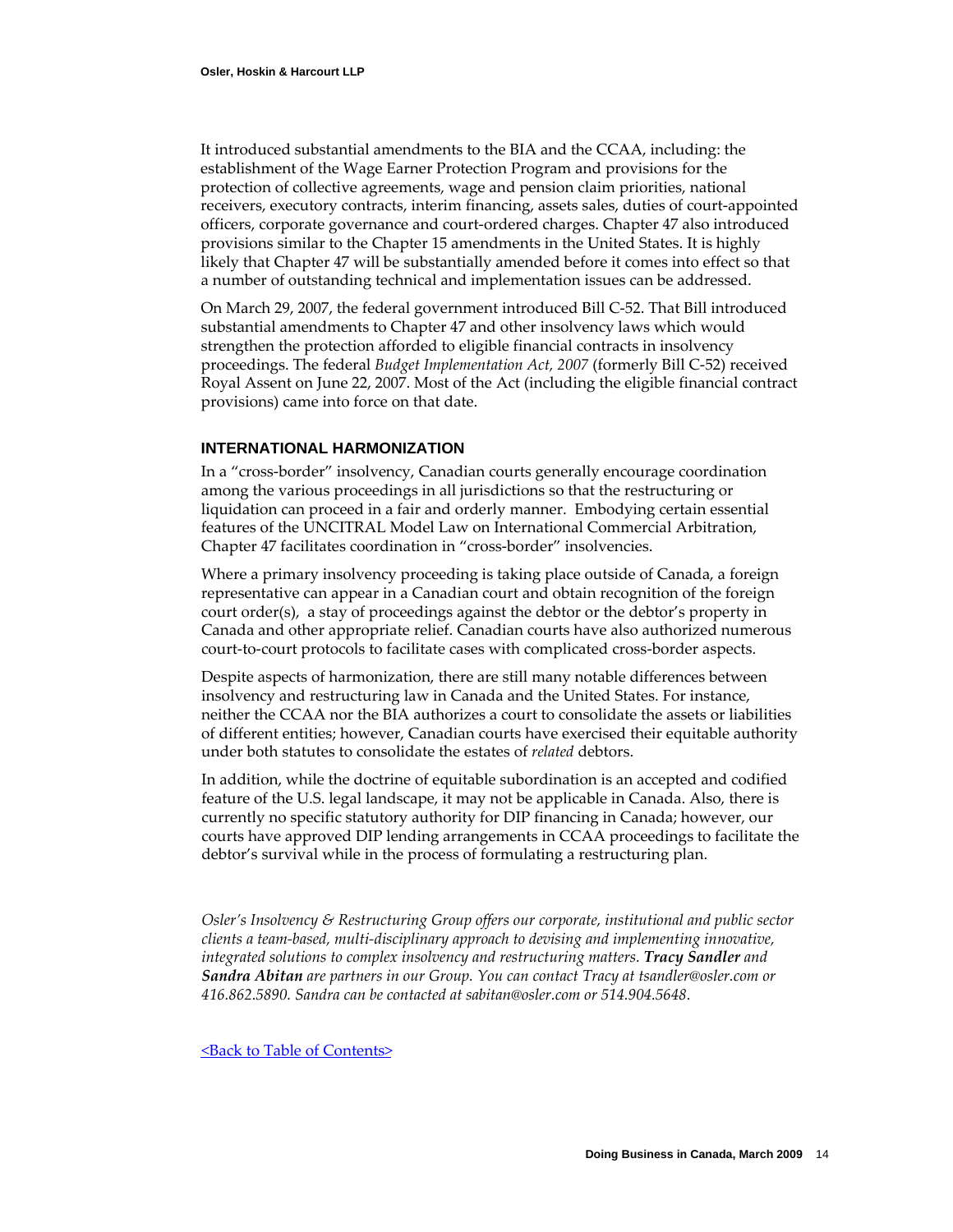### <span id="page-17-1"></span><span id="page-17-0"></span>Regulation of Foreign Investment in Canada

By Peter Franklyn and Peter Glossop

Acquisitions of control of Canadian businesses by non-Canadians are reviewable by the Canadian government under the *Investment Canada Act* and must be of "net benefit to Canada" and not "injurious to national security" to secure approval. Although Canada's foreign investment rules do not affect many transactions, those transactions which are affected may be subject to delay while the foreign buyer negotiates undertakings with the Canadian government as a condition of securing approval.

Under the *Investment Canada Act* (ICA), the Canadian government reviews a foreign acquisition of a business in Canada where its value exceeds specified thresholds. The ICA applies whether or not the business being acquired is Canadian‐controlled.

#### **REVIEW AND APPROVAL**

Under the ICA, the requirement for government review and approval is generally limited to direct acquisitions of control of large Canadian businesses by non-Canadians. In general, a "non‐Canadian" means an individual who is neither a Canadian citizen nor a permanent resident of Canada, or an entity that is controlled or deemed to be controlled by one or more non‐Canadians.

A review may be required in the case of smaller acquisitions and the establishment of new businesses by non‐Canadians in prescribed "cultural" industries. Special policies which, in some cases, prohibit or limit foreign investment, apply to investments in certain cultural businesses. For instance, the federal Cabinet, on a case‐by‐case basis, may order a review in the public interest of an acquisition of a cultural business where the requisite monetary threshold is not met.

Finally, pursuant to a new provision of the ICA, a review (known as a "National Security Review") may be required for any investment by a non‐Canadian that is potentially injurious to national security. The broad range of investments by non‐ Canadians potentially subject to a National Security Review include the acquisition of control or establishment of a Canadian business, as well as the acquisition, "in whole or in part," or the establishment of an entity carrying on any part of its business in Canada, even if it has a minimal presence in Canada. There are currently no *de minimis* exemptions from the National Security Review process (nor are there expected to be any).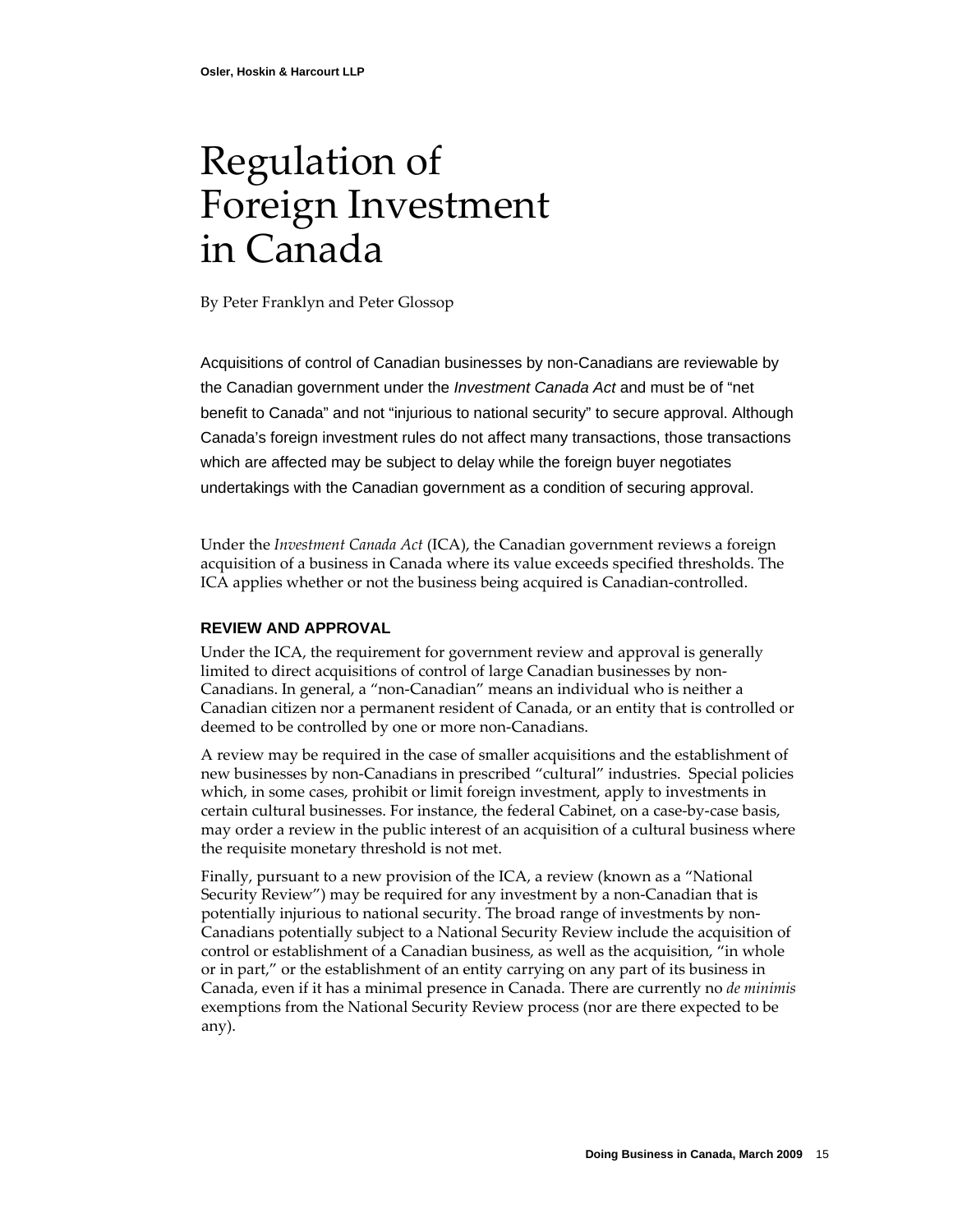#### **AUTHORITY**

The Minister of Canadian Heritage has authority for the review and approval of investments in cultural industries. The Minister of Industry has authority for the review and approval of investments in all other industries. For all reviews other than National Security Reviews, the initial review period can take up to 45 calendar days. This review may be extended by the responsible Minister for an additional 30 days (and potentially for an additional period with the consent of the acquiring party). The review period for National Security Reviews has yet to be prescribed; however, the review period could be prescribed in new ICA regulations which are expected to be published in July 2009.

#### **NET BENEFIT TO CANADA**

The general test that must be satisfied for an acquisition to secure approval under the ICA is that the investment be of "net benefit to Canada." To demonstrate net benefit, it is often necessary for the non‐Canadian investor to undertake to the Canadian government that it will commit to maintain: certain levels of employment; Canadian management and a Canadian head office; capital expenditures; technology transfer; etc.

The negotiation process to demonstrate net benefit by way of undertakings may be difficult and protracted. This may be the case, for example, where: (1) the business being acquired is a Canadian multinational or Canadian public company and there are numerous Canadian employees; (2) the acquired business has significant operations in the Province of Québec; (3) a significant employment reduction is proposed; or (4) there are no obvious synergies between the acquiror and the acquired business (as in the case of a private equity firm acquiror).

#### **SPECIAL RULES FOR NATIONAL SECURITY TRANSACTIONS**

The test that must be satisfied for a National Security Review is that the investment not be "injurious to national security." The ICA does not contain a definition of what is considered injurious to national security, nor does it provide a list of factors to be considered as part of a review.

It had been hoped that a list of factors or activities considered to be potentially injurious to national security would be included in forthcoming regulations under the ICA, as has been done in the U.S. by the Department of The Treasury (Treasury) (e.g., businesses that provide products and services to government agencies; industry segments such as weapons, munitions, aerospace, energy, etc. affecting security or vulnerability to sabotage or espionage; maritime shipping and port terminal operations; aviation maintenance, repair and overhaul; critical infrastructure including energy assets; and several others). However, it is our understanding that it is unlikely that there will be any guidelines or regulations to expand on what is considered to be injurious to national security. This will leave the Minister with wide discretion in identifying and evaluating national security concerns.

The ICA does not prescribe a voluntary or mandatory pre‐closing filing process for National Security Reviews. The ICA does, however, provide a three‐step review procedure:

1. **Notice.** If the Minister believes, on reasonable grounds, that an investment by a non‐Canadian could be injurious to national security, a notice will be provided to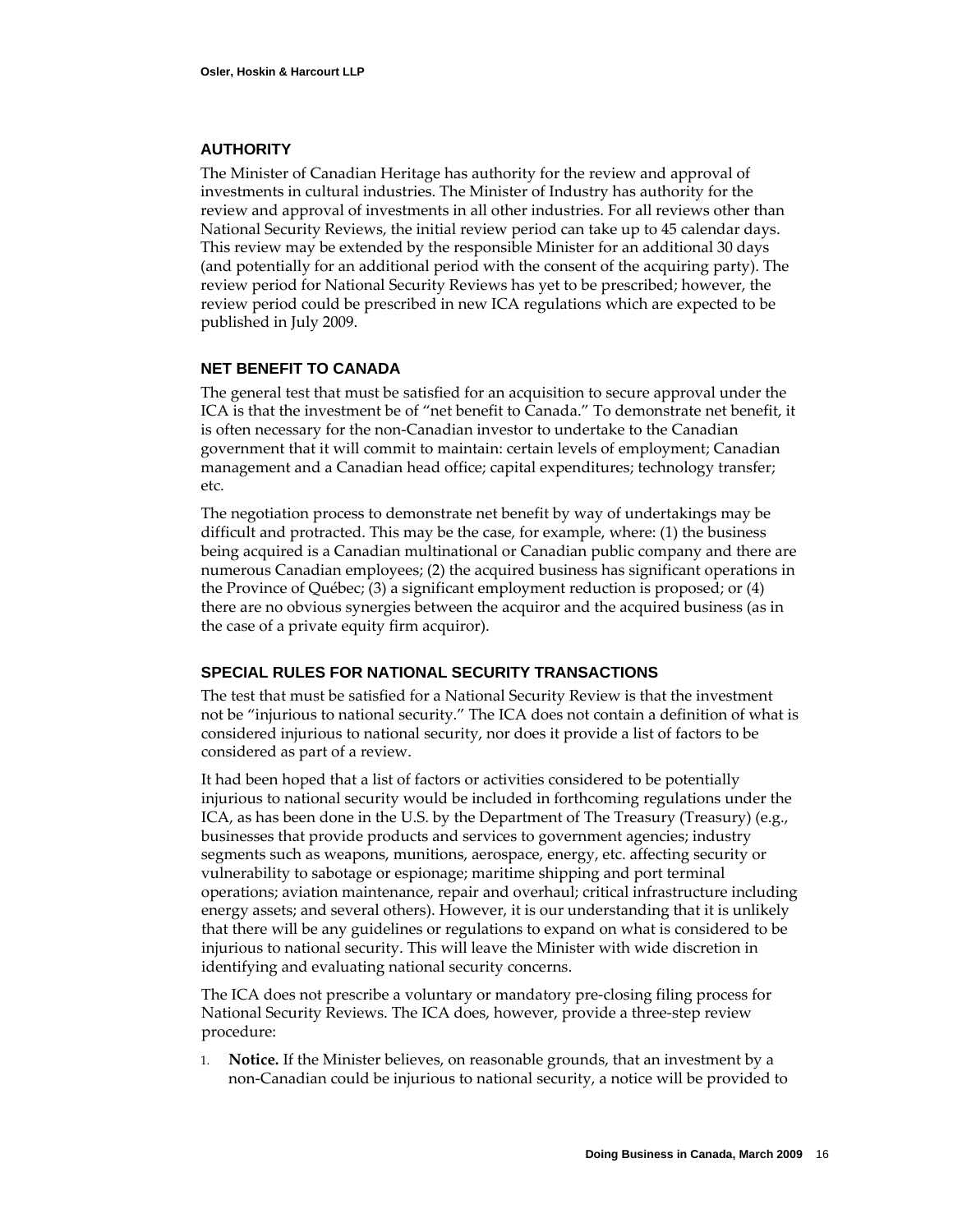the non‐Canadian. Upon receipt of a notice, the proposed investment cannot be completed until the issue is resolved.

- 2. **Review by the Minister and referral to the Cabinet.** The Minister may order a formal review if it is deemed necessary, during which the non‐Canadian can argue its case. The Minister can then refer the matter to the Cabinet if national security concerns are unresolved after his review, or inform the non‐Canadian that no further action will be taken (following which the transaction may be completed, subject to any requirements imposed under the "net benefit to Canada" test).
- 3. **Cabinet decision.** Upon an investment being referred to it, the Cabinet may prohibit the investment or authorize the investment subject to certain undertakings and/or conditions. Where the investment has already been implemented, the Cabinet may order divestiture to alleviate any national security concerns.

Investments completed prior to February 6, 2009 cannot be subject to National Security Review. Investments completed between February 6, 2009 and March 12, 2009 (the implementation date of the provisions governing National Security Reviews) are potentially subject to a National Security Review if the Minister sends a notice by May 11, 2009 (being 60 days following implementation). All investments completed after March 12, 2009 are potentially reviewable under the National Security Review process.

#### **INVESTMENTS REQUIRING REVIEW**

The ICA review thresholds (referred to below) apply where either the acquiror or the vendor of the Canadian business being acquired is (or is controlled by) a World Trade Organization (WTO) investor (as defined in the ICA). For example, investors controlled by the governments or nationals of China, India, Korea, Kuwait, Saudi Arabia and the United Arab Emirates are all WTO investors for purposes of the ICA; investors controlled by the governments or nationals of Russia and a number of former Soviet republics are not.

Subject to limited exceptions, a *direct* acquisition of control of a Canadian business by a WTO investor is only reviewable, currently, where the acquired business has assets with a book value of more than \$312 million. As a result of recent amendments which are not yet in force but which are to be implemented at a date yet to be fixed by the federal government, this threshold for review will be raised to \$600 million in enterprise value. The threshold will increase over a four‐year period to an enterprise value of \$1 billion, following which the threshold will be adjusted annually to reflect changes to the Gross Domestic Product.

The calculation of enterprise value has yet to be prescribed; however, the concept of enterprise value generally is a measurement of what the market believes a business is worth (i.e., the value of the gross assets of the business plus the value of the business' intangible assets, such as goodwill, know‐how, intellectual property, etc. less cash). The threshold applicable to a WTO investor also applies to direct acquisitions of control of a Canadian business by a non‐WTO investor where, immediately prior to the implementation of the investment, the Canadian business is controlled by a WTO investor.

An *indirect* acquisition of control by a WTO investor, involving an acquisition of a non‐ Canadian corporation with a Canadian subsidiary, is not reviewable, except in very limited circumstances and on a post‐closing basis. Similarly, an indirect acquisition of control by a non‐WTO investor of a non‐Canadian corporation with a Canadian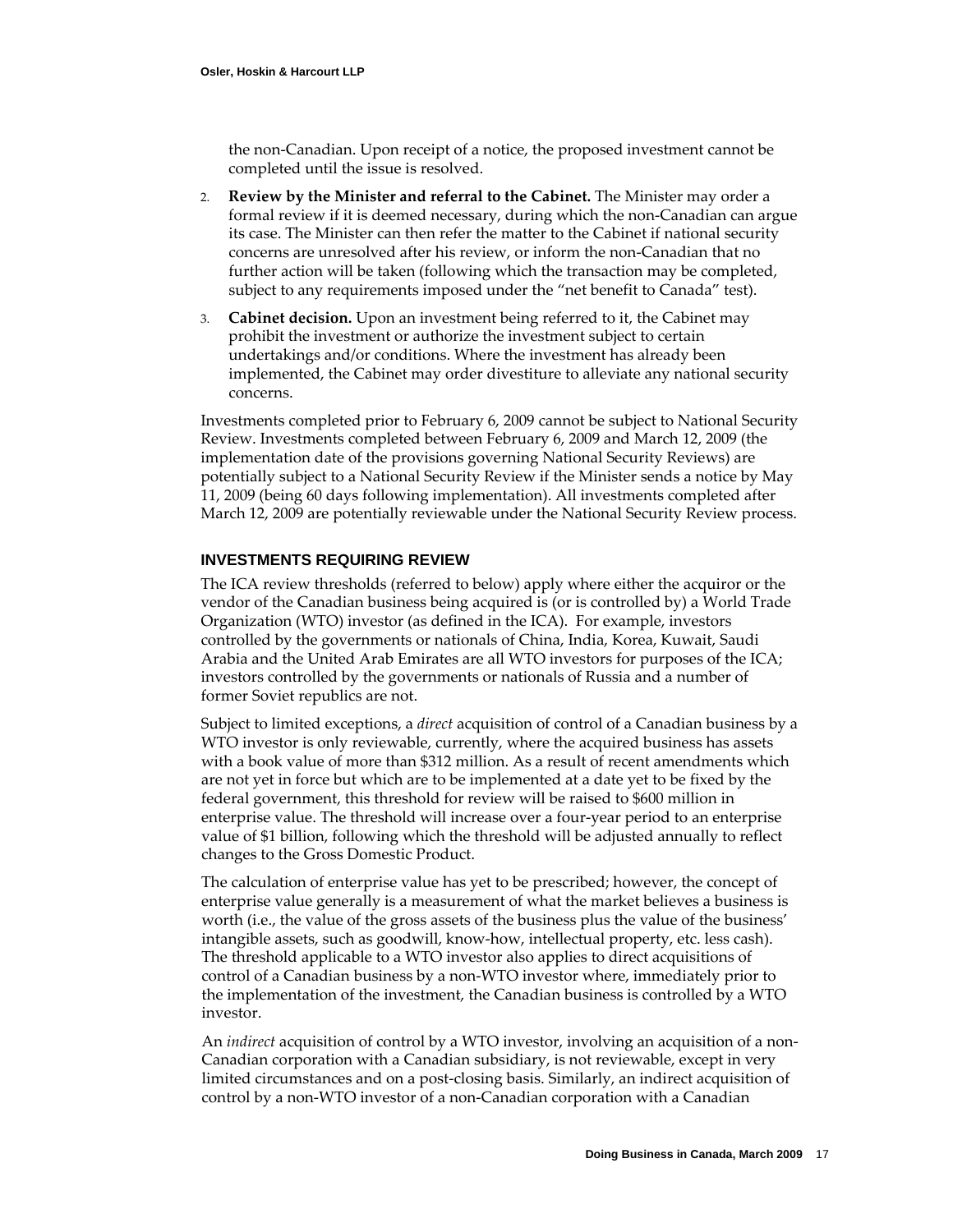subsidiary where the non‐Canadian corporation is controlled by a WTO investor immediately prior to the implementation of the investment, is not reviewable.

For transactions involving neither a WTO buyer nor a WTO-controlled seller/target, the relevant threshold is \$5 million book value of worldwide assets for the Canadian business in a direct acquisition, and \$50 million of such assets in an indirect acquisition (where the Canadian business represents less than half of the worldwide assets acquired).

The low \$5 million threshold also applies to acquisitions or dispositions by WTO and non‐WTO investors of a Canadian business that engages in cultural activities (Cultural Business). A *direct* acquisition of control of a Canadian Business is reviewable where the book value of the assets of the business exceeds \$5 million. An *indirect* acquisition of control of a Cultural Business, where the value of the Cultural Business represents less than fifty percent of the worldwide assets being acquired, is reviewable where the book value of the assets of the business exceeds \$50 million.

#### **INVESTMENTS REQUIRING NOTIFICATION**

Non‐Canadians must notify Industry Canada in the prescribed form and not later than 30 days following an acquisition of control involving Canadian businesses falling below the monetary thresholds for review, and of the establishment of a new business that is unrelated to any business then being carried on in Canada by such non‐ Canadian.

It is generally not necessary to notify Industry Canada of a new business investment that represents an expansion of a non‐Canadian's existing business in Canada, or of an investment related to an existing business.

#### **INVESTMENTS BY STATE-OWNED ENTERPRISES (SOES)**

In December 2007, guidelines were announced for the review of acquisitions of control by investors that are owned or controlled, either directly or indirectly, by a foreign government. While investments by SOE investors are not prohibited, they are now subject to additional scrutiny in determining whether their investments meet the "net benefit to Canada" test. The following additional criteria will be considered:

- Whether the enterprise adheres to Canadian standards of corporate governance; and
- Whether a Canadian business to be acquired by an SOE will continue to have the ability to operate on a commercial basis.

SOE investments may undergo careful scrutiny under the new National Security Review process referred to above.

*Osler's Competition/Antitrust Law Group provides strategic competition law counselling and litigation advice to many leading domestic and international enterprises. Peter Franklyn is Chair of our Group and Peter Glossop is a partner in our Group. You can contact Peter Franklyn at pfranklyn@osler.com or 416.862.6494 and Peter Glossop at pglossop@osler.com or 416.862.6554.*

<Back to Table of [Contents>](#page-2-0)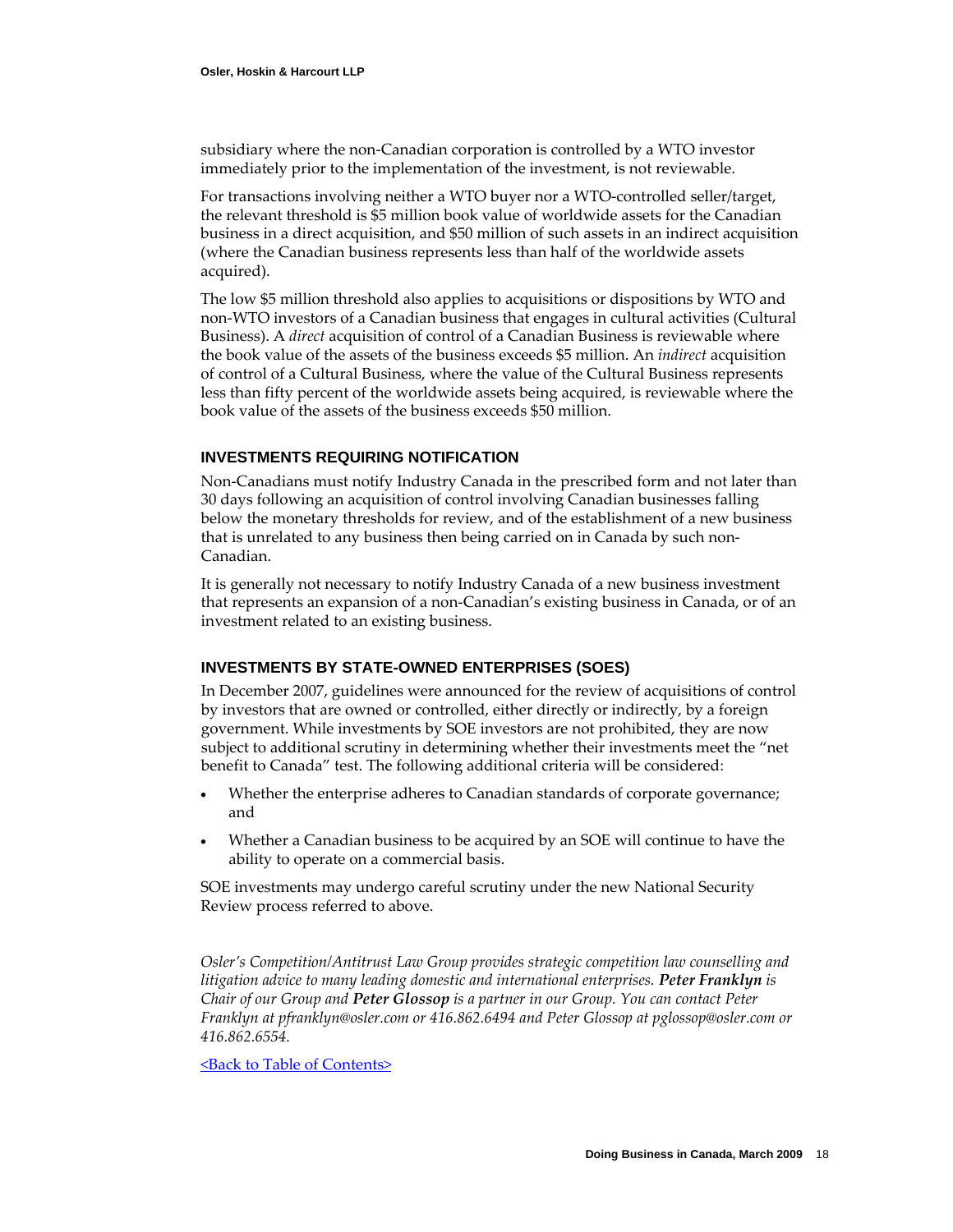### <span id="page-21-0"></span>Competition Law in Canada

By Peter Franklyn, Peter Glossop and Janet Bolton

Increasingly rigorous international cartel enforcement can trigger criminal and civil sanctions in Canada. Significant acquisitions of Canadian businesses may require approval from the Canadian competition regulator before completion.

The *Competition Act (Canada)* is a federal law which deals with two types of practices:

- 1. **Activities subject to prosecution under the criminal law of Canada.** Criminal offences include: conspiracies (as well as the implementation in Canada of collusive arrangements entered into outside of Canada), bid‐rigging, multi‐level marketing and certain misleading advertising and telemarketing practices.
- 2. **Practices subject to review by a quasi‐judicial body known as the "Competition Tribunal."** These practices include: mergers, strategic alliances, abuse of dominant position, price maintenance, tied selling, refusal to deal, exclusive dealing, market restriction, delivered pricing and certain misleading advertising practices.

The *Competition Act* (Act) was substantially amended in March 2009. The key amendments include the:

- 1. reform of Canada's conspiracy law to make certain types of agreements between competitors (those that fix prices, allocate markets or restrict supply) illegal *per se* without there being any need to prove an undue lessening of competition as required under the prior law;
- 2. introduction of administrative monetary penalties (AMPs) for the abuse of a dominant position;
- 3. decriminalization of price maintenance and repeal of the criminal pricing provisions (price discrimination and predatory pricing); and
- 4. adoption of a two‐stage U.S. style merger review process. The changes to the merger process and abuse provisions are now in effect; the change to Canada's conspiracy law will become effective in March 2010.

The Canadian Competition Bureau has four priority areas of enforcement: (i) conspiracy/cartel enforcement; (ii) mass marketing fraud; (iii) merger review; and (iv) abuse of dominant position.

#### **CRIMINAL ENFORCEMENT**

The Commissioner of Competition and the Bureau staff are primarily responsible for the enforcement of the Act. The Director of Public Prosecutions (DPP) prosecutes violations of the criminal provisions of the Act referred by the Commissioner. Similar to other jurisdictions, the Commissioner and the DPP have leniency guidelines as well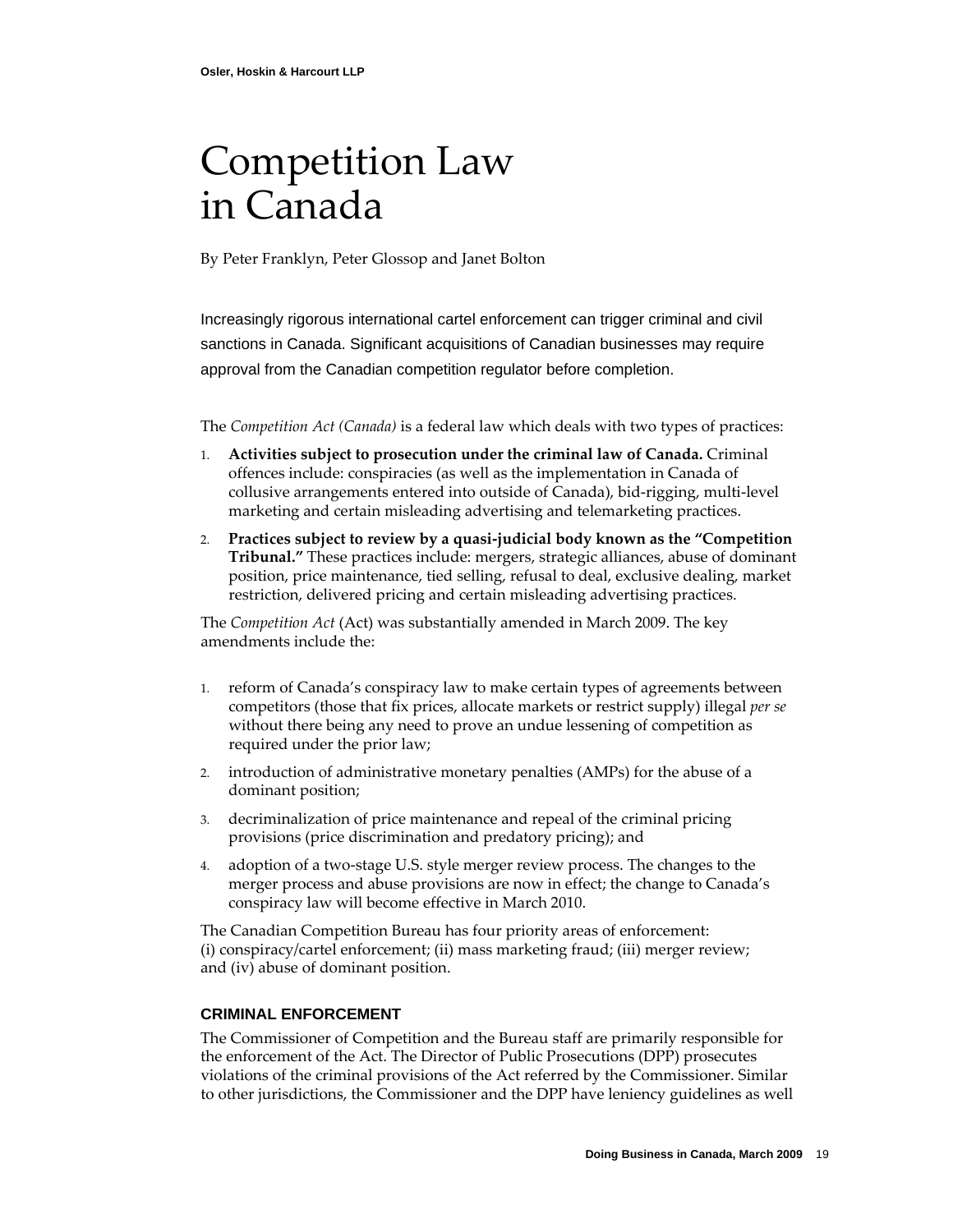as an Immunity Program. A co‐operating party who provides information to the authorities and meets the requirements for leniency or immunity may be eligible for a reduced or zero penalty.

#### **CIVIL ACTIONS**

The Act permits civil actions for the recovery of single damages suffered and resulting from the failure to abide by an order made by the Tribunal (in the case of a reviewable practice), or resulting from conduct contrary to a criminal offence provision of the Act. Private parties may also obtain leave to challenge certain types of reviewable conduct (price maintenance, tied selling, exclusive dealing, market restriction and refusals to deal) in the Competition Tribunal; however relief is injunctive only and the Tribunal has no power to award damages.

#### **PRE-MERGER APPROVAL**

The need to obtain pre‐closing approval from a competition authority is very common around the world. In Canada, it applies to transactions where both of the following two monetary thresholds are met:

- 1. The parties to the transaction, together with all of their affiliates: (a) have assets in Canada the aggregate gross book value of which exceeds \$400 million; or (b) have aggregate gross revenues from sales in, from or into Canada that exceeds \$400 million; and
- 2. (a) for an acquisition of assets in Canada of an operating business, the aggregate book value of those assets, or the gross revenues from sales in or from Canada generated from those assets, exceeds \$70 million; or

(b) for an acquisition of voting shares of a corporation that carries on an operating business or controls a corporation that carries on an operating business, the aggregate book value of the assets in Canada of the corporation and all corporations controlled by it (other than assets that are shares of any of those corporations), or the gross revenues from sales in or from Canada generated from those assets, exceeds \$70 million.

There are special rules for transactions involving joint ventures or partnerships.

#### **Voting Rights**

If the transaction is an acquisition of shares, there is an additional threshold relating to the proportion of voting rights acquired. Pre‐merger notification is required if the transaction exceeds the monetary thresholds above and, as a result of the acquisition, the buyer would own more than 20% of the outstanding voting rights in respect of a target or, if it already owns more than 20%, as a result of the acquisition it would own more than 50% of the voting rights. If the target is a private corporation, the relevant threshold rises to more than 35% of the voting shares.

#### **Merger Review Process**

Where the above thresholds are met, the parties must submit a pre-merger notification filing to the Commissioner, which triggers a 30‐day waiting/no‐close period. If, prior to expiry of the waiting period, the Commissioner issues a "second request" for information, the waiting period is extended for an additional period ending 30 days following full compliance with the second request. It is anticipated that the Commissioner will issue second requests only in cases that raise potentially serious competition concerns. In other cases, expiry of the initial waiting period constitutes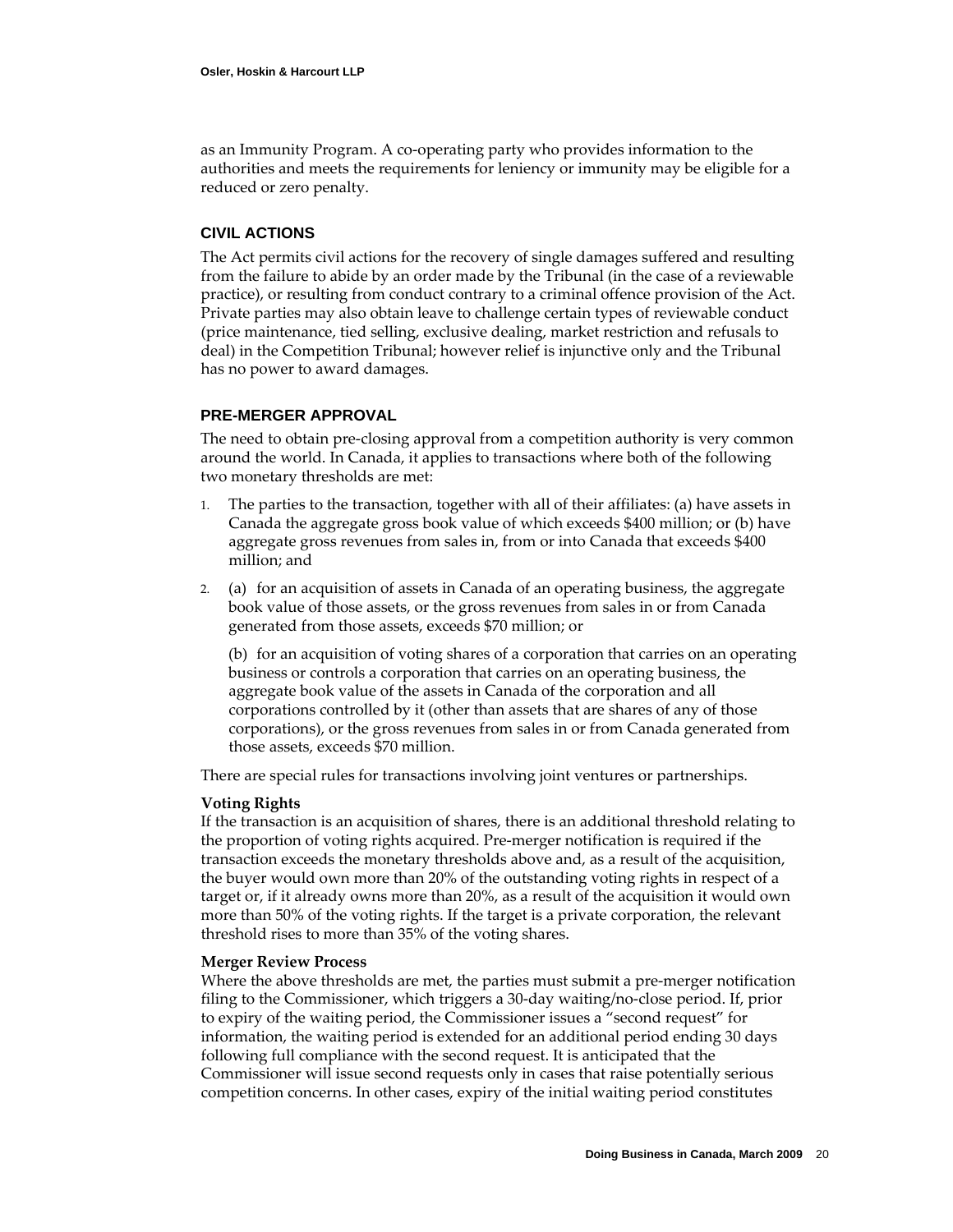competition law clearance, although the Commissioner retains a residual power to challenge a merger before the Competition Tribunal for up to one year following closing.

#### **Advance Ruling Certificate**

Where there is no or very minimal competitive overlap, the buyer can request that the Commissioner issue an advance ruling certificate (ARC) which usually can be obtained within 14 days. The ARC exempts the acquisition from the formal pre‐merger notification and clearance provisions of the Act mentioned above, and removes the Commissioner's power to challenge a transaction following closing.

*Osler's Competition/Antitrust Practice Group offers a pragmatic, solutions‐oriented approach gained from working on a steady stream of the largest, most complex and high‐profile domestic and international antitrust matters. Peter Franklyn is Chair of our Group and Peter Glossop and Janet Bolton are partners in our Group. You can contact Peter Franklyn at pfranklyn@osler.com or 416.862.6494, Peter Glossop at pglossop@osler.com or 416.862.6554 and Janet Bolton at jbolton@osler.com or 416.862.6817.*

<Back to Table of [Contents>](#page-2-0)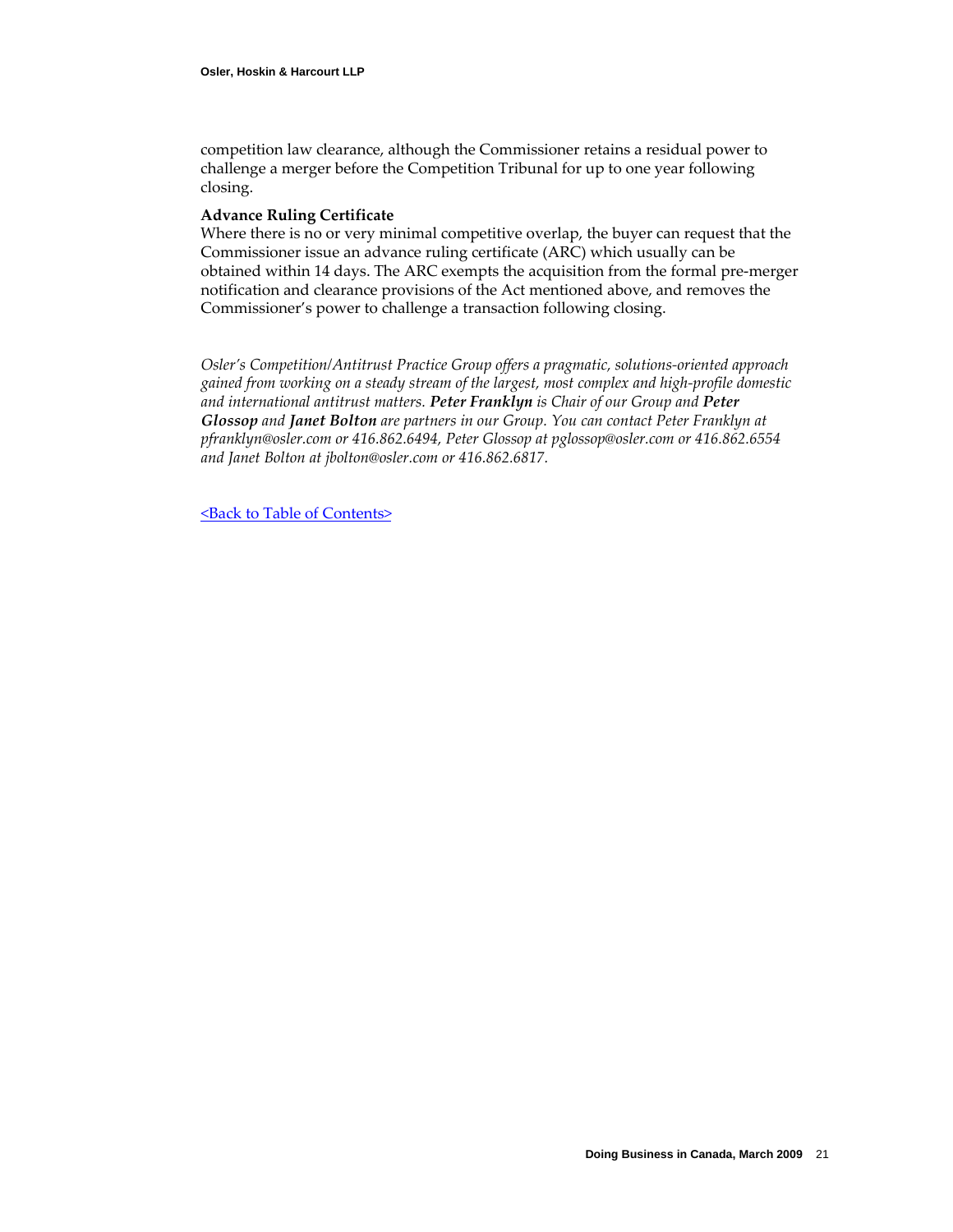### <span id="page-24-0"></span>International Trade and Investment Law

By Ronald Cheng, Riyaz Dattu and Peter Jarosz

Anyone contemplating the acquisition, establishment or expansion of a business in Canada whose operations include imports and exports may be afforded certain preferences under international trade agreements. Nonetheless, such an entity needs to be mindful of duties, safeguards, import and export controls, and marking and labelling requirements under federal laws in Canada. Companies that anticipate selling their Canadian businesses should monitor compliance with such laws to avoid accruing liabilities under these legal requirements.

Canada's regulation of international trade is governed by a broad array of federal legislation that is applied and enforced by an administrative structure based in Ottawa, the nation's capital. Businesses contemplating the acquisition, establishment or expansion of a business in Canada whose operations include imports and exports, or whose competitors deal in cross‐border trade, should include Canada's trade legislation in their due diligence reviews.

#### **INTERNATIONAL TRADE AGREEMENTS**

Canada is party to many international trade agreements, including: the World Trade Organization agreements, NAFTA, the *Canada‐Chile Free Trade Agreement*, the *Canada‐ Costa Rica Free Trade Agreement*, the *Canada‐Israel Free Trade Agreement*, as well as foreign investment protection and promotion agreements. Businesses should review the preferences afforded by these agreements, such as reduced duty rates and market access, non‐discrimination and investment protection rights.

#### **CUSTOMS DUTIES**

All goods entering Canada must be reported to the Canada Border Services Agency (CBSA), which verifies compliance with Canadian law, collects statistical information and levies applicable duties as well as goods and services, excise and, in some cases, provincial taxes. The customs duty rate is determined by: tariff classification under the *Customs Tariff*, country of origin according to the appropriate rule of origin, and value for duty under the *Customs Act*. Goods that meet the rules of origin under NAFTA and that can be so certified are entitled to enter Canada duty‐free.

#### **ANTI-DUMPING AND COUNTERVAILING DUTIES**

Anti-dumping and countervailing duties assist Canadian producers experiencing unfair competition from imports. Under the *Special Import Measures Act* (SIMA), the CBSA has jurisdiction to determine whether there is dumping or subsidization, and the Canadian International Trade Tribunal has jurisdiction to determine whether there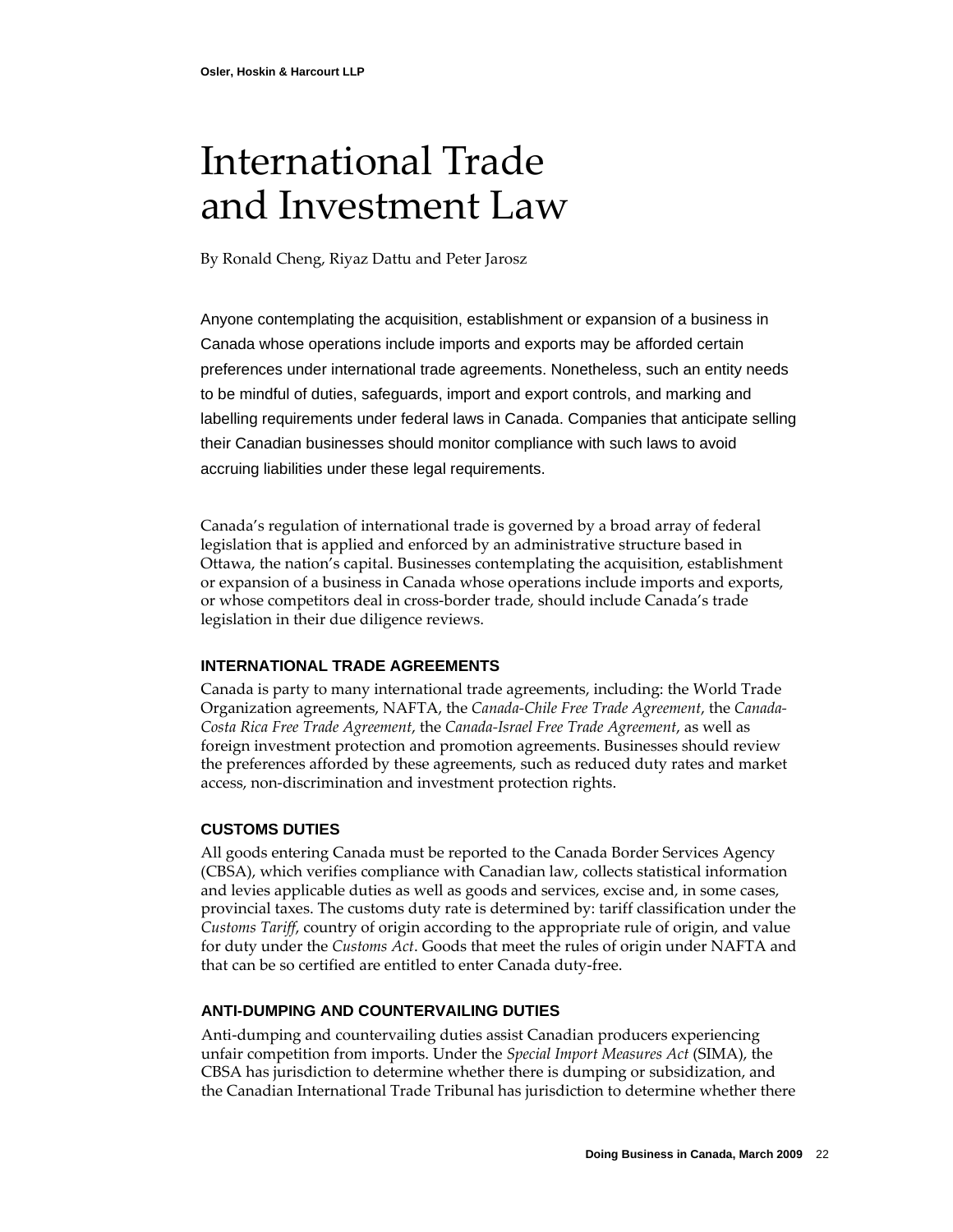is injury to the domestic industry. Recently, China and India have been frequent targets of anti‐dumping and/or countervailing duty actions in Canada.

During the 5‐year term of an injury finding (which may be renewed), the CBSA will review (usually annually) normal values assigned to exporters. Injury findings not reviewed within five years automatically expire.

#### **SAFEGUARDS**

Import safeguards address large surges of imports. A safeguard is a trade remedy under the *Canadian International Trade Tribunal Act* that can be initiated by a federal Cabinet referral or a complaint from a domestic producer that a product is imported in such increased quantities and at such lower prices as to cause or threaten serious injury to the domestic industry.

A market disruption safeguard may be imposed where a rapid increase in imports from China causes a "market disruption" (i.e., a significant cause of material injury) to Canadian production. Also, a trade diversion safeguard may be imposed where the trade measures of other WTO Members against Chinese goods cause a significant diversion of those goods to Canada.

#### **IMPORT AND EXPORT CONTROLS**

Canada limits or prescribes conditions on the export and import of certain goods which are enforced by CBSA and the Department of Foreign Affairs and International Trade (DFAIT) in conjunction with federal government agencies with regulatory authority over particular products.

Restrictions on imports reflect Canadian security, agricultural and industrial policy, and are authorized by the *Export and Import Permits Act* and the *Import Control List*. They are administered by DFAIT, which allocates import quotas and issues import permits.

Canada controls the export of certain goods to all countries and of all goods to certain countries. Moreover, economic sanctions restrict a broad range of dealings with certain countries. Exporting goods covered by these controls requires an individual export permit or authorization under a General Export Permit for continuing exports.

Export permits are required if the goods are:

- destined for a country on Canada's *Area Control List*; or
- on Canada's *Export Control List*, which includes all goods of U.S. origin. (Exports to countries with which the U.S. has political or economic concerns, such as China, may receive closer scrutiny by Canadian authorities.)

The *Defence Production Act* requires any person or company dealing in "controlled goods" (including permitting foreign nationals access to such goods) to be registered under the Controlled Goods Program. "Controlled goods" include military, nuclear weapon-related and missile technology-related goods. Non-registration can result in civil or criminal penalties, including fines or imprisonment.

#### **MARKING AND LABELLING OF IMPORTED GOODS**

The *Marking of Imported Goods Regulation*s requires prescribed goods to be indelibly marked with their country of origin. Since Canada has two official languages, English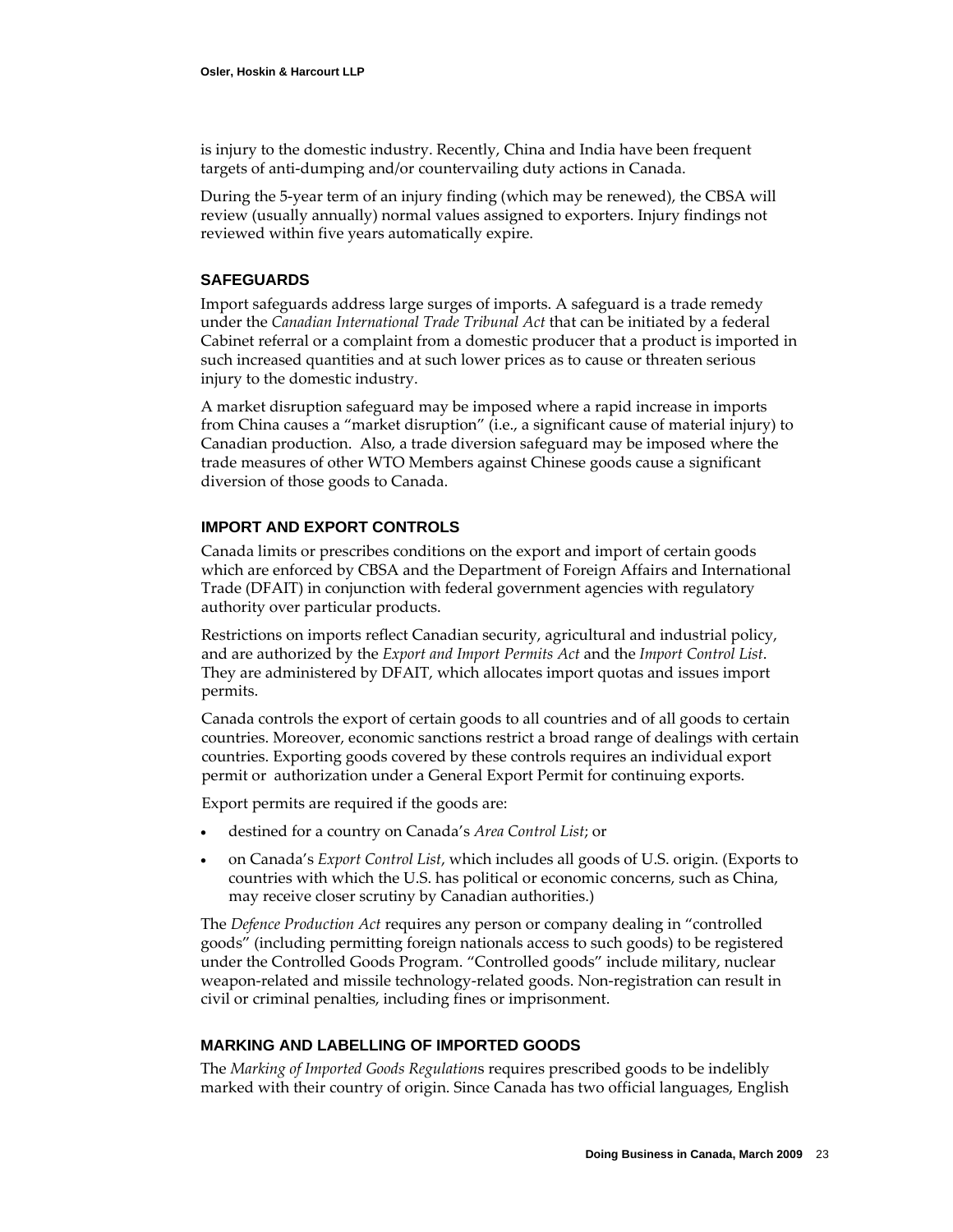and French, all imports must meet bilingual labelling requirements. Foreign exporters planning sales into Canada need to review these requirements and determine where exceptions may apply. (For more information, see the Chapter, "Doing Business in Québec" starting on page [67.](#page-69-1))

*Osler's International Trade and Investment practitioners offer astute guidance on critical compliance issues and strategic advice on how best to exploit bilateral trade, investment, regional and multilateral agreements. Ronald Cheng and Riyaz Dattu are senior partners in our Corporate Group and Peter Jarosz is an associate in our Corporate Group. You can contact Ronald at rcheng@osler.com or 416.787.1023. Riyaz can be contacted at rdattu@osler.com or 416.862.6569. You can reach Peter at pjarosz@osler.com or 613.787.1001.*

<Back to Table of [Contents>](#page-2-0)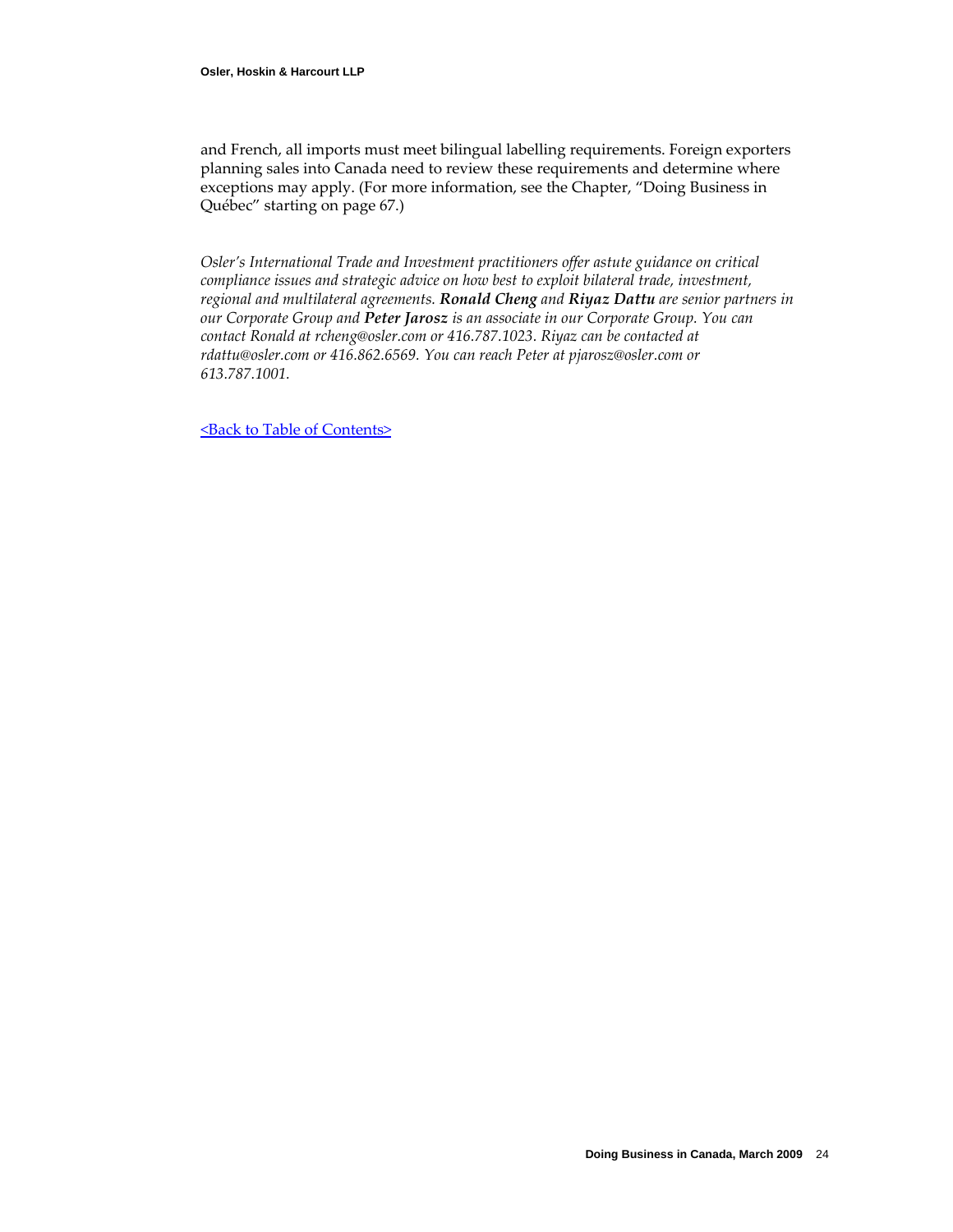### <span id="page-27-0"></span>An Introduction to Canada's Tax System

By Sean Aylward and Jack Silverson

Several federal and provincial tax considerations are relevant to non-residents seeking to do business in Canada. One of the most important considerations is whether to establish a branch operation or to incorporate a Canadian subsidiary.

Canada's tax regime for businesses (and individuals) is largely governed by the federal *Income Tax Act* (ITA) and its regulations, as well as by the sales tax, corporate tax and other laws of the provinces and territories. When establishing a business in Canada, a non‐resident will have to decide whether to conduct its business in Canada through a branch operation or a Canadian subsidiary. More general considerations include: capital taxes, the taxation of individuals, tax matters for partnerships and joint ventures and sales and commodity taxes.

In addition to filing annual income tax returns, corporations are subject to various reporting requirements under the ITA. Severe penalties can be levied for failing to file an information return, or for providing incorrect or incomplete information on a return.

#### **GENERAL TAX CONSIDERATIONS**

#### **Ordinary Income Tax**

The ITA levies income tax for each taxation year on the taxable worldwide income of every "person" (which includes a corporation) resident in Canada in that taxation year. Likewise, a non‐resident who, in a particular taxation year, was employed in Canada or carried on a business in Canada is liable to pay income tax on the non‐ resident's taxable income earned in Canada. Also, the disposition of "taxable Canadian property" (defined in the ITA) may result in a non‐resident being subject to tax in Canada. Provincial taxes are also payable by a non‐resident on taxable income earned in a province where the non-resident carries on business through a permanent establishment located in that province.

#### **Residence**

At common law, a corporation will generally be resident in Canada if its "central management and control" is located in Canada (e.g., if the corporation's board of directors meets in Canada). In addition, generally a corporation that is incorporated in Canada after April 26, 1965 is deemed by the ITA to be resident in Canada for the purposes of the ITA.

An individual will generally be resident in Canada if the centre of his or her vital interests (i.e., family, home, personal property, etc.) is in Canada. Further, an individual who is present in Canada for one or more periods that, in total, amount to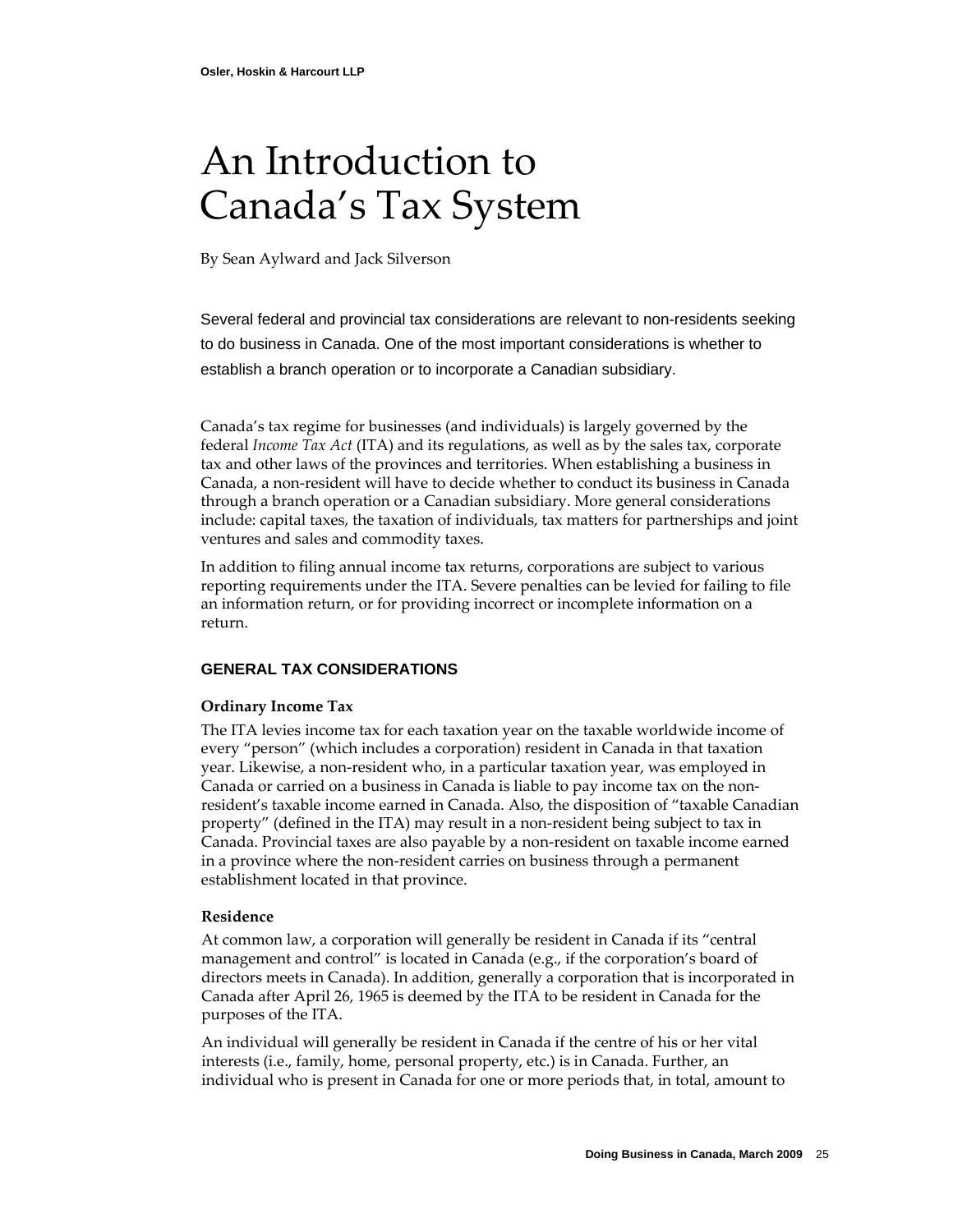183 days or more in a taxation year will be deemed to have been resident in Canada throughout that year.

#### **Canadian Withholding Tax**

Income earned by a non‐resident that is not subject to ordinary income tax may still be subject to a withholding tax at a rate of 25% (unless reduced or eliminated by an applicable tax treaty) on certain Canadian source income. This includes management fees, interest, dividends, rent royalties and some distributions from trusts. A recent amendment to the ITA eliminates withholding tax on most interest payments paid to persons dealing at arm's length with the payer.

#### **Tax Treaties**

Canada has entered into over 85 income tax treaties with other jurisdictions. These tax treaties generally provide that the business profits of a non‐resident of Canada that is a resident of the other jurisdiction are not subject to tax under the ITA, except to the extent that such profits are attributable to a permanent establishment (i.e., a fixed place of business) of the non‐resident in Canada. These tax treaties also usually reduce both the withholding tax rate imposed under the ITA and the branch‐profits tax rate.

Amendments to the *Canada‐United States Tax Convention* (*Convention*) reduce and eliminate, over three years and starting in 2008, withholding tax on almost all interest, including interest paid between related persons. In addition, these amendments address "treaty shopping" by ensuring that treaty benefits are only available to residents of Canada or the United States that satisfy certain tests. The provinces generally adhere to (although they are not bound by) the provisions of the treaties.

#### **Transfer Pricing in Non‐Arm's Length Transactions**

The ITA deems related persons to *not* deal with each other at arm's length; whether unrelated persons deal with each other at arm's length is a question of fact. Under the transfer pricing rules, a Canadian taxpayer and a non‐arm's length non‐resident must conduct their transactions in a manner similar to that which would have applied had the parties been dealing at arm's length. If the terms and conditions of the non-arm's length transaction differ from those that would have prevailed between arm's length persons, the rules provide that the terms and conditions may be adjusted to reflect those that would have existed had the parties been dealing at arm's length.

#### **General Anti‐Avoidance Rule**

The ITA's general anti-avoidance rule allows the re-characterization of transactions and amounts in certain circumstances where taxpayers have entered into tax‐ motivated transactions that are considered to be abusive.

#### **INCOME TAX – CORPORATIONS**

#### **How Profit Is Determined**

The ITA provides that a taxpayer's income from a business for a year is the taxpayer's business profits for the taxation year, which are generally computed on an accrual basis in accordance with ordinary commercial principles. Deductions from income are generally only permitted for expenses or outlays that are made or incurred for the purpose of earning income from the business, are not on account of capital (except as expressly permitted), and are in an amount that is reasonable in the circumstances.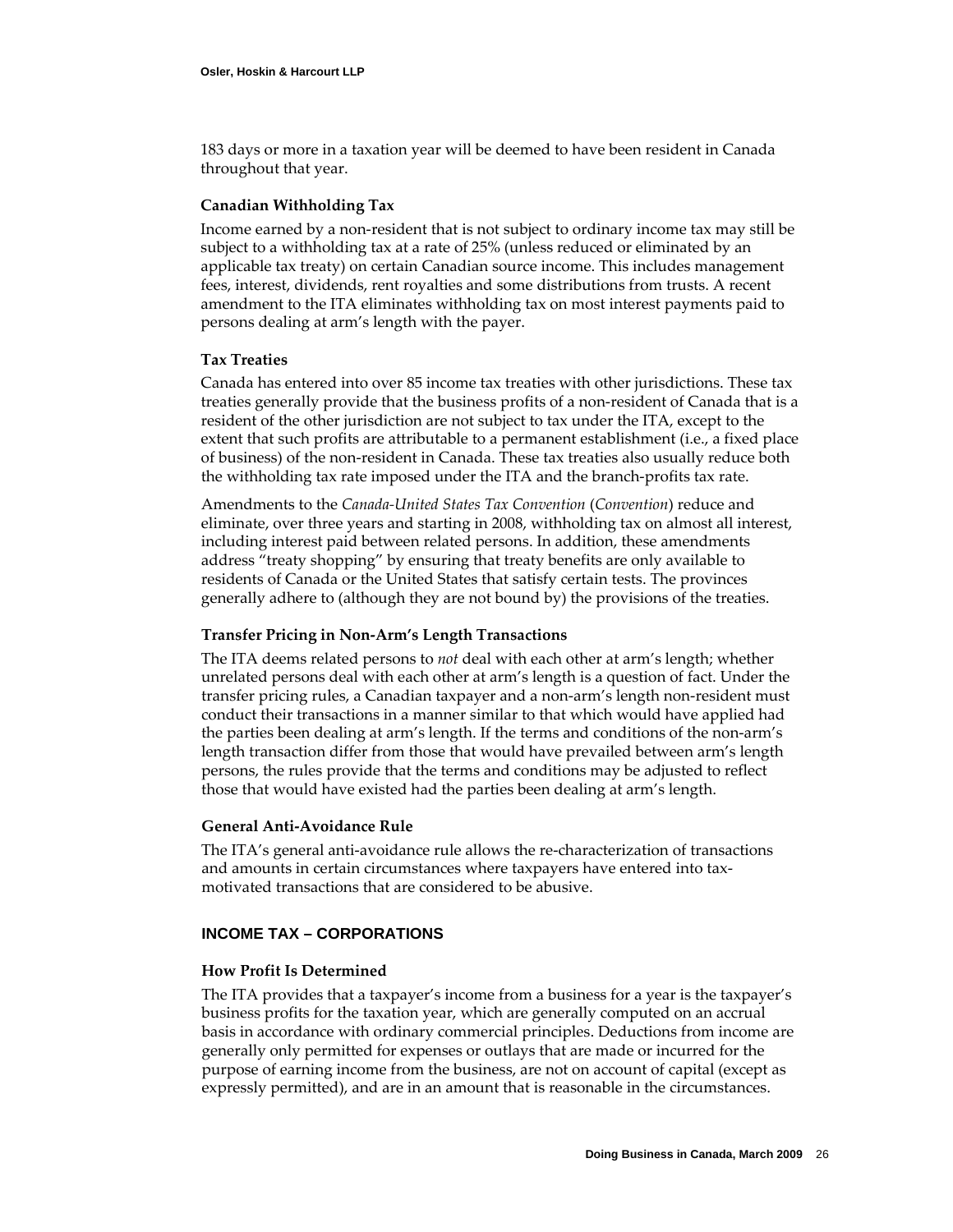Subject to the thin‐capitalization rules (as discussed below), interest expense is generally deductible from a taxpayer's income if it is reasonable in amount, incurred pursuant to a legal obligation to pay interest on borrowed money or on an amount payable for property, and used for the purpose of earning income from a business or property. In lieu of book depreciation, the ITA sets out a capital cost allowance (CCA) system that provides taxpayers with discretionary deductions for depreciable property. Depreciable assets are segregated into "classes" and a maximum annual allowance applies for each class.

#### **Capital Gains and Losses**

Generally speaking, one half of capital gains (i.e., taxable capital gains) in excess of one half of capital losses (i.e., allowable capital losses) are included in income and are subject to ordinary income tax at regular rates under the ITA.

#### **Determining Taxable Income**

Taxable income is generally calculated on the basis of income for the taxation year. That income is then modified by the specific provisions of the ITA by subtracting certain permitted deductions, including losses carried forward or back from other taxation years. Generally losses can be carried back for three taxation years or forward for 20 taxation years to reduce taxable income in those years. Net allowable capital losses for a taxation year may generally be carried back three taxation years and forward indefinitely, but may not be claimed against any income other than taxable capital gains.

#### **No Consolidation**

Related corporations may not file consolidated returns and the losses incurred by one corporation may not be used to offset, on a current basis, the income of another corporation. However, certain permissible corporate reorganizations may achieve loss consolidation between related corporations.

#### **USE OF A CORPORATE BRANCH**

#### **Branch Profits Tax**

In addition to federal and provincial income taxes, a non‐resident corporation (NRC) carrying on business in Canada will be subject to the so-called "branch profits tax" which is intended to approximate the withholding tax that would have been paid on taxable dividends from a Canadian resident subsidiary if the NRC had incorporated a Canadian subsidiary to carry on business in Canada, rather than using a branch. Under

the ITA, the branch profits tax is generally levied at a rate of 25%, which may be reduced under certain tax treaties, on the profits of the branch, after Canadian taxes and an allowance for investment in Canada. The rate at which branch profits tax is levied may be reduced under certain tax treaties.

#### **Branch Accounting**

The ITA requires a non‐resident taxpayer that carries on business in Canada to calculate income or loss from its Canadian business. Expenses incurred exclusively and directly for the Canadian branch should be deductible in computing the income of the branch.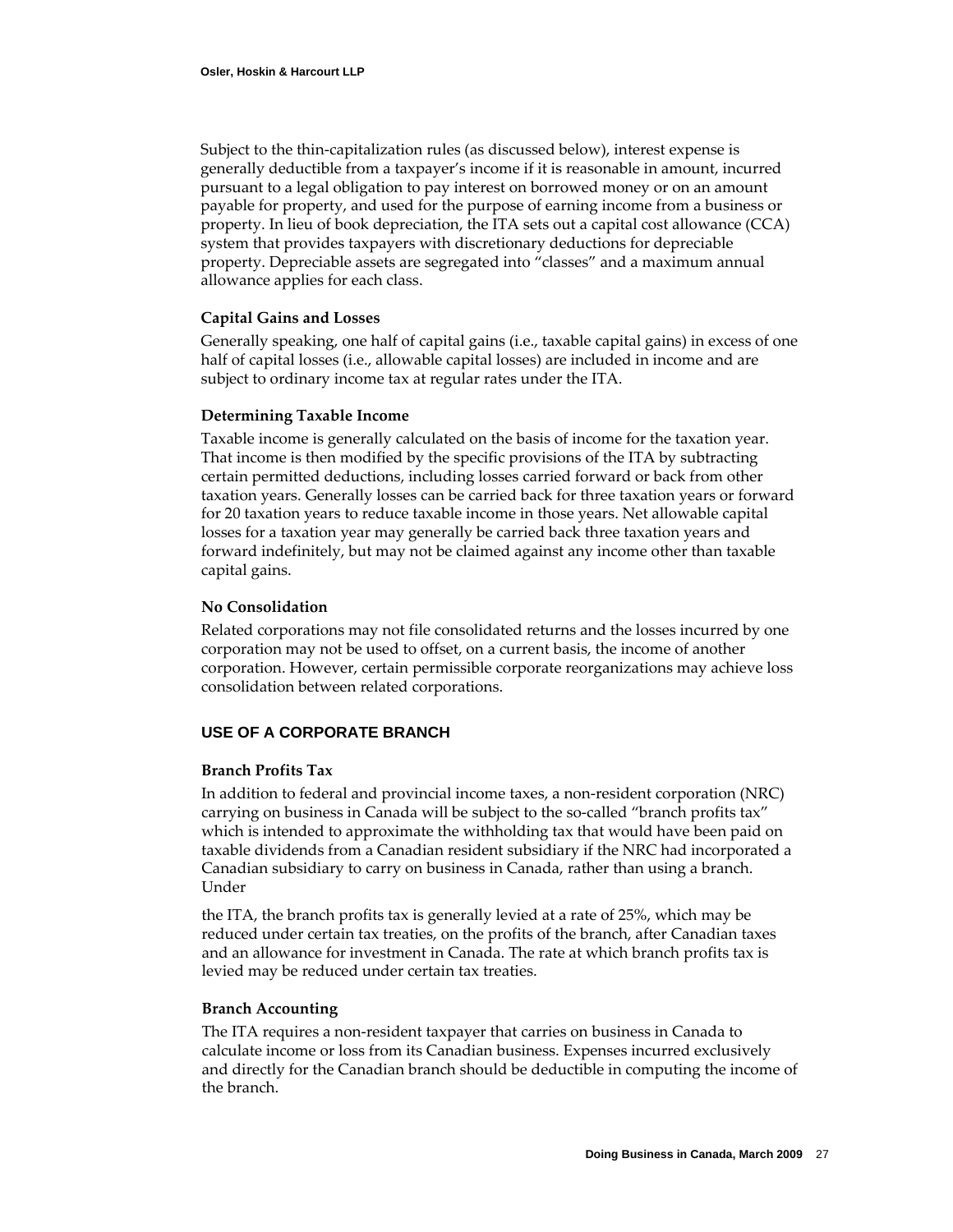#### **Financing the Branch**

As the "thin‐capitalization" rules (as discussed below) do not apply to NRCs carrying on business in Canada, these rules do not limit the deduction of interest payable by an NRC on money borrowed for the purpose of financing the branch in Canada.

#### **Withholding Tax**

Canadian non‐resident withholding tax generally only applies to payments made by residents of Canada to non‐residents of Canada. However, a non‐resident of Canada who carries on a business though a branch in Canada may be deemed, for purposes of the withholding tax rules, to be resident in Canada; so, certain payments made by the non-resident to another non-resident may be subject to Canadian withholding tax, unless such tax is reduced by an applicable tax treaty.

#### **Converting a Branch to a Subsidiary**

Under the ITA, a branch generally may be incorporated without incurring immediate significant income tax or branch tax liability.

#### **USE OF A CANADIAN SUBSIDIARY**

#### **Repatriation of Funds**

Since a Canadian subsidiary is a Canadian corporation, it is not subject to branch profits tax; however, upon the repatriation of funds by the Canadian subsidiary to the NRC by way of dividend, a 25% withholding tax is payable, subject to reduction by an applicable tax treaty.

#### **Thin‐capitalization Rules**

The thin‐capitalization rules can disallow a deduction for interest payable by a Canadian subsidiary on debts owing to "specified non‐resident persons" when such debts exceed the subsidiary's equity by a ratio of 2:1.

#### **Withholding Tax**

Subject to treaty relief, a Canadian subsidiary must withhold tax on several types of payments to non‐residents, including dividends, interest paid to non‐arm's length parties, participating interest, certain management or administration fees and rentals, royalties and similar payments.

#### **CAPITAL TAX – CORPORATIONS**

#### **Provincial Capital Taxes**

Most provinces, including Ontario and Quebec, have announced that they will reduce and ultimately eliminate their capital taxes. Federal capital tax, known as "Large Corporations Tax," was eliminated as of January 1, 2006.

#### **Corporate Minimum Tax**

Ontario levies a Corporate Minimum Tax (CMT) on all corporations subject to Ontario tax (other than those that are eligible for the CMT small business exemption) on adjusted book income allocated to Ontario. A corporation generally is required to pay CMT only to the extent that it exceeds corporate income tax payable.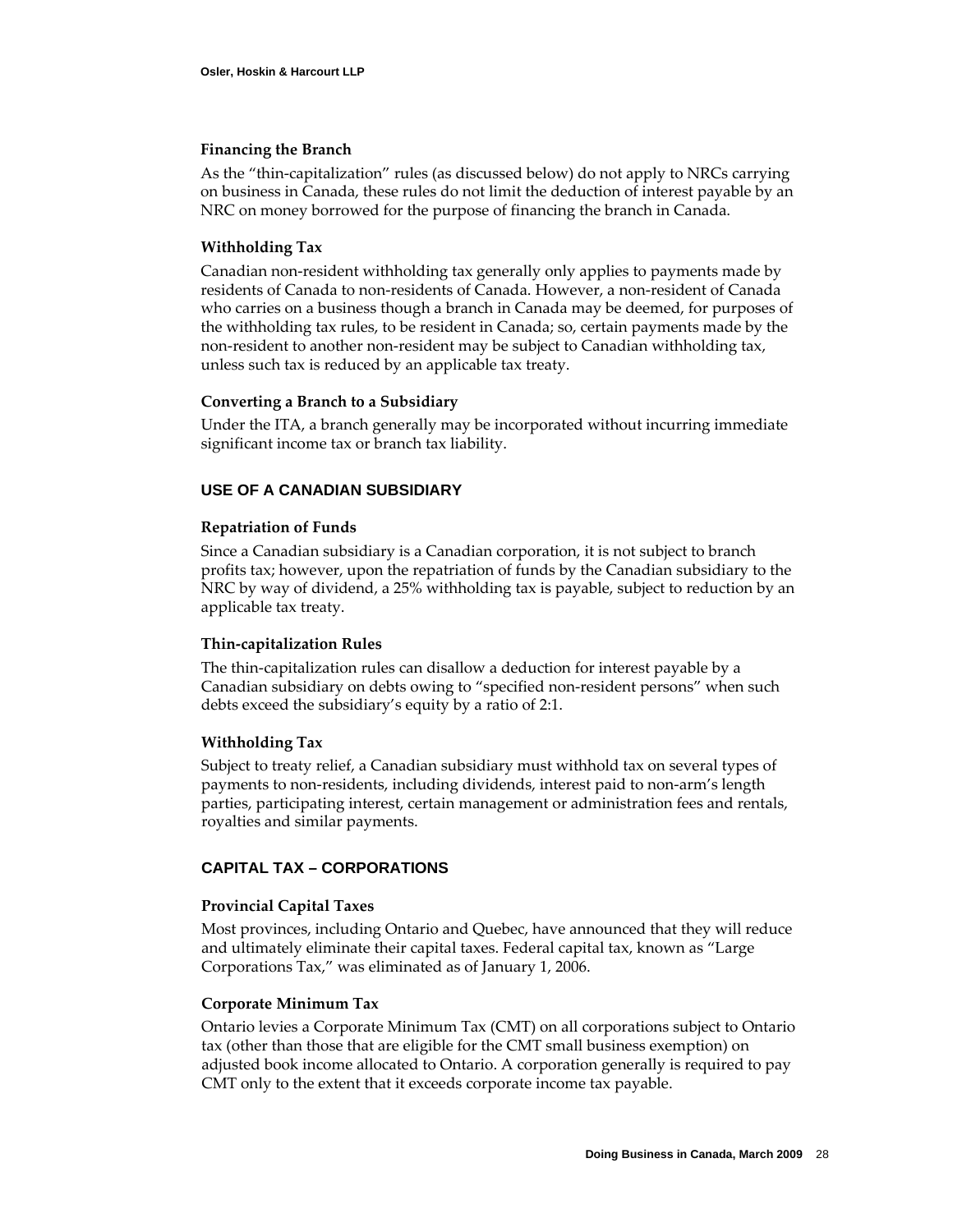#### **INCOME TAX – INDIVIDUALS**

The federal tax brackets for individual taxpayers for ordinary income tax are adjusted each year against the Consumer Price Index. Provincial income tax for individuals is calculated as a percentage of federal tax in all provinces (except Québec, which levies its own income tax).

#### **INCOME TAX – PARTNERSHIPS AND JOINT VENTURES**

A partnership is generally considered to be the relationship that exists between two or more persons carrying on business in common with a view to profit; therefore, a partnership is not considered to be a separate legal entity. Although the income of a partnership (including a claim for CCA) is generally calculated as if the partnership were a separate taxpayer, it is allocated among the partners according to the terms of the partnership agreement and is taxed in the hands of the partners. Special rules apply in determining the adjusted cost base of a partnership interest. A non‐resident partner in a partnership that carries on business in Canada will generally be considered to carry on business in Canada for the purposes of the ITA. If the partnership has a permanent establishment in Canada for purposes of a tax treaty, each partner is deemed to carry on business through the permanent establishment.

The ITA limits certain deductions that may be claimed against a limited partner's "at‐ risk" amount for the partnership. In certain cases, a partner that is a general partner for non‐tax purposes may be deemed to be a limited partner for tax purposes.

In a joint venture, the profit of each joint venturer is determined and taxed separately in the hands of each joint venturer (i.e., each joint venturer makes a separate capital cost allowance claim).

#### **SALES, EXCISE AND OTHER COMMODITY TAXES**

The federal government and all provincial governments (except Alberta) impose sales tax.

#### **Federal Goods and Services Tax (GST)**

Subject to certain exemptions, the federal Goods and Services Tax (GST) is imposed at each stage of distribution. A vendor (registrant) must maintain books and records sufficient to determine its GST liabilities and collect GST from the purchaser at the rate of 5% of the amount payable for taxable supplies made in Canada. An importer is required to account directly for tax at the rate of 5% on taxable imported goods or services. A business may deduct the GST payable on its purchases as an "input tax credit" against the GST collectible on its sales and may claim a refund of input tax credits in excess of tax collectible on sales during the relevant reporting period.

Non-residents must register under the GST legislation and charge and collect GST if they are engaged in a commercial activity in Canada. A foreign firm with a permanent establishment in Canada is deemed to be a resident of Canada, for GST purposes, with respect to activities carried on by that establishment in Canada. A business with a Canadian branch may be required to register for GST and collect tax on supplies made through the permanent establishment. Non‐resident registrants without a permanent establishment in Canada are required to post security with the CRA for collection and remittance obligations.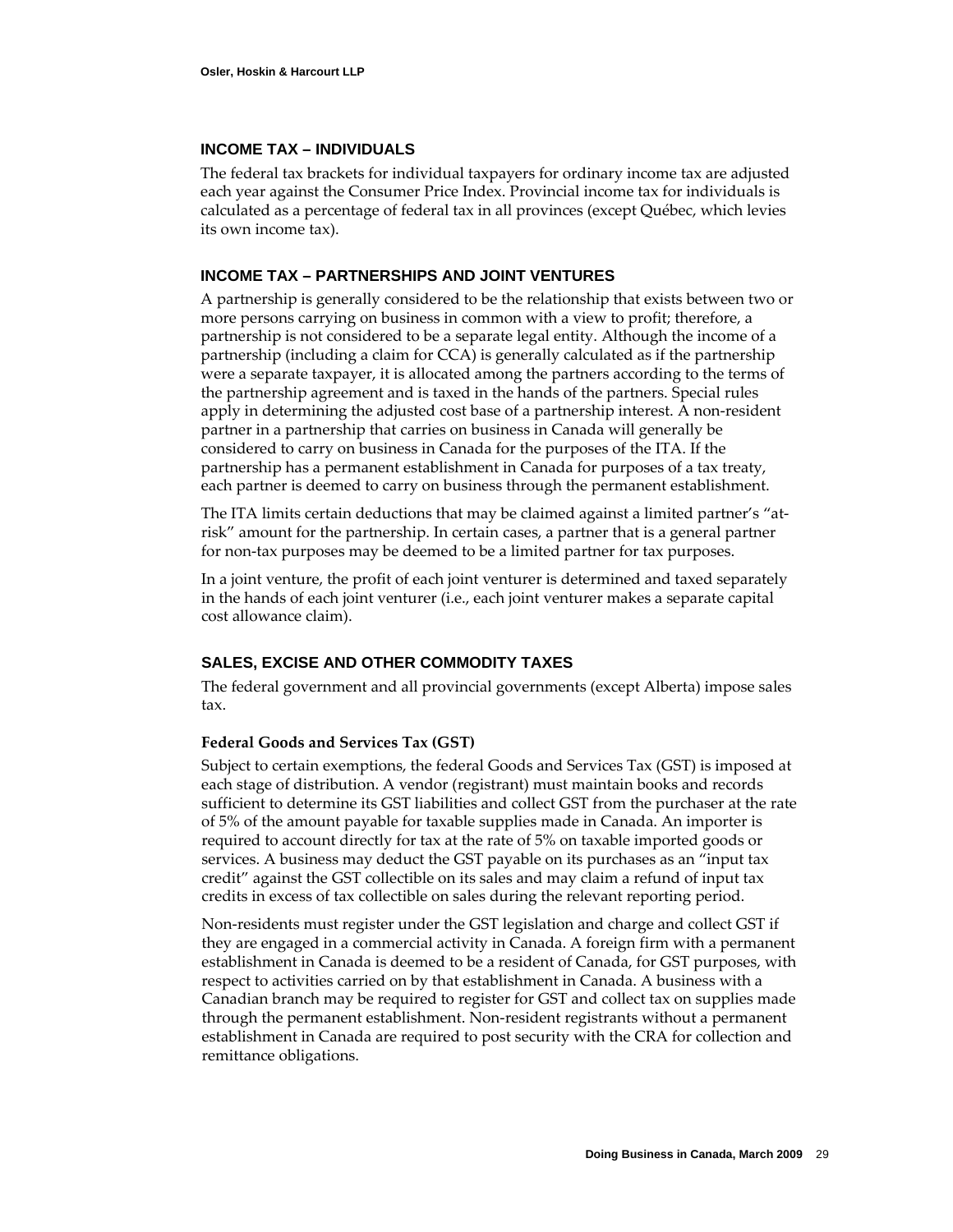#### **Excise Taxes**

Federal excise taxes, which may be a fixed monetary amount or based on a percentage of value, are levied on certain specified goods such as tobacco and gasoline. The excise tax rate varies with the class of goods taxed and is in addition to any other taxes or duties payable.

#### **Provincial Sales Taxes**

Provincial retail sales taxes (varying from province to province) are generally applicable to all goods and, to a limited extent, services purchased by consumers and other end users. In Nova Scotia, New Brunswick, and Newfoundland, provincial sales taxes have been "harmonized" with the GST at a rate of 8% and are collected by the federal government, along with GST, and then redistributed to the provinces. In Québec, the provincial government administers both the GST and Québec Sales Tax (QST). The QST is substantially consistent with the GST.

*Consistently at the heart of major, innovative business transactions both in Canada and abroad, Osler's Tax Department is the Canadian tax advisor of choice for leading domestic and foreign businesses. Sean Aylward and Jack Silverson are partners in our Department. You can contact Sean at saylward@osler.com or 416.862.5901. Jack can be contacted at jsilverson@osler.com or 416.862.6792.*

<Back to Table of [Contents>](#page-2-0)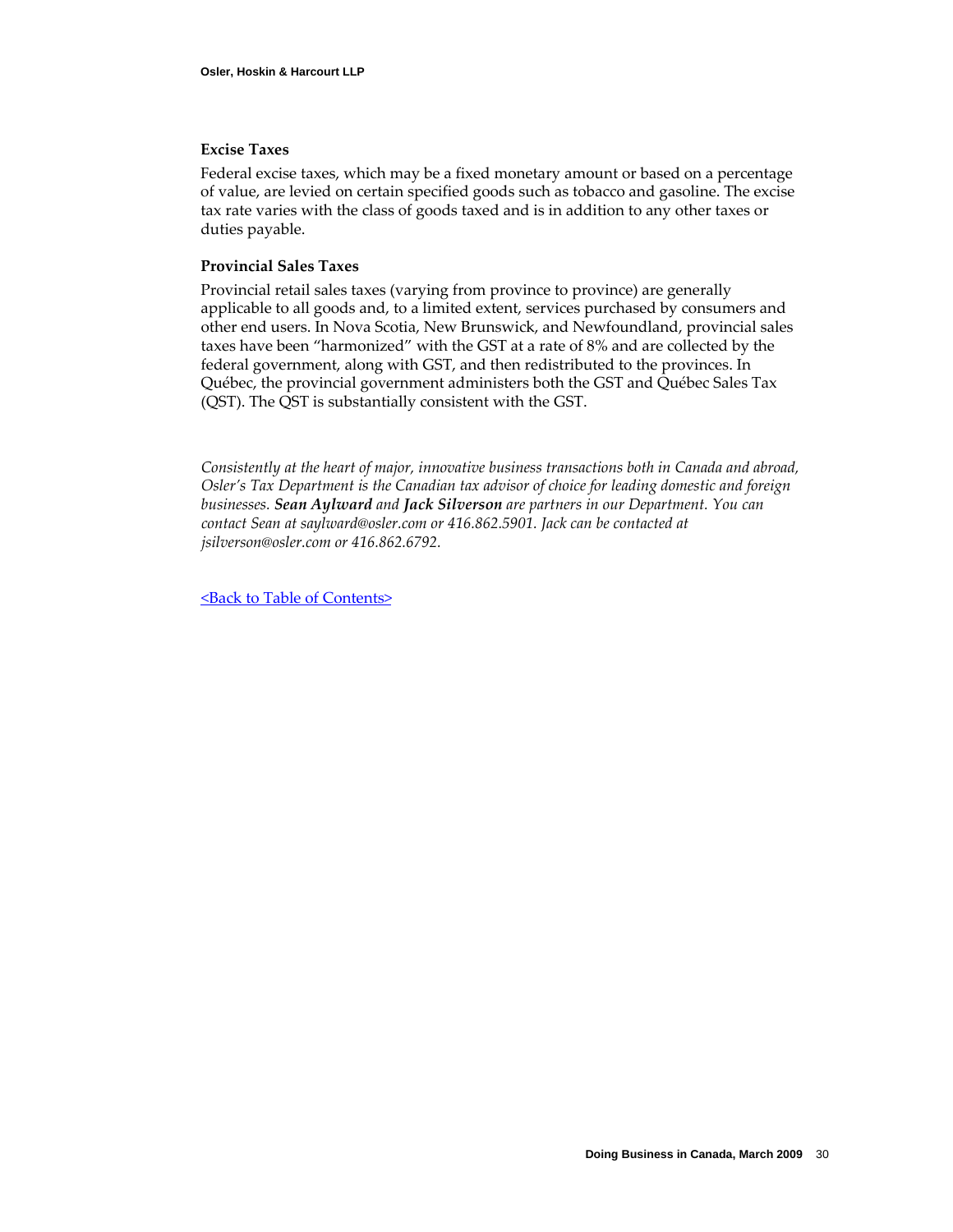### <span id="page-33-0"></span>Employment and Labour Law in Canada

By Jim Hassell

The constant change associated with employment and labour law in Canada poses a significant challenge for employers doing business here. That challenge is compounded by the fact that employers with operations across Canada may be subject to differing employment laws in each province.

Both the federal and provincial levels of government have jurisdiction over employment and labour matters for certain types of employers. The level of government that has jurisdiction is determined by the industry in which an employer operates. Industries that are inter‐provincial by nature – such as airlines, telecommunications and railways – are regulated by the federal government. Most other industries – which account for the majority of employers in Canada – fall under provincial jurisdiction.

#### **EMPLOYMENT STANDARDS**

The employment standards legislation in each jurisdiction sets out mandatory minimum conditions of employment, governing areas such as hours of work, overtime pay, minimum wages, holidays, vacations, equal pay for male and female employees, employee benefit plans, pregnancy, parental leave and other leaves of absence, notice of termination of employment, and severance and termination pay. Certain categories of employees may be exempt from certain standards, depending on the jurisdiction.

#### **HUMAN RIGHTS**

All jurisdictions in Canada have administrative agencies who deal with human rights complaints and legislation designed to address discriminatory practices in the workplace on the basis of, for example, race, creed, colour, ethnic origin, age, sex, sexual orientation, marital status, citizenship, ancestry, place of origin, family status, record of offences and disability. Ontario employees may either add such a complaint to a wrongful dismissal lawsuit or file a complaint with a human rights tribunal. The tribunal may award monetary compensation; order reinstatement of a terminated employee; and require an employer to prevent discrimination and harassment.

#### **Age Discrimination**

Most provinces in Canada have eliminated mandatory retirement in recent years and have expanded the definition of "age" to protect those 65 years of age or over from discrimination. Employers can expect to face significant challenges in complying with their legal duty to accommodate older workers. Certain exceptions continue to exist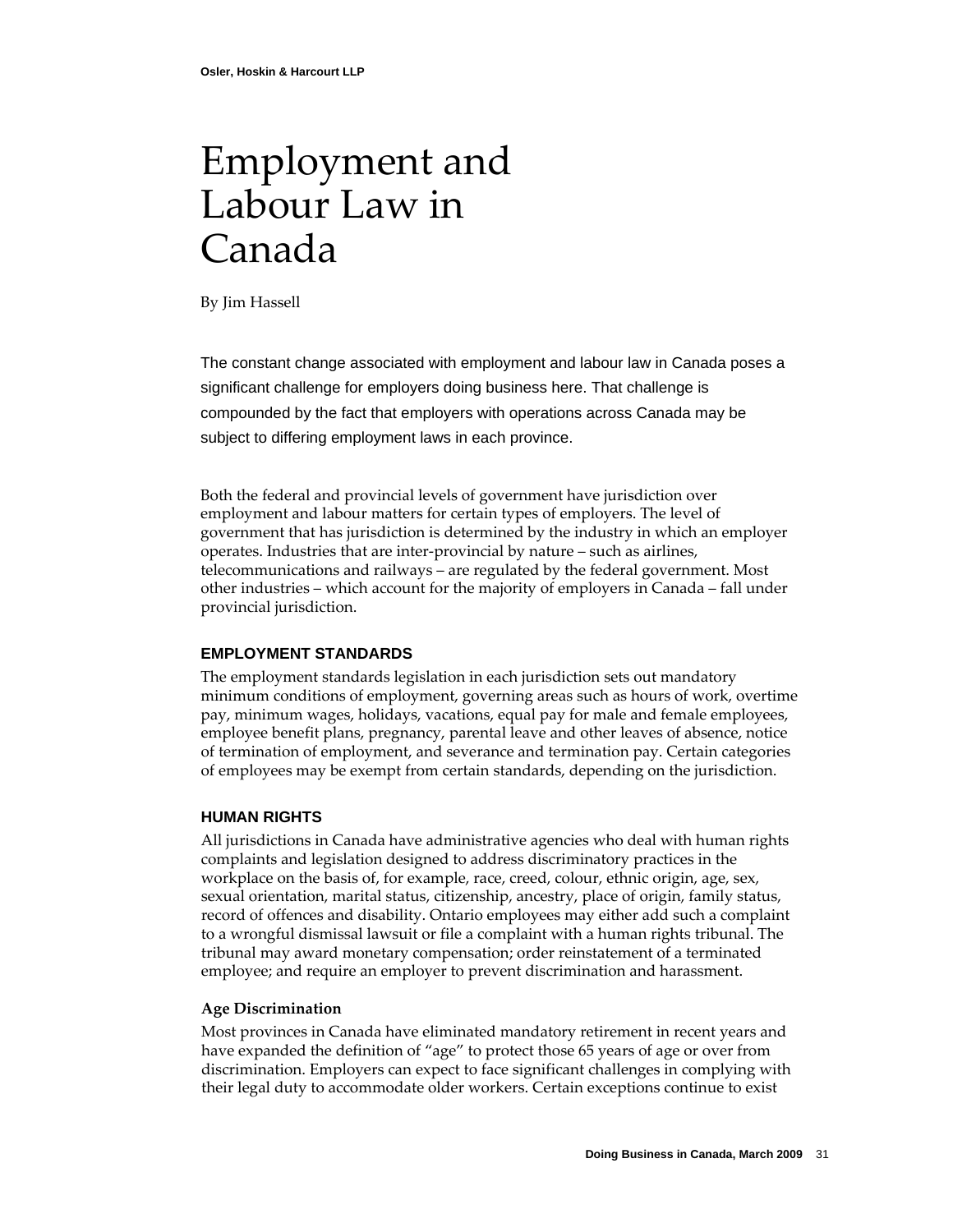(i.e., differentiation among Ontario employees on the basis of age for pension and group insurance plans, discriminatory workplace rules that are a "*bona fide* occupational requirement" under the *Ontario Human Rights Code* and government‐ provided benefits which assume retirement at age 65).

#### **Duty to Accommodate**

Employers have a duty to accommodate disabled employees to the point of "undue hardship." Courts, tribunals and human rights commissions have become increasingly activist in promoting the protection of disabled employees under human rights legislation. Employees who are addicted to drugs and alcohol are considered to be disabled. Employers usually are expected to go to considerable lengths to provide time off, modified duties and access to assistance to accommodate such employees.

#### **Drug and Alcohol Testing**

Appellate courts in different provinces have issued seemingly contradictory decisions about an employer's ability to conduct pre‐employment drug testing. Random drug and alcohol testing has been found to violate human rights legislation, unless the employer can demonstrate that testing is required for safety reasons.

#### **WORKERS' COMPENSATION**

Canada's provinces and territories have no‐fault insurance systems to compensate employees for workplace injuries and most (but not all) employers must participate in these systems. Where permitted, an employee may sue an employer for personal injury or an accident arising out of and in the course of employment, and claim compensation from the no‐fault insurance accident fund. The workers' compensation board in each province is responsible for the applicable legislation and has broad powers of enforcement.

#### **EMPLOYMENT EQUITY**

Whereas some provinces, like Ontario, have abandoned employment equity legislation, mandatory federal employment equity laws apply to provincially‐ regulated employers who bid on federal government contracts. Under the Canadian *Employment Equity Act*, a federally‐regulated employer must prepare and submit annual reports about its workplace, such as occupational groups, salary ranges, hiring and terminations. Failure to submit complete and accurate reports is a violation of the Act. These same requirements are applied by the federal government to any employer who has a contract with the federal government valued at \$200,000 or more.

#### **PAY EQUITY**

In Canada, "pay equity" refers to wage parity between male and female workers to redress systemic discrimination. Ontario's *Pay Equity Act*, the most far‐reaching legislation of its kind in any Canadian jurisdiction, requires existing employers to make upward adjustments in compensation to an annual maximum of 1% of the employer's annual payroll, whereas new employers are required to achieve pay equity immediately. For employers who have not maintained their pay equity arrangements, an employee complaint may result in a significant potential liability in retroactive wage adjustments.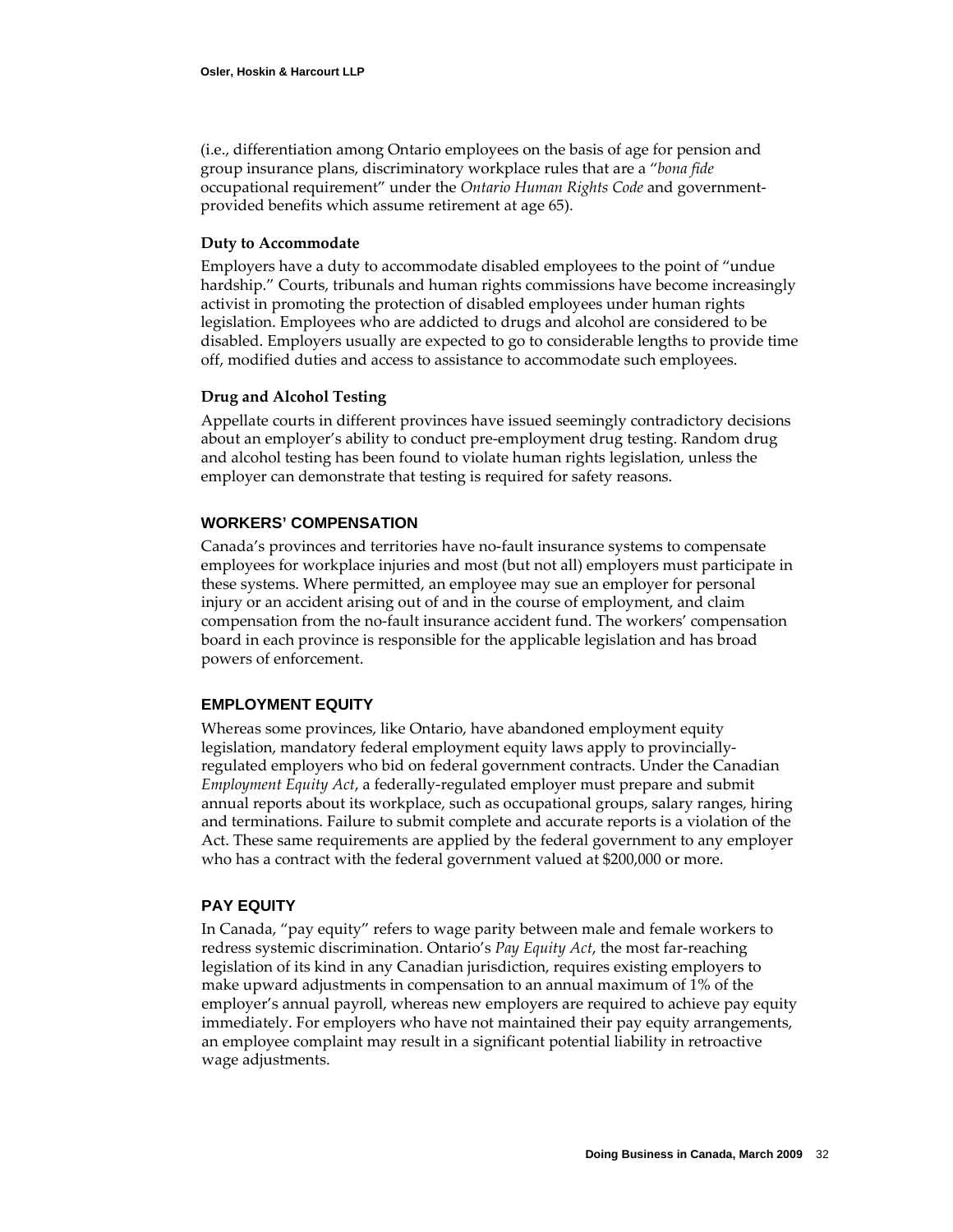The Act provides for a proactive enforcement mechanism under which employers can be found liable for non‐compliance, even if no employee lodges a complaint. The Pay Equity Commission ensures legislative compliance through random audits and by investigating complaints. Legislation in most other provinces provides for a complaint‐driven process under which an employer may be held accountable only if an employee or union files a complaint.

#### **EXECUTIVE COMPENSATION**

Designing, implementing and administrating compensation and benefits arrangements for foreign businesses operating in Canada must take into account Canadian tax and employment laws, securities disclosure and compliance requirements, and heightened scrutiny by shareholders and other stakeholders, regulators and the courts.

#### **OCCUPATIONAL HEALTH AND SAFETY**

Occupational health and safety legislation across Canada requires employers to provide workers with a safe workplace. Most provinces also impose a number of specific duties (i.e., preparation of a written occupational health and safety plan and establishment of a joint health and safety committee certified members of which may order a work stoppage where dangerous circumstances exist). In most jurisdictions, a worker has the right to refuse unsafe work. Fines for violations of health and safety legislation can be significant and are rising. Recent changes to Canada's *Criminal Code* provide for the prospect of criminal charges for senior managers, officers and directors of corporations for health and safety violations. A criminal conviction may result in a jail sentence.

#### **HEALTH TAX**

Some jurisdictions pay for health care out of general tax revenues. The "Ontario Health Insurance Plan" (OHIP) is available to all Ontario residents and is funded by a graduated payroll tax paid by employers. The Ontario "health premium" is paid by employees according to their income level.

#### **TERMINATION OF EMPLOYMENT**

*Minimum Notice of Termination*. Employment standards legislation in each jurisdiction sets out varying minimum notice of termination requirements – and, in some cases, statutory severance pay – or pay in lieu of notice. Unless the employee is terminated "for cause," statutory notice typically ranges from one to eight weeks' written notice, based on an employee's length of service. Most jurisdictions require enhanced notice when an employer terminates or indefinitely lays off a certain number of employees within a specified period.

*Common Law or Civil Law Requirements***.** In addition to these legislative requirements, non‐union employees are entitled to reasonable notice of termination under the common law. Such notice is often substantially more onerous and depends on such factors as the employee's position, length of service, re‐employment prospects and age.

An employee who has been terminated with notice in accordance with the applicable employment standards legislation may still sue the employer for more pay in lieu of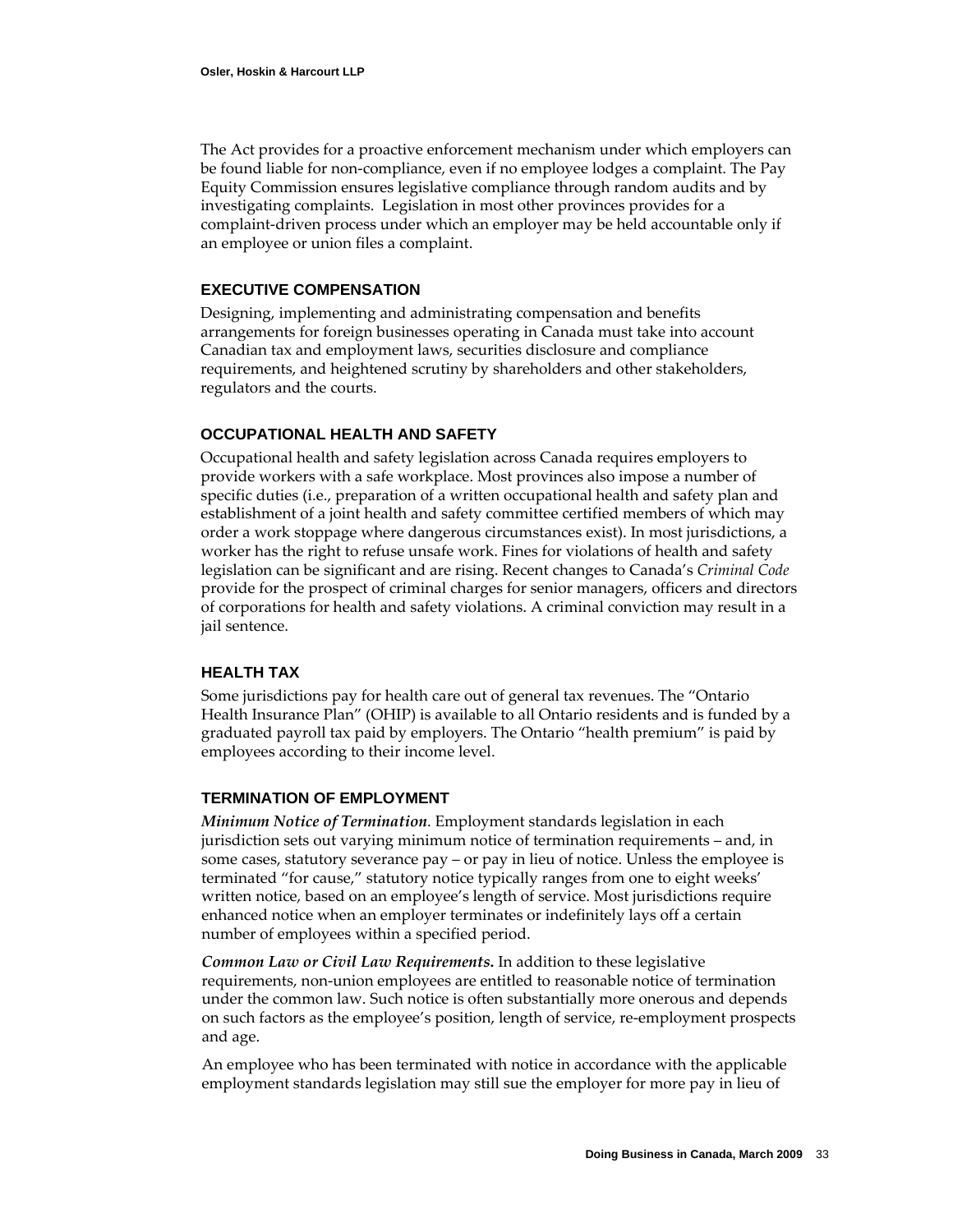notice. Court awards of a year or more are not unusual for senior management employees, with awards of up to 24 months for long-service, senior employees.

Employers and employees may enter into an enforceable contract for a defined entitlement on termination of employment that replaces the common-law default of reasonable notice, provided that such a contract provides for at least the minimum statutory entitlement

## **UNION CERTIFICATION AND LABOUR RELATIONS**

Approximately one‐third of the Canadian labour force is unionized. By law, employees are free to join a union of their own choice and to participate in its lawful activities.

The rules for certifying unions vary between jurisdictions. For example, Ontario requires the union to win a vote which is only held after at least 40% of the employees have signed union cards. Other jurisdictions provide for unionization without a vote when a certain percentage of employees (usually a majority) have signed union membership cards.

An employer faced with a union organizing campaign may not make threats or promises intended to influence the employees' decision; otherwise, the labour relations tribunal charged with adjudicating the dispute may, for example, automatically certify of the union.

Following certification, the parties must bargain in good faith in an attempt to reach a collective agreement. Strikes and lockouts are not permitted during the term of a collective agreement.

## **SALE OF A BUSINESS**

The purchaser of a business can inherit a wide variety of employment‐related liabilities and obligations from the vendor. These can include termination costs, employment standards violations, workers' compensation costs, pay equity adjustments, collective agreements and union bargaining rights. Accordingly, only careful due diligence can bring to light the liabilities being acquired along with a business. To reduce such liabilities, transactions can be structured in various ways and vendors may provide appropriate indemnities.

## **EMPLOYEE PRIVACY**

A number of jurisdictions, including the federal government, British Columbia, Alberta and Québec, have introduced privacy legislation covering the employment relationship. Previously, few rules governed how employers gathered and managed personal information respecting employees. Employers operating in jurisdictions with privacy legislation are now expected to establish policies for the collection, storage and disclosure of employee information.

This new legislation also further limits the circumstances in which employers may conduct surveillance for the purpose of discovering employee wrongdoing or poor performance. Employers must also be aware that, under privacy legislation, they are accountable for any personal information transferred to suppliers; therefore, precautions should be taken to ensure the confidentiality and security of such information.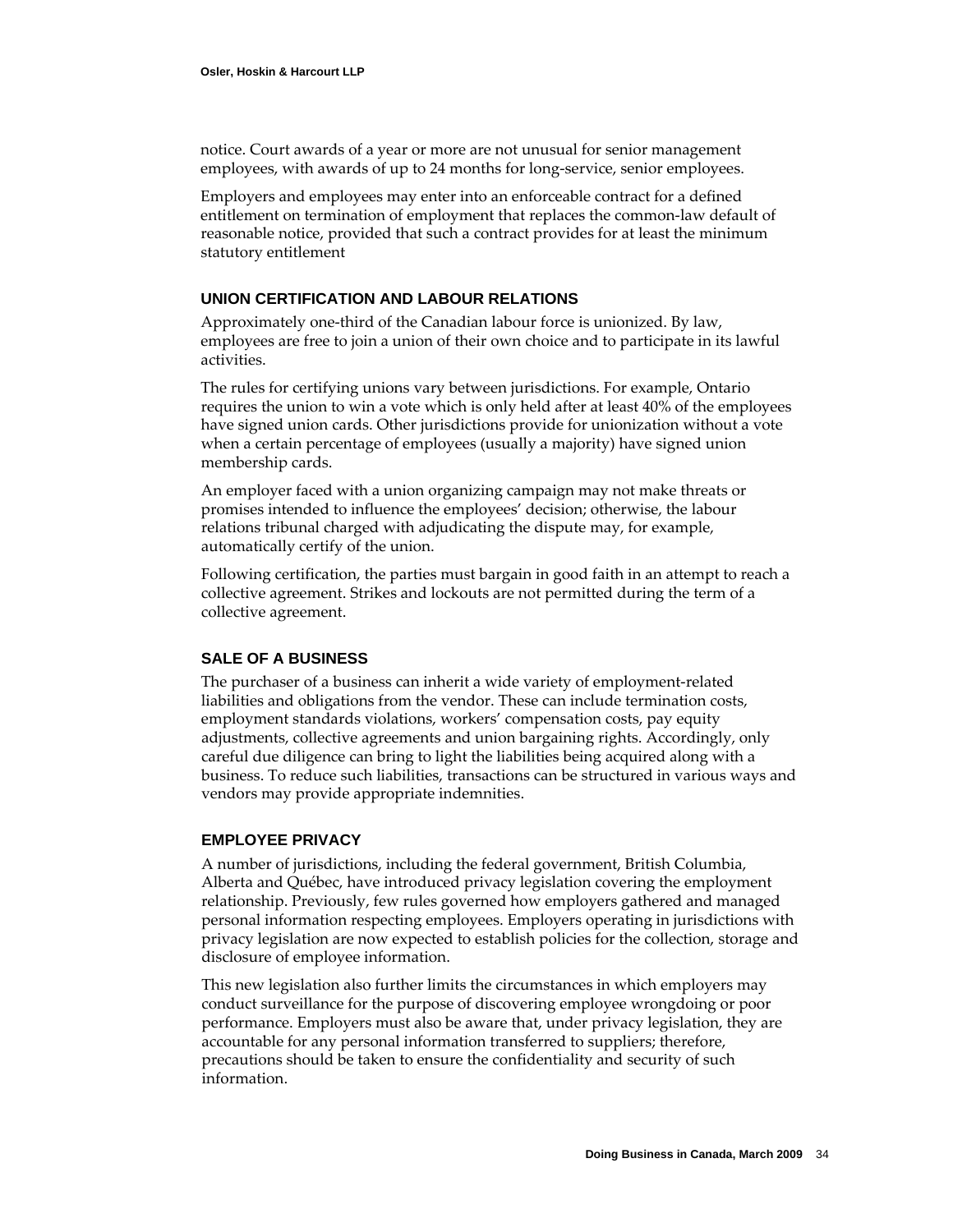*Osler's Employment & Labour Department offers practical and results‐oriented advice that recognizes the value and importance of human resources to an organization's success. Jim Hassell is a partner in our Department. You can contact Jim at [jhassell@osler.com](mailto:jhassel@osler.com) or 416.862.6623.*

<Back to Table of [Contents>](#page-2-0)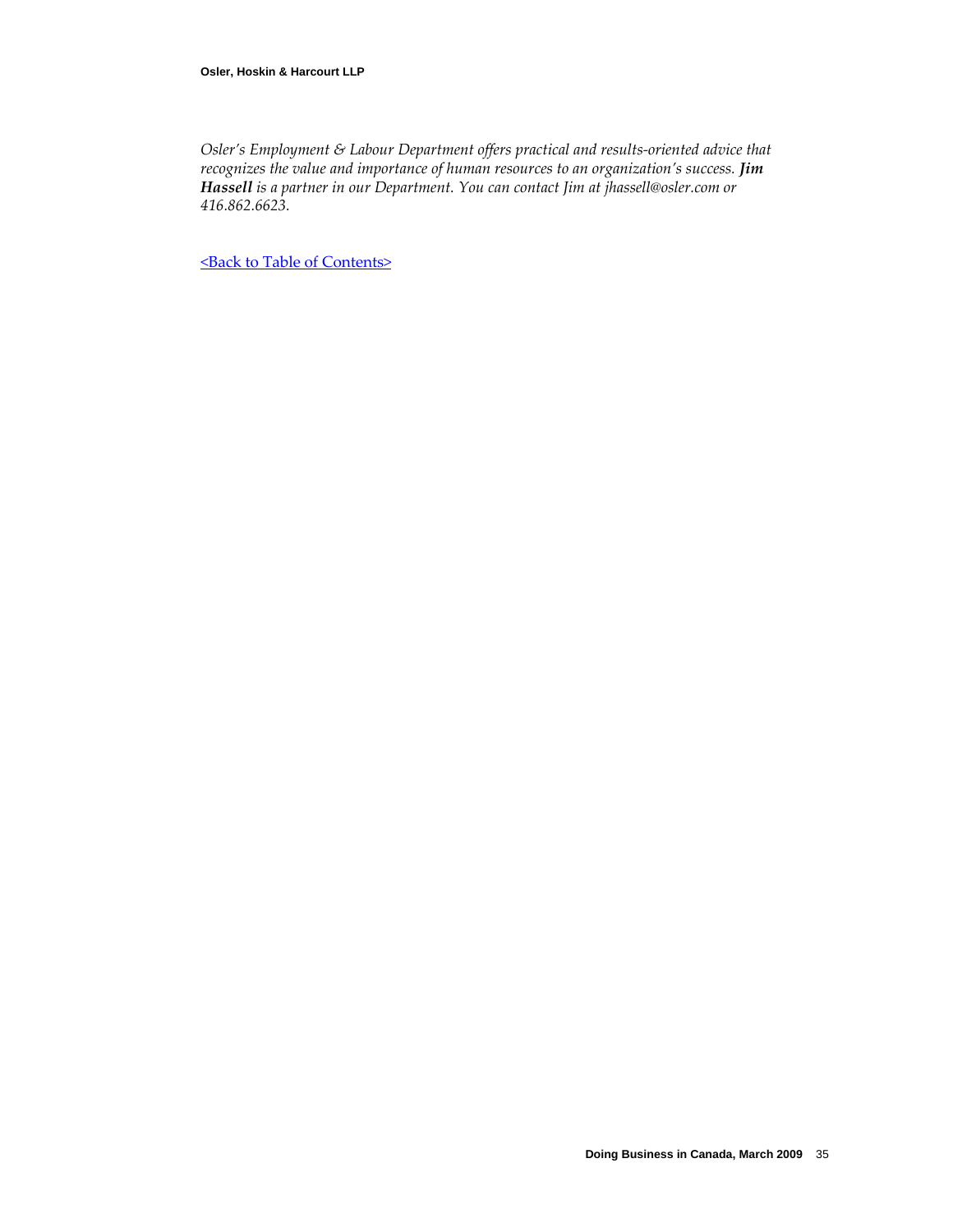## Executive Transfers, Business Visits and Immigration

By Damian Rigolo

Canada's participation in several free trade agreements, coupled with its national *Immigration and Refugee Protection Act*, determine whether a foreign business person may live and work in Canada on either a temporary or indefinite basis. In response to abuses and cases of money-laundering, Citizenship and Immigration Canada's has tightened its rules for "business class" permanent residents or landed immigrants.

The Government of Canada's *Immigration and Refugee Protection Act* (IRPA) provides that only Canadian citizens or permanent residents of Canada may work in Canada without a valid work permit. As a general rule, a person who is neither a citizen nor a permanent resident (often referred to as a "landed immigrant") may be employed in Canada only if no qualified Canadian is available to fill the position in question. Business people wishing to relocate temporarily or permanently to Canada, however, do have a number of other options open to them (as outlined below).

## **TEMPORARY BUSINESS VISITS**

Canada maintains a list of countries whose nationals must obtain a visa prior to entering the country. Many foreign nationals may enter Canada without a work permit to work temporarily (generally for a period of 90 days or less) if they are permanent employees of corporations based outside Canada that carry on business in Canada, either directly or through a parent or subsidiary company.

Such employees may only be in Canada to meet and consult with other employees, sell goods to parties other than the general public, or purchase Canadian goods or services. They may not directly enter the Canadian labour market and their primary source of remuneration for the business activity must be outside Canada.

## **BUSINESS VISITS UNDER TRADE AGREEMENTS**

The *North American Free Trade Agreement* (NAFTA) and the *General Agreement on Trade in Services* (GATS) set out additional categories of business visitors who may temporarily enter Canada for a period not exceeding six months to market their goods or services here or to take the steps necessary to establish a commercial presence in Canada to sell those goods or services here.

## *North American Free Trade Agreement* **(NAFTA)**

Under NAFTA, business visitors from the U.S. and Mexico may enter Canada to sell goods or negotiate contracts for goods or services for a company of a signatory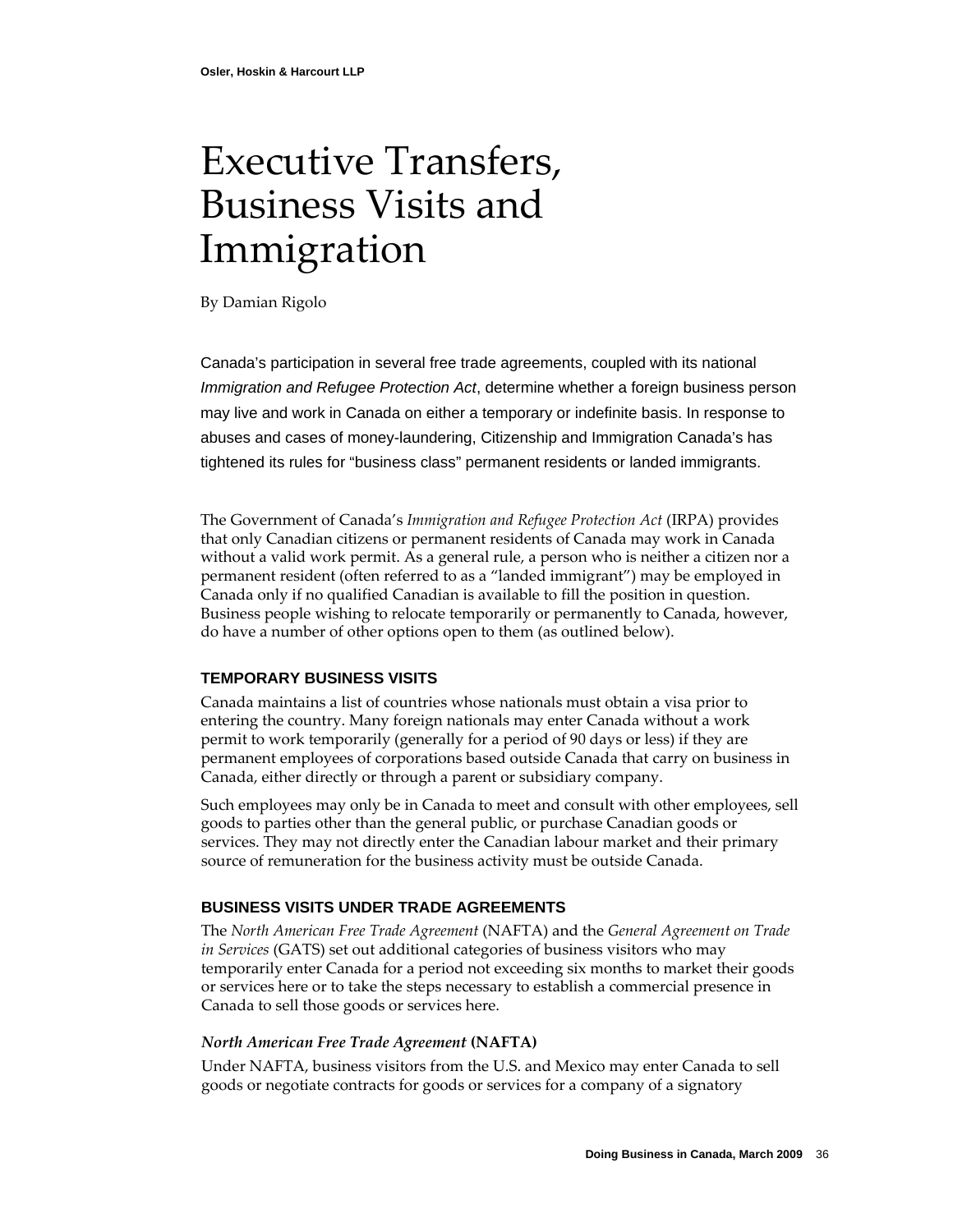country provided they are not *delivering* goods or providing services. Direct sales to the general public are permissible provided the goods or services are not delivered or made available to the buyer at the time of the sale (i.e., on the same business trip).

A business visitor who practises a "Designated Professional Occupation" under NAFTA may participate in business meetings, negotiate the purchase or sale of goods or services, or market, distribute or provide after‐sales services. Similar rules apply to Chilean business people coming to Canada under the *Canada‐Chile Free Trade Agreement* (CCFTA).

## *General Agreement on Trade in Services* **(GATS)**

To be eligible under GATS, a business visitor may not receive remuneration from within Canada and may not engage in making direct sales or supplying services to the general public. He or she may only participate in business meetings, including negotiations for the sale of services or other similar activities, including setting up a business in Canada.

Short-term business visitors should carry an employment letter confirming their continuing employment with the foreign company and indicating the duration, purpose and temporary nature of their visit to Canada. They may request a visitor record if they will be coming to Canada regularly over an extended period of time and the reason for the visit remains the same. A visitor record is issued by an immigration officer at his or her discretion and allows entry to Canada on subsequent visits.

#### **INTRA-COMPANY TRANSFERS**

Securing status as an "intra‐company transferee" (which is the rough equivalent of an L‐1 Visa in the United States) offers the quickest and most convenient method by which a foreign business visitor may temporarily relocate to Canada. To qualify, a proposed intra‐company transferee must carry a letter from a company carrying on business in Canada which identifies the holder as an employee of a branch, subsidiary or parent of the company located outside of Canada. The individual also must seek entry to Canada to work in an executive or managerial position for a temporary period. A written job offer from a senior officer of the Canadian company, addressed to Citizenship and Immigration Canada, is required to satisfy this criterion. The offer must describe: the job in sufficient detail to demonstrate that it is at the senior executive or managerial level, the nature of the corporate affiliation between the offering company and the company from which the employee is being transferred, and the period of time for which the transfer is required.

Under NAFTA, CCFTA and GATS, companies within signatory countries may also arrange intra‐company transfers for employees with specialized knowledge. The applicant must possess knowledge at an advanced level of expertise or have proprietary knowledge about the Canadian entity's product, service, research, equipment, techniques, management or processes and procedures.

Under NAFTA, intra‐company transferee and specialist employees must demonstrate continuous employment with the foreign company over a period of not less than one year within the three‐year period immediately preceding the application. Under GATS, they must be employed by the foreign company for a period of not less than one year immediately prior to the application. Note that length of employment is one indicator of specialized knowledge. For American and Mexican citizens, NAFTA is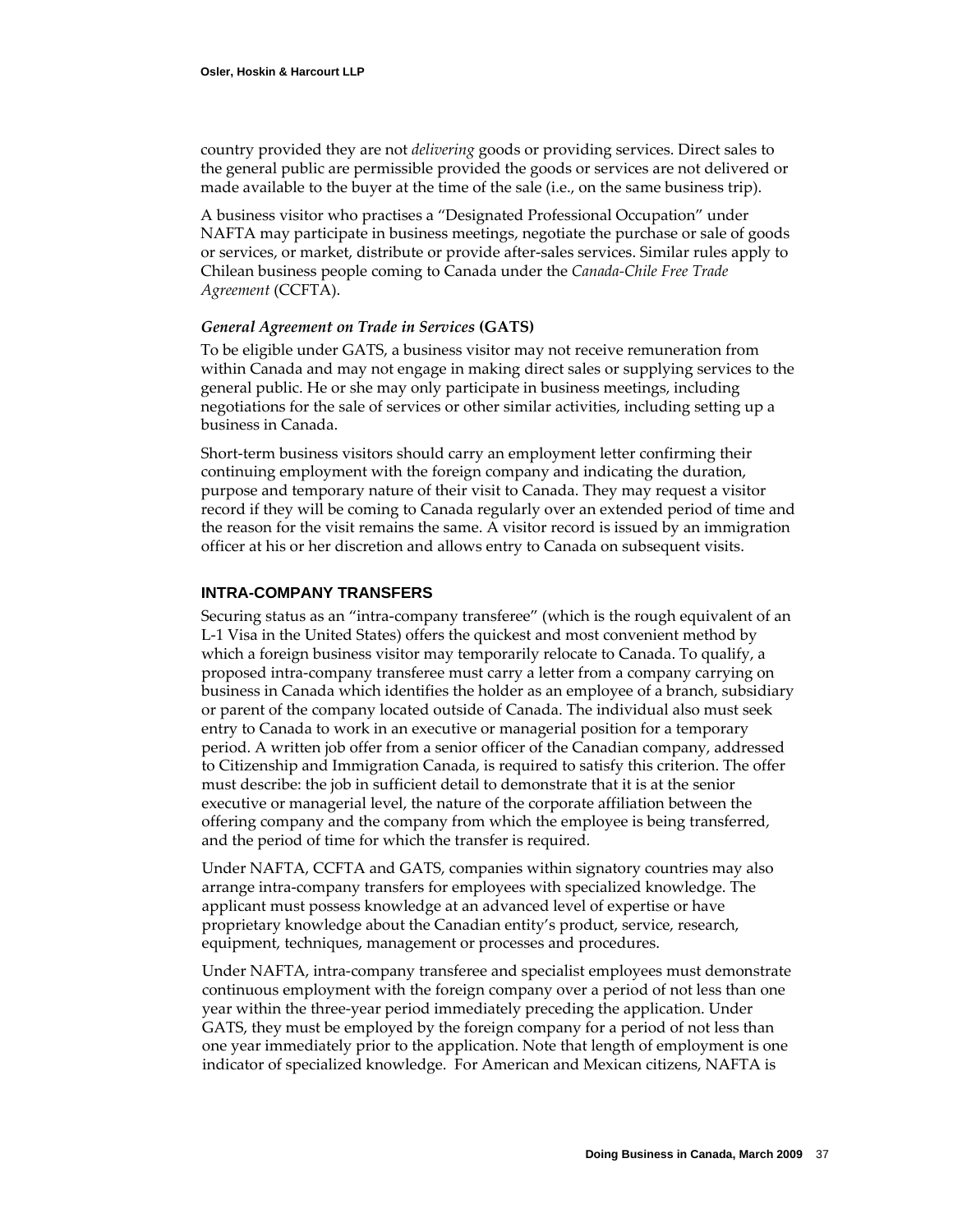generally a more advantageous route to obtain entry to Canada as an intra‐company transferee than is GATS.

## **SPOUSES OF INTRA-COMPANY TRANSFEREES**

Neither GATS nor NAFTA accommodates spouses of intra‐company transferees who wish to work in Canada. However, Citizenship and Immigration Canada will grant work permits to eligible spouses of senior executives, managers and highly skilled individuals without the need of a specific Human Resources and Skills Development Canada (HRSDC) temporary foreign worker approval in the form of a labour market opinion. This policy applies to spouses of intra‐company transferees whose occupation is eligible for the spousal work permit program under a list maintained by Immigration Canada.

## **PROFESSIONALS**

Many classes of professionals may gain temporary admission to Canada under either GATS or NAFTA. GATS covers six occupations: engineers, agrologists, architects, forestry professionals, geometrics professionals and land surveyors. NAFTA covers more than 60 occupations, including accountants, computer systems analysts, economists, management consultants, lawyers as well as biochemists, biologists, chemists and other types of scientists.

Under GATS, a professional may be admitted for a maximum of three months. An extension maybe granted with an HRSDC labour market opinion. A professional admitted under NAFTA will be granted a work permit for one year, with one‐year renewals possible thereafter, provided the individual continues to occupy a *temporary* professional position in Canada (usually less than 7 years).

## **EMPLOYMENT CATEGORIES REQUIRING HRSDC APPROVAL**

HRSDC must approve applications from those who do not come from a country that is a signatory to NAFTA, GATS or CCFTA or who do not qualify for temporary admission to Canada as a business visitor or intra‐company transferee or as an applicant in another foreign worker approval‐exempt category. This process is similar to obtaining an employment certification in the United States.

While HRSDC approval is challenging, may be expensive and usually takes 8 to 10 weeks, an application will be approved where there is proof that no qualified Canadians is available to assume the position, or where granting the approval will create or maintain significant employment benefits or opportunities for Canadian citizens or permanent residents of Canada (i.e., generally through training, the creation of new jobs, or the preservation of jobs that might otherwise disappear).

## **PERMANENT RESIDENT STATUS**

Those wishing to reside and work indefinitely in Canada must obtain permanent resident (or "landed immigrant") status. Many business people qualify to apply for this status as a skilled foreign worker. A permanent resident may work for any employer in Canada and his or her spouse and dependent children may also accept employment or attend school in Canada without authorization. However, while a temporary work permit can be obtained in a matter of weeks, an application for permanent residence can take 18 to 24 months (or longer) to process and complete.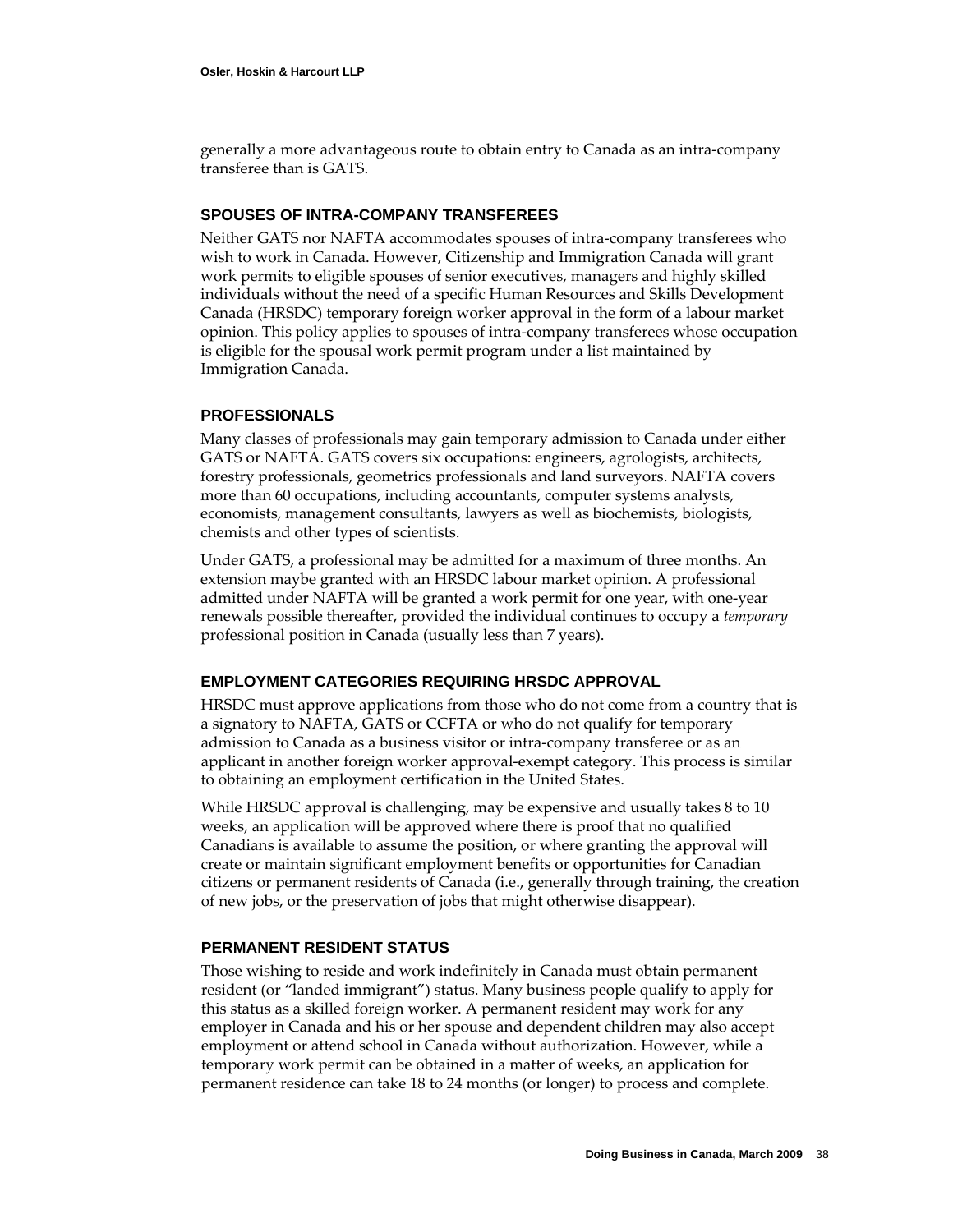New immigration targets and restrictions are set each year. Those applying for permanent residence in Canada are assessed on standard point‐scoring selection criteria including education, experience, knowledge of English or French, ties to Canada and whether the applicant has "validated" employment in Canada. A score of 67 points out of 100 is currently required for a successful application. Note that independent immigrants (i.e., investors and entrepreneurs) are assessed on different points and criteria.

## **BUSINESS CATEGORIES**

After abuses and cases of money‐laundering were revealed in the late 1990s, Citizenship and Immigration Canada tightened its rules for "business class" permanent residents or landed immigrants. Today, there are business class programs for self-employed individuals, entrepreneur and investors.

## **SELF-EMPLOYED PROGRAM**

A "self‐employed person" is someone who has the relevant experience and ability in cultural, athletics or farm management to be self‐employed in Canada (i.e., he or she will, at a minimum, establish a business that creates employment for at least his‐ or herself). The capital investment in the business of a self-employed applicant need not be as high as that required for entrepreneurs (see below), nor does the business proposal need to be as detailed.

## **ENTREPRENEUR PROGRAM**

An "entrepreneur" is someone who:

- has managed and controlled a percentage of equity of a qualifying business;
- has a certain required minimum amount to invest in that business;
- has the intention and ability to control a percentage of a qualifying business in Canada;
- will provide ongoing and active management of the business; and
- will create at least one full-time new job for a Canadian citizen or permanent resident.

The last three requirements must be fulfilled within three years of the entrepreneur's acceptance as an immigrant under this program.

## **INVESTOR PROGRAM**

An "investor" is an immigrant who has adequate business experience; a legally obtained net worth of at least \$800,000; and indicates in writing that he or she intends to make (or has made) an investment in Canada. The investor places a prescribed investment of \$400,000 with the Receiver General of Canada. That investment, which is used by participating provinces to build their economies and create jobs, is returned, without interest, approximately five years after the applicant has obtained landed immigrant status.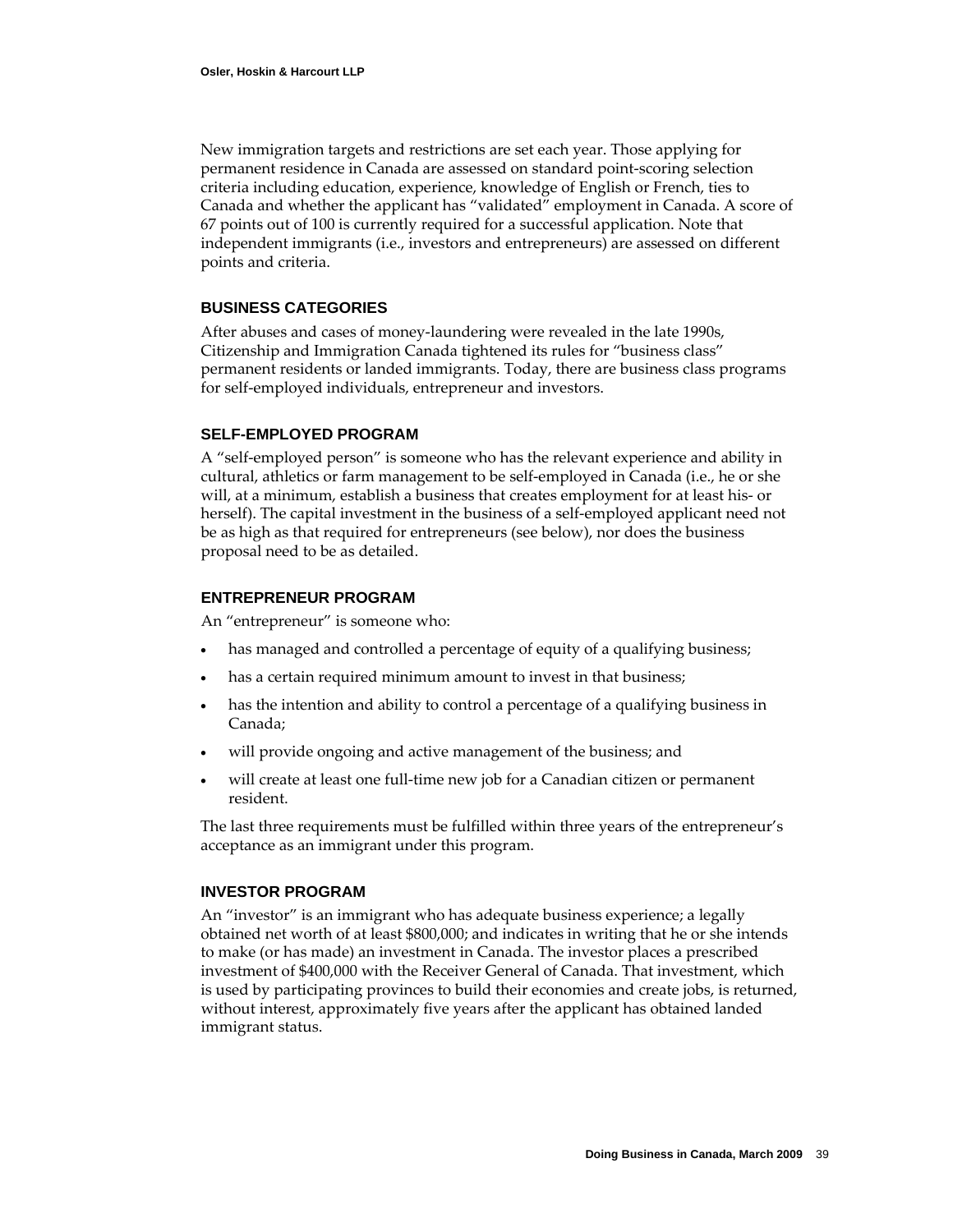*Osler's Employment & Labour Practice Group offers practical and results‐oriented advice, recognizing the value and importance of human resources to an organization's success. Damian Rigolo is a partner in our Group. You can contact Damian at drigolo@osler.com or 403.260.7046.*

<Back to Table of [Contents>](#page-2-0)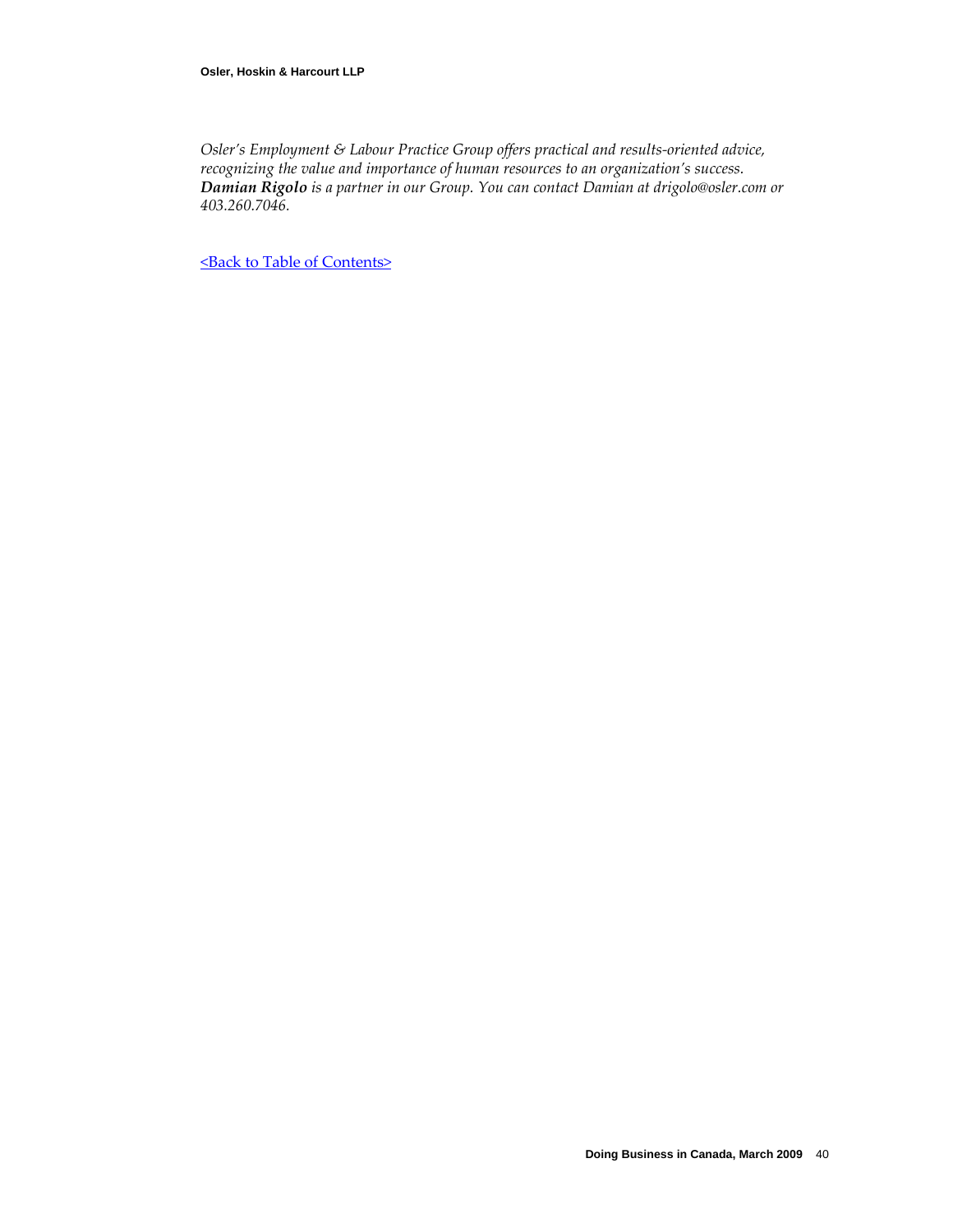## The Pensions and Retirement Savings Landscape in Canada

By Evan Howard

Canada's pensions and benefits regime is varied and complex. The federal jurisdiction and each of the provincial jurisdictions has its own minimum standards legislation in addition to the federally imposed requirements of the *Income Tax Act*. The lack of uniform legislation across the country has a significant impact on how pensions are managed in Canada.

Pensions and retirement savings arrangements in Canada can be divided into three broad categories: employees' own savings; state‐sponsored social‐security benefit plans; and employer‐sponsored arrangements.

## **STATE-SPONSORED SOCIAL SECURITY BENEFIT PLANS**

The state‐sponsored social‐security benefit plans consist of the Canada Pension Plan (or, if the employee resides in Québec, the almost identical Québec Pension Plan) (CPP/QPP), Old Age Security (OAS) and the Guaranteed Income Supplement (GIS). Both employees and employers are required to contribute to either the CPP or QPP (as applicable). Upon retirement, CPP/QPP provides benefits based on an employee's average earnings, up to certain maximums.

As both OAS and GIS are tax‐funded, no employee or employer contributions are required for either of these benefits. Although OAS is not means-tested up-front, it is subject to a "clawback" based on an income threshold. The GIS benefit *is* means-tested.

## **EMPLOYER-SPONSORED PENSIONS OR RETIREMENT SAVINGS ARRANGEMENTS**

Other than mandatory participation under the CPP/QPP, employers are not required to establish or participate in any type of pension or savings arrangement for the benefit of their employees. Where employers do establish savings arrangements for their employees, varying degrees of obligations and liabilities arise, depending on the type of arrangement.

## **Registered Pension Plans**

Pension plans that qualify as "registered pension plans" are subject to minimum standards legislation and income tax legislation. In addition, the interpretation of registered pension plan documents and legislation is governed by the common law (except in the province of Québec as detailed below). Accordingly, the roles, obligations, liabilities and entitlements of plan sponsors, plan administrators and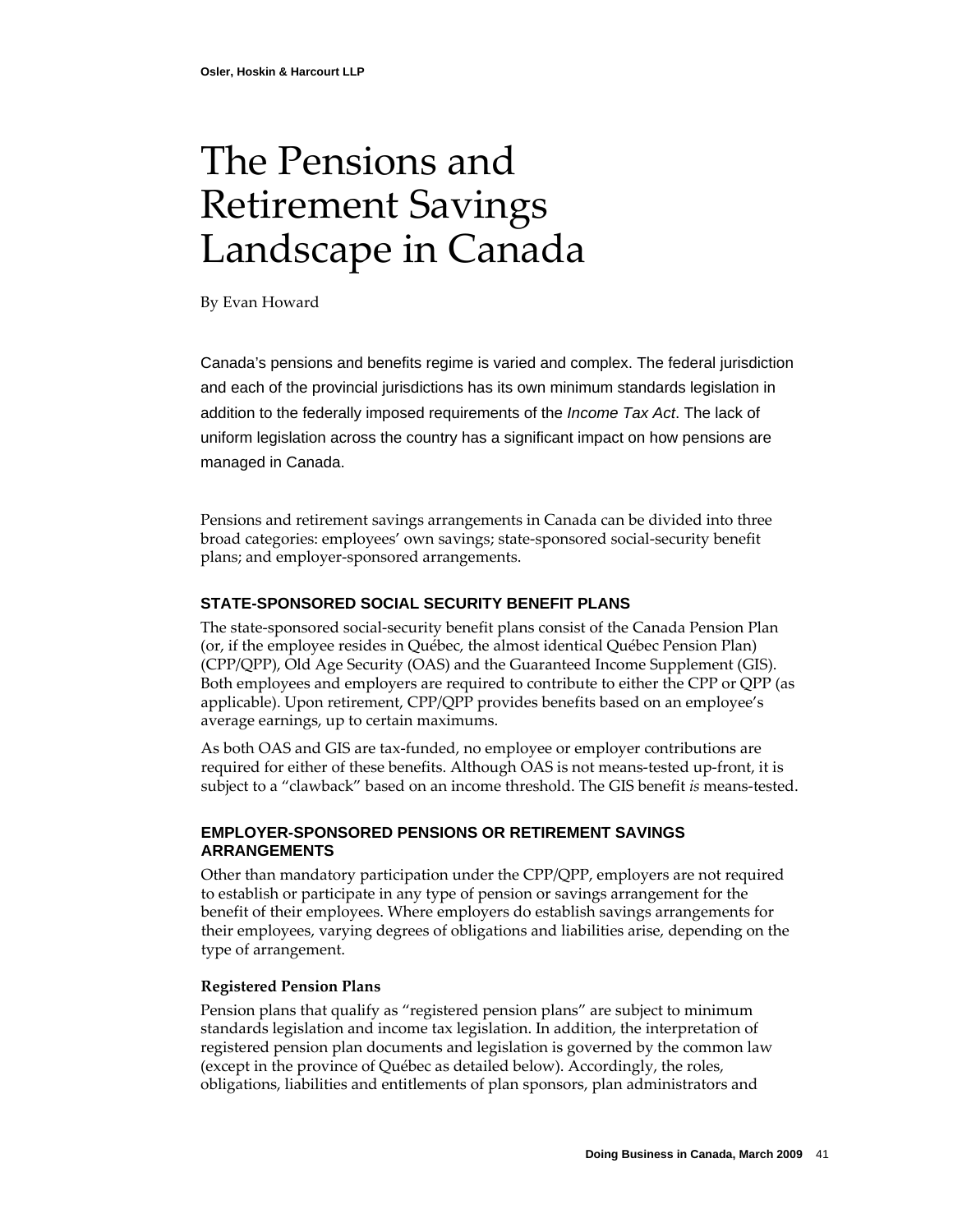trustees of pension funds are shaped and affected by the applicable legislation, the plan documents and the common law.

In Québec, the *Civil Code of Québec* (CCQ) sets out the substantive law applicable in the province, subject to specific statute law. Accordingly, where Québec is the applicable jurisdiction, the administration of employer‐sponsored registered pension plans will generally be governed by the minimum standards legislation applicable in that province. However, specific issues, such as fiduciary obligations, will also require the application of the CCQ.

## **Legislative Regime**

Unlike in the United States, in Canada, there is no single code equivalent to the *Employee Retirement Income Security Act* (ERISA) which regulates pension plans. Instead, the pension plan must comply with the legislated minimum standards of the applicable jurisdiction(s) where employees work.

#### *Minimum Standards Pension Legislation*

There are nine provincial regimes and one federal regime in Canada, each of which imposes minimum standards applicable to registered pension plans. (Note that the province of Prince Edward Island passed minimum standards pension legislation many years ago, although this legislation has not been proclaimed into force.) Where members are employed in more than one Canadian jurisdiction, multiple jurisdictions may apply with respect to a single registered pension plan. Although employers are permitted to offer pension plans that are *more* advantageous to employees, each registered pension plan must meet the minimum standards of the applicable jurisdiction(s) to obtain and maintain its registered status. Generally, the province of employment of a pension plan member will determine which minimum standards apply; however, federal minimum standards legislation will apply to members of a plan employed in a federally‐regulated industry (i.e., banking, railways, broadcasting, etc.) regardless of the plan member's province of employment.

While such legislation is not identical and important differences do exist, such minimum standards legislation imposes similar requirements in respect of such things as: eligibility for membership; vesting and locking in; asset transfers; duties of plan sponsors and administrators; funding and solvency requirements; and pension plan investments.

#### *Income Tax Act*

To qualify for preferential tax treatment, a pension plan must be registered under the federal *Income Tax Act* (ITA). Essentially, the ITA limits the amount that may be contributed to a registered pension plan on a tax‐sheltered basis as well as the benefits that may be paid from a registered pension plan on a tax‐sheltered basis.

#### **Common Law**

The underlying documents which create a pension plan (i.e., the pension plan rules and trust agreements) are also subject to the common law (the only exception being plans with Québec members who are not employed in federally regulated industries). Accordingly, the terms of the plan documents, as interpreted through the common law, may prevail to provide greater rights to members than those provided for under pension legislation or otherwise restrict the employer's abilities with respect to the plan. The following examples illustrate this point. Various issues may arise in the context of registered pension plans which require interpretation of the applicable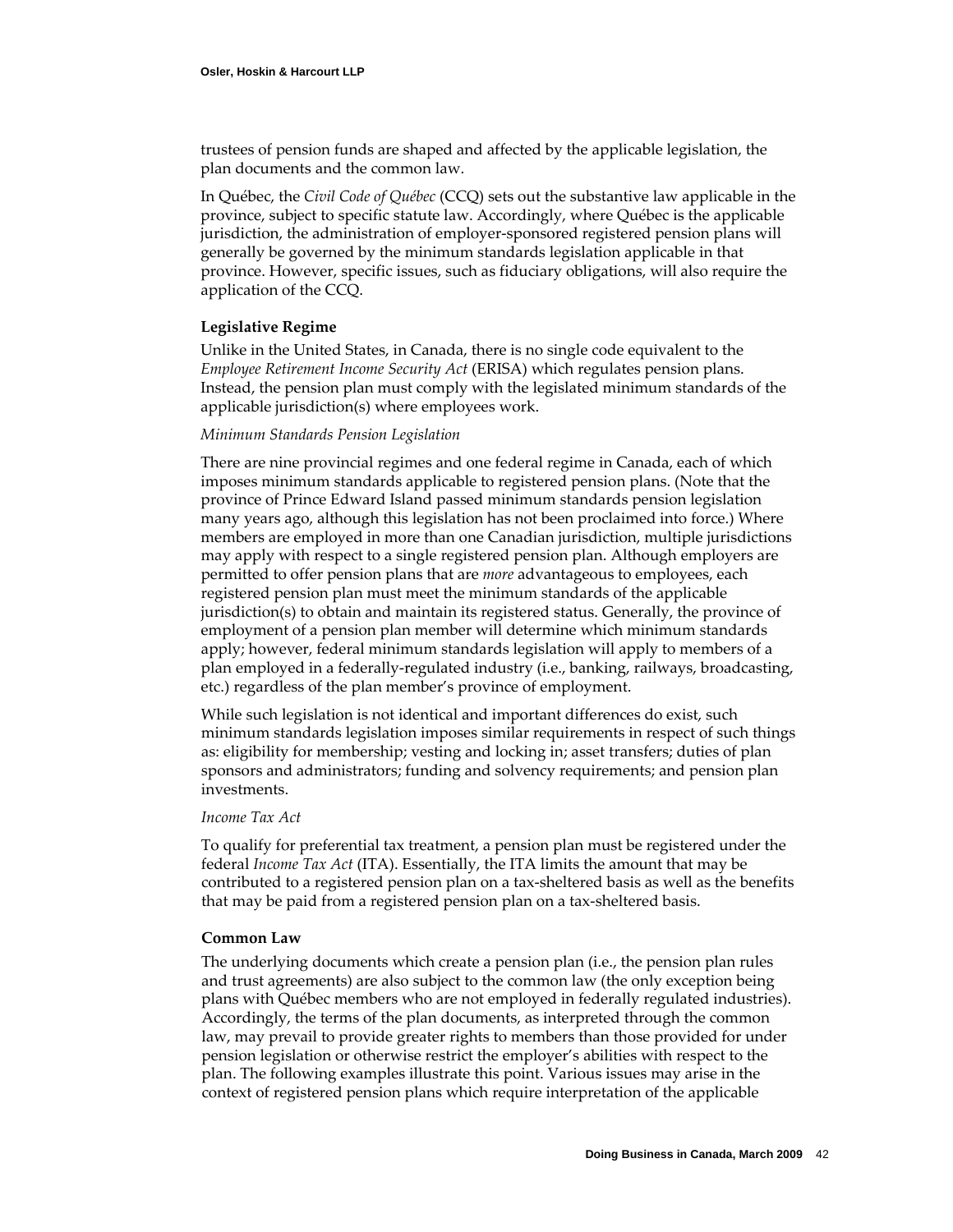minimum standards legislation, the terms of the plan documents and the common law, including:

- a plan sponsor's entitlement to surplus;
- a plan sponsor's entitlement to use surplus to take contribution holidays;
- a plan sponsor's scope of power to amend the terms of the plan; and
- permissible plan expenses that may be charged to the plan.

## **COLLECTIVE BARGAINING REGIME**

In a unionized environment, the terms of a pension plan may be collectively negotiated, which may restrict an employer's ability to alter or amend the plan terms without union consent. This issue may need to be considered in a transaction where the existence of a collective agreement may affect the range of choices available to a vendor or purchaser concerning the treatment of benefit plans applicable to unionized employees.

A collective agreement may require an employer to make contributions for unionized employees to a pension plan that is not maintained or administered by the employer. Whether the employer has additional obligations under such a plan, other than to make the required contributions, may be an issue.

## **EMPLOYER-SPONSORED SAVINGS PLANS**

An employer may sponsor other types of retirement savings arrangements, such as group registered retirement savings plans (Group RRSPs) and deferred profit sharing plans (DPSPs). Employee and/or employer contributions to such plans are locked‐in and invested, and the benefits payable are typically equal to the balance of a member's account, plus or minus any investment gains or losses.

While Group RRSPs and DPSPs are not subject to minimum standards regulation, they are regulated by the ITA. Among other things, the ITA prescribes the maximum contribution limits applicable to such plans. However, guidelines published by regulators may nonetheless set the standard to which such plans should be administered.

## **SUPPLEMENTAL PLANS**

An employer may establish a supplemental plan for certain employees to "top-up" their pension plan benefits. As such plans provide benefits above the ITA limits applicable to registered pension plans, they are not subject to minimum standards legislation; however, where such a plan is funded or secured in some fashion, it may be subject to classification as a Retirement Compensation Arrangement and will be subject to particular tax requirements.

## **HEALTH AND WELFARE BENEFITS**

In addition to sponsoring pension and retirement savings arrangements, employers may offer health and welfare benefit plans to their employees, generally on either an insured or self‐insured basis. Such benefits include: life insurance, accidental death and dismemberment insurance, long-term disability, short-term disability, health care and dental care. Because Canada currently has a system of universal health care,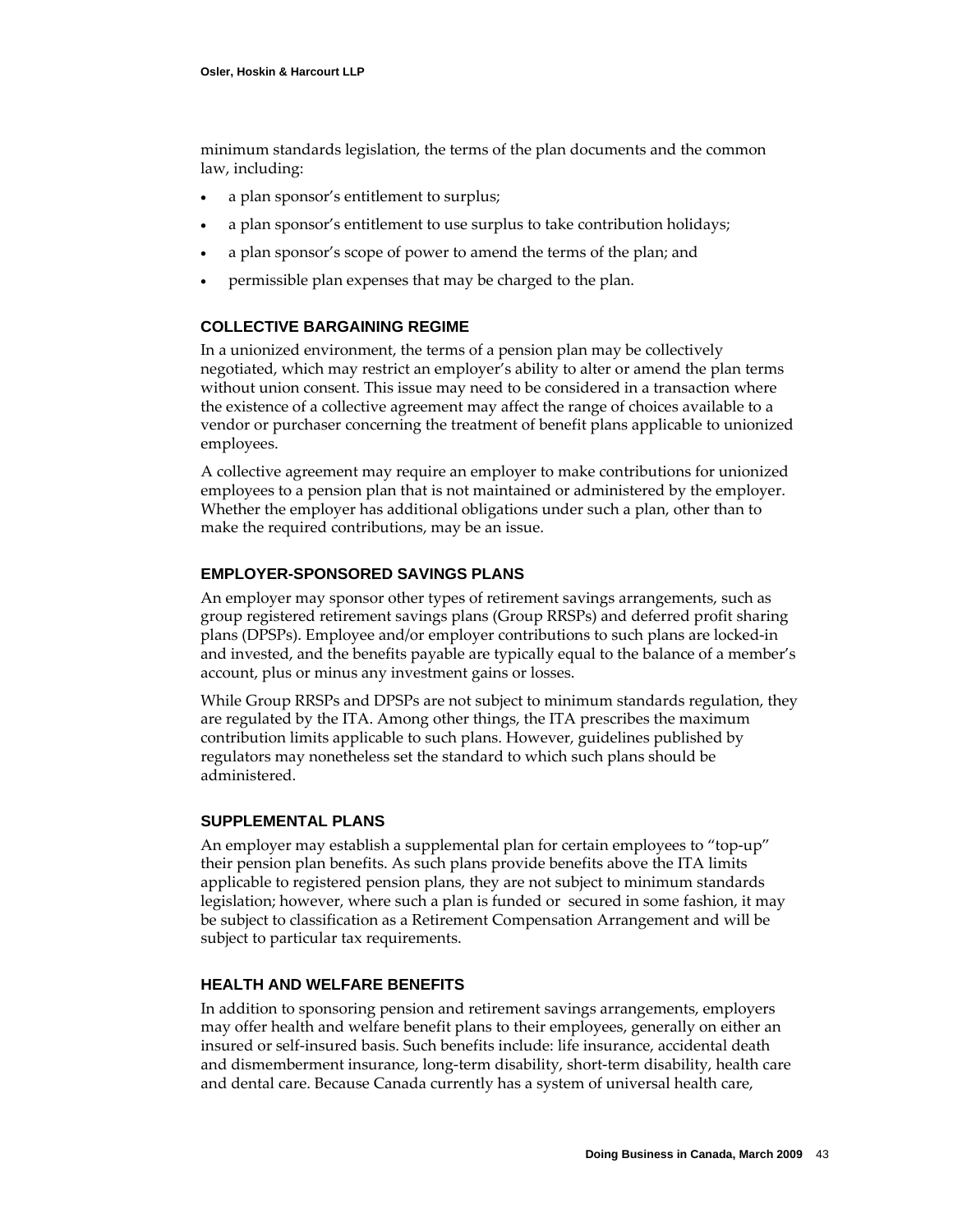private health care benefits offered by employers are typically top‐up benefits covering such expenses as semi‐private or private hospital care, drugs and vision care.

While these employer plans generally are not (as such) subject to minimum standards legislation, particular issues may arise, for example, in the context of a sale of a business or communications with employees.

*Osler's Pensions & Benefits Department offers a dedicated team of lawyers with experience in every aspect of this complex, multi‐jurisdictional area of the law. Evan Howard is a partner in our Department. You can contact Evan at ehoward@osler.com or 416.862.4894.*

<Back to Table of [Contents>](#page-2-0)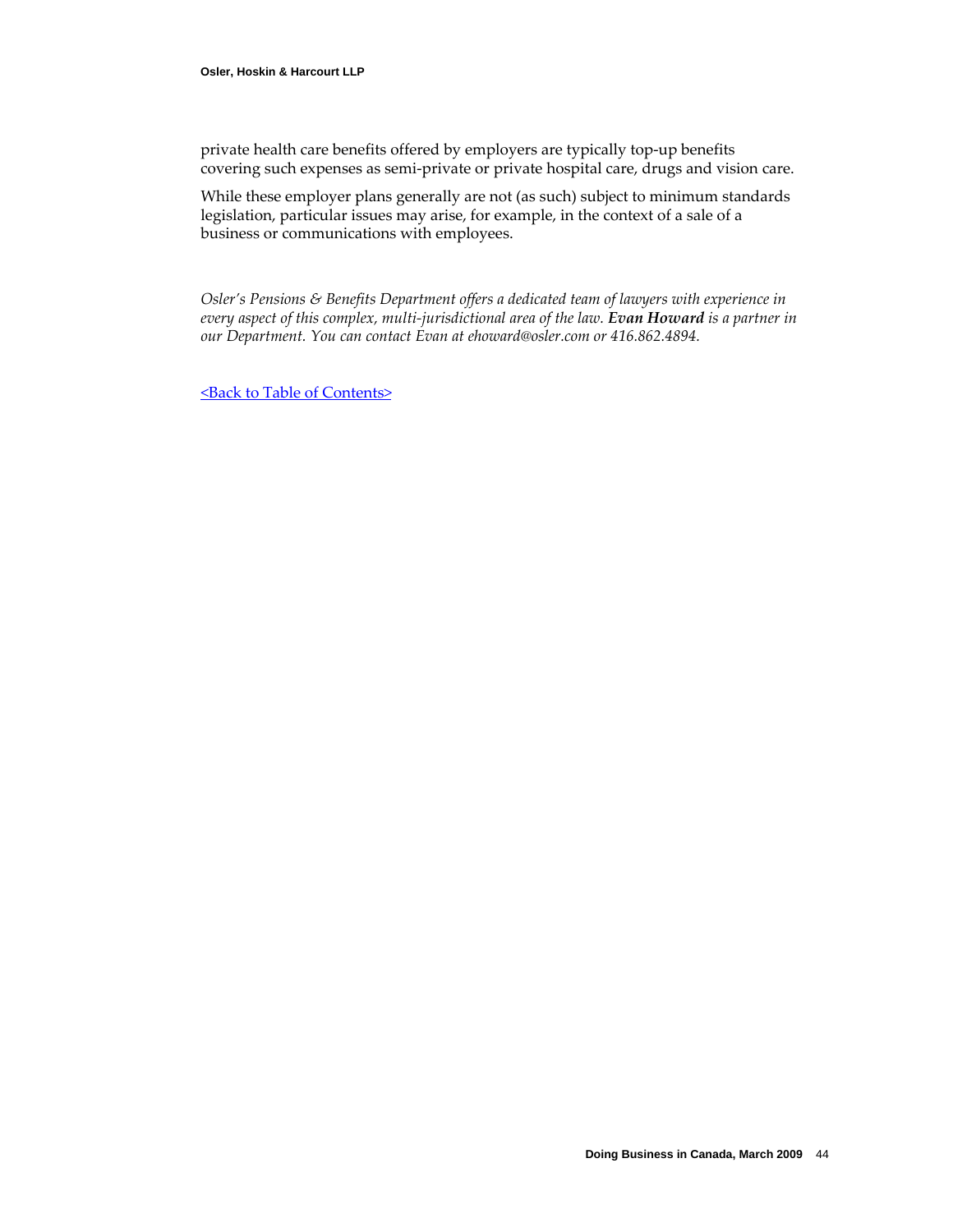## Privacy Law in Canada

By Patricia Wilson and Michael Fekete

The protection of personal information is at the forefront of public policy debate in Canada. Federal and provincial privacy protection legislation has a profound impact on the way virtually all organizations carry on business across the country.

The Canadian *Privacy Act* is similar to the U.S. federal *Privacy Act*. It requires all federal departments, agencies and most Crown corporations to have lawful, authorized purposes for the collection of an individual's personal information. The Act also provides individuals a right of access to personal information being held by government institutions. Companion freedom of information legislation, the *Access to Information Act*, was enacted at the same time as the *Privacy Act*. Most of Canada's provincial governments have similar legislation covering both access to information and the protection of privacy in provincial and municipal operations.

## **PRIVATE SECTOR**

Canadian businesses and private sector organizations are subject to federal or provincial privacy protection legislation governing both customer and (with some exceptions) employee information. The federal *Person*a*l Information Protection and Electronic Documents Act* (PIPEDA) applies to federally‐regulated private sector organizations (i.e., organizations in the transportation, communications, broadcasting, federal banking and offshore sectors, as well as in Canada's three territories), and to other private sector organizations in provinces that have not enacted "substantially similar" legislation. PIPEDA applies to personal *and health* information that is collected, used or disclosed in the course of commercial activity that takes place across the Canadian border, between provinces and within a Canadian province that has *not* enacted "substantially similar" legislation (see "Health Sector" discussion below).

Alberta, British Columbia and Québec each have their own private sector privacy legislation which has been recognized as "substantially similar." PIPEDA does *not* apply to businesses in relation to their employees, unless the businesses are federal works, undertakings or businesses. However, privacy legislation in Québec, British Columbia and Alberta *does* apply to employee and customer information. PIPEDA and provincial privacy statutes also do not apply to the journalistic, artistic or personal collection, use or disclosure of personal information.

## **HEALTH SECTOR**

Saskatchewan, Manitoba, Alberta and Ontario have each passed legislation to deal specifically with personal health information by public and private sector health care providers and other health care organizations. These health information privacy statutes apply, directly or indirectly, to agents who act for health care custodians, as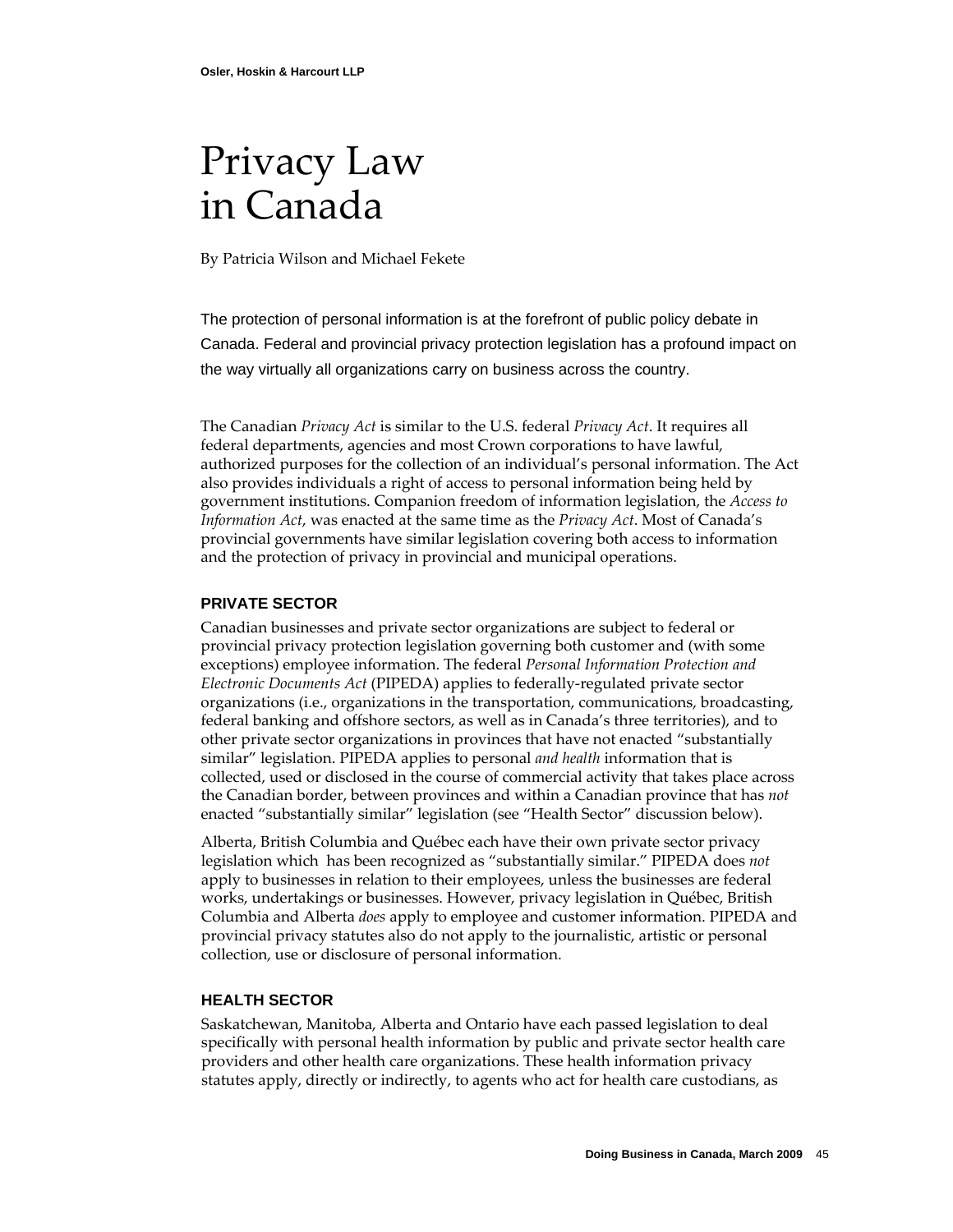well as to service providers that manage information, such as data storage and system management providers. The statutes generally require custodians to notify and obtain express consent from patients for all collection, use or disclosure of personal health information.

Each statute contains provisions entitling patients to access their personal health information in the custody or control of a custodian (subject to limited exceptions), and limits access to (and the use of) health information within a custodian's organization. With detailed, limited exceptions, each statute prohibits disclosure for purposes other than those to which a patient has consented.

Only the Ontario *Personal Health Information Protection Act 2004* (PHIPA) has been declared to be substantially similar to PIPEDA. This means that PIPEDA only applies in Ontario in relation to extra‐provincial and international disclosures of personal health information, and that both PIPEDA and the Alberta, Saskatchewan and Manitoba health information statutes may apply to private sector organizations in relation to personal health information in each of those three provinces. A combination of the public sector privacy, health regulatory and private sector privacy legislation will apply in each of the other provinces.

## **FEDERAL PRIVACY LEGISLATION**

PIPEDA requires compliance with the 10 "fair information management principles" of the *Model Code for the Protection of Personal Information* (Model Code) developed by the Canadian Standards Association. The Model Code requires organizations to notify individuals of the purposes of, and obtain their consent for, the collection, use or disclosure of their personal information. (PIPEDA sets out limited exceptions to this notification requirement.)

PIPEDA also: requires the purposes for which an organization collects, uses or discloses personal information to be reasonable; contains a comprehensive set of personal information management practices; obliges organizations in Canada to appoint a privacy officer who will be responsible for representing the organization in privacy matters, and to develop and implement a privacy policy; and gives individuals a right to access personal information held by an organization and to challenge its accuracy.

#### **Outsourcing and Service Providers**

PIPEDA allocates ongoing responsibility for personal information that is collected, processed or disclosed to the organization contracting for services. While this puts service providers – even those providing services from outside the country – in the position of ensuring information is handled or processed in compliance with PIPEDA, the contracting organization is responsible for obtaining consent from individuals.

#### **Privacy Commissioner**

The Privacy Commissioner of Canada (PCC) has oversight of both the federal *Privacy Act* and PIPEDA. The PCC may audit the privacy practices of organizations suspected of a breach of PIPEDA, and may receive and investigate complaints of non‐ compliance.

While PCC orders are not binding, both the PCC and complainants may refer instances of non‐compliance to the Federal Court of Canada, which has wide remedial authority, including the power to award damages for a breach of PIPEDA's requirements.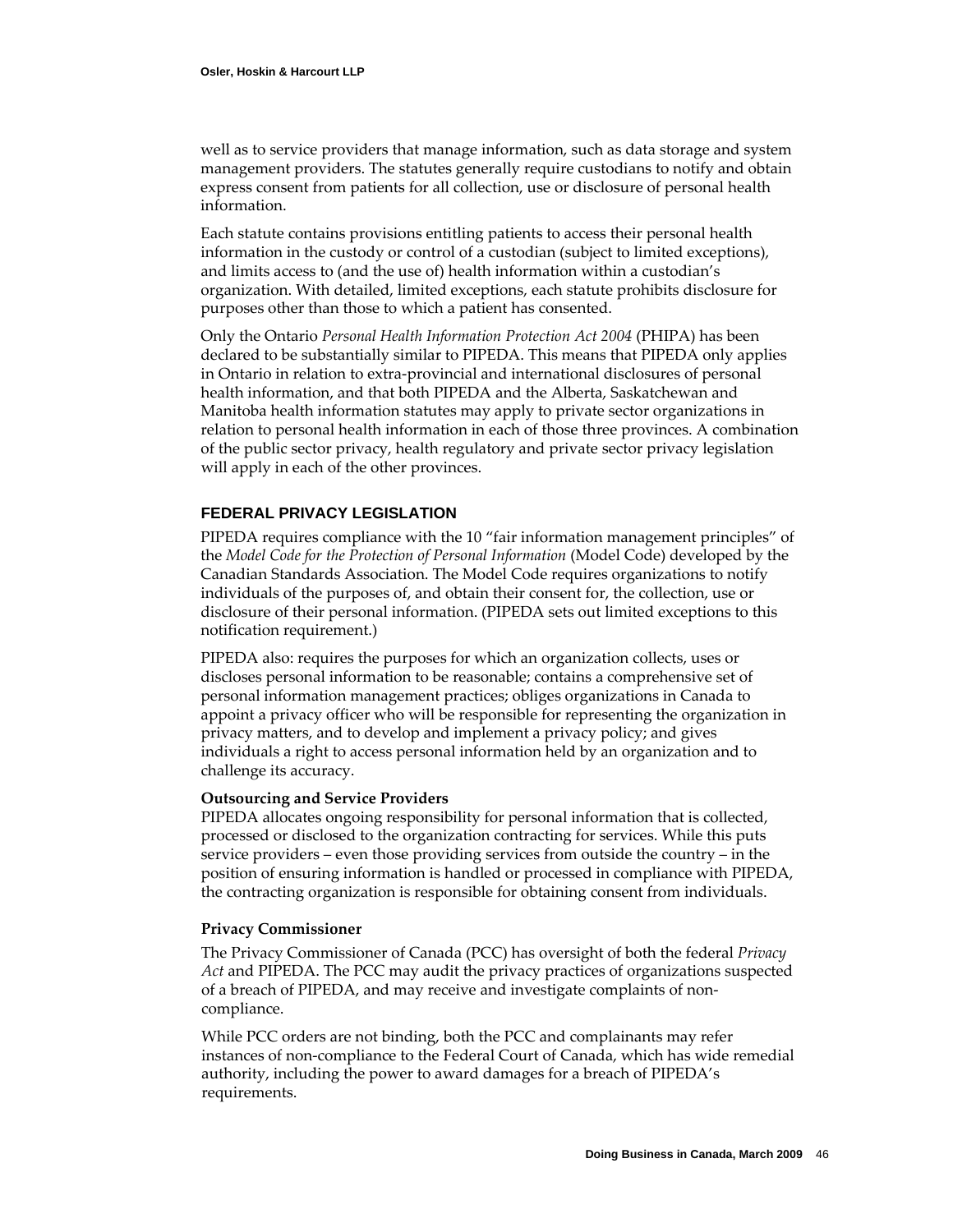Since PIPEDA came into force on January 1, 2001 the PCC has made numerous findings with significant impact on current business practices including:

- standards for a valid opt‐out consent for receipt of marketing materials;
- requirements for (and limits on) affiliate sharing of customer information;
- quality control taping of customer telephone calls;
- security matters involving voluminous misdirected faxes and other data security breaches;
- video surveillance and the use of new technologies such as voice recognition security devices; and
- notification to customers of data storage or processing outside Canada.

## **PROVINCIAL PRIVACY LEGISLATION**

#### **British Columbia**

B.C.'s *Personal Information Protection Act* (B.C. PIPA) has been recognized as being "substantially similar" to PIPEDA. It applies to the private sector in British Columbia (both for profit and non‐profit organizations), and covers customer, non‐customer and employee information. PIPEDA continues to apply to federal works, undertakings or businesses operating in the province, and to the collection, use and disclosure of personal information outside the province or internationally. The British Columbia Information and Privacy Commissioner, who enforces B.C. PIPA, can issue binding orders requiring compliance. Individuals can launch court proceedings claiming damages for breach of the B.C. PIPA.

#### **Alberta**

Alberta's *Personal Information Protection Act* (Alta. PIPA) also has been deemed to be "substantially similar" to PIPEDA. It applies to the private sector in Alberta in respect of all commercial activity, with only limited application to non‐profit organizations. Alta. PIPA covers the personal information of customers, non‐customers and employees of an organization. It also applies to federal works, undertakings or businesses operating in Alberta and to the collection, use and disclosure of personal information outside of Alberta or internationally. The Alberta Information and Privacy Commissioner can issue binding orders requiring compliance. Individuals can launch court proceedings claiming damages for breach of the Alta. PIPA.

#### **Saskatchewan, Manitoba and Ontario**

As Saskatchewan, Manitoba and Ontario have not introduced general (non‐health) privacy legislation covering the private sector, PIPEDA applies to the collection, use and disclosure of general private sector personal information in those three provinces.

#### **Québec**

Québec's *An Act Respecting the Protection of Personal Information in the Private Sector* (QPPIPS) has been declared to be "substantially similar" to PIPEDA. PIPEDA applies to federally regulated businesses in Québec and to the inter‐provincial or international collection or disclosure of personal information into or from the province. The Québec Commission d'accès à l'information can issue binding orders requiring compliance with QPPIPS. The *Civil Code of Québec* also creates liability for breach of the principal requirements of QPPIPS, for which individuals may claim damages in a court action.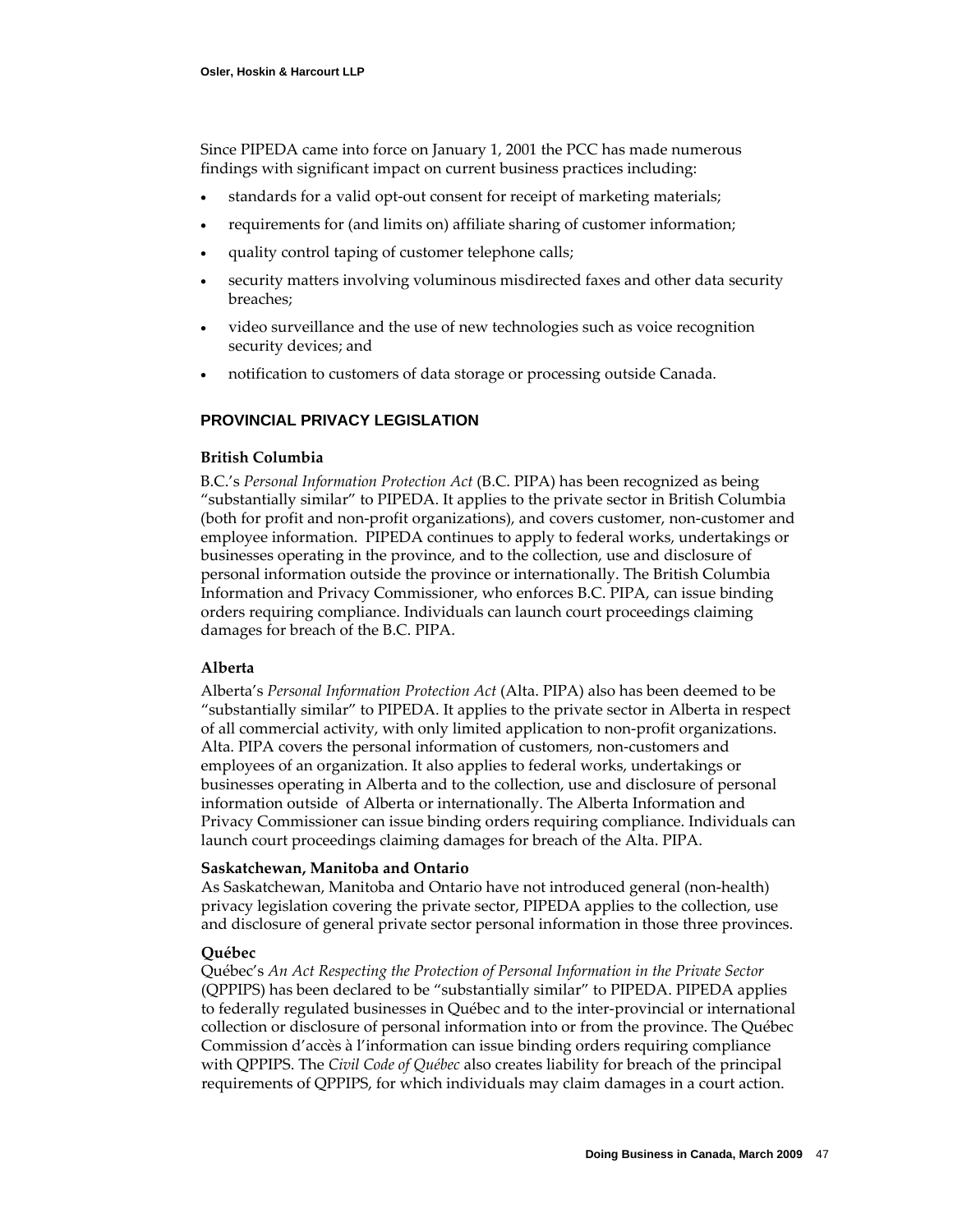## **Atlantic Provinces**

Newfoundland, Nova Scotia, Prince Edward Island and New Brunswick have not enacted general private sector provincial privacy legislation; therefore, PIPEDA applies to the collection, use and disclosure of personal information by the private sector in these provinces.

## **Yukon, Nunavut and Northwest Territories**

None of Canada's three territories has introduced or enacted privacy legislation applicable to the private sector. PIPEDA applies to businesses in the territories with respect to their customers, non‐customers and employees.

## **CROSS-BORDER INFORMATION FLOWS**

PIPEDA now applies when personal information is disclosed across a provincial border in the course of commercial activity. Privacy legislation in Québec and several other provinces also make organizations responsible for compliance when they use or disclose personal information outside the originating province. In addition, PIPEDA will apply in most situations where an organization in Canada receives or transmits personal information from or to a destination outside Canada.

Companies subject to PIPEDA would likely attract enforcement measures if they used information collected in Canada in a manner contrary to PIPEDA when outside Canada. PIPEDA also applies to the personal information of non‐residents if an organization in Canada that is subject to PIPEDA collects, uses or discloses such information. The federal government is in ongoing discussions with its North American counterparts to address trans‐border data flow through the Security and Prosperity Partnership with Mexico and the United States.

## **DATA EXCHANGE WITH E.U. MEMBERS**

The European Union's (E.U.) "safe harbour" rule requires organizations to ensure that any jurisdiction to which they're sending personal data about employees, customers, etc. has enacted legislation that provides "adequate" privacy protection. The E.U.'s approval of PIPEDA as providing "adequate protection" to personal data transferred from E.U. member states enables the exchange of personal data between E.U. member states and Canada (where PIPEDA applies) without the necessity of a safe harbour agreement.

## **RESPONSES TO** *USA PATRIOT ACT*

In 2004, the province of British Columbia amended its public sector privacy legislation, the *Freedom of Information and Protection of Privacy Act* (FOIPPA), in response to public concerns about threats to privacy arising under the *USA PATRIOT Act*. The amendments place tough restrictions on the storing, accessing and disclosing of B.C. public sector data by service providers from locations outside Canada. Similar restrictions apply in the public sector privacy statutes of Alberta and Nova Scotia.

In addition, the Canadian federal government has adopted a risk assessment approach to determine the level of trans‐border personal data processing or storage permissible by service providers to federal public bodies. In March 2007, the Office of the Chief Information and Privacy Officer of Ontario issued guidelines requiring government ministries and agencies to undertake an internal risk assessment to mitigate the risk of information breaches, and to address privacy and security risks in service contracts.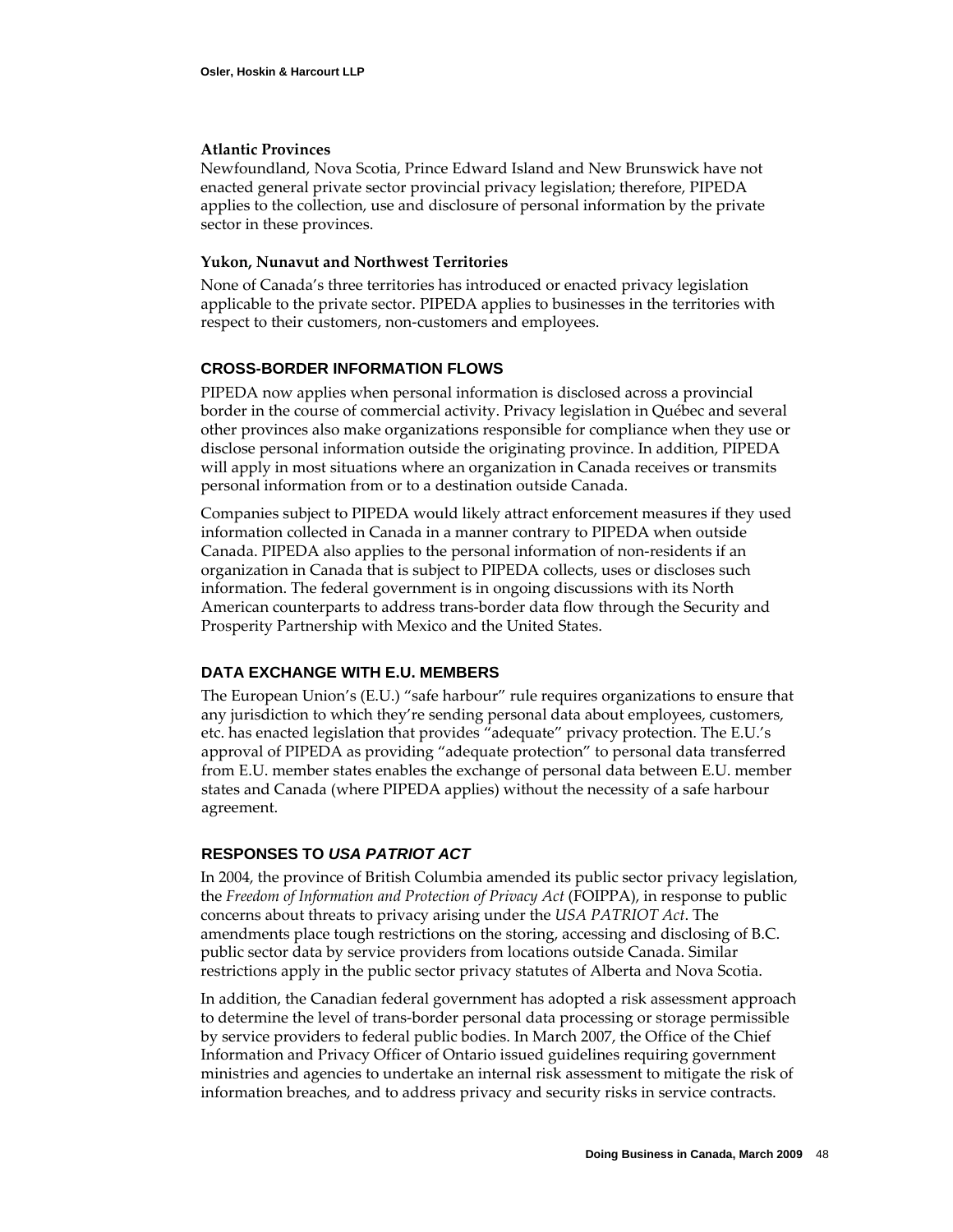Similar policies have been issued in most other Canadian provinces. These amendments and policies will significantly impact how service providers store or access personal information in the course of providing services to public sector bodies in Canada.

## **DATA BREACH NOTIFICATION**

In June 2008, the federal government released a proposed model for data breach notification that would require businesses that collect personal information about individuals to notify them (and, potentially, other organizations) of a data breach where it is reasonable to consider there is a substantial risk of significant harm to individuals affected by the breach. Notification would be required as soon as possible after the detection, confirmation and assessment of the scope and extent of the breach. Thereafter, businesses would also need to report any material breach to the PCC as soon as reasonably possible. The model calls for notification (where necessary) in a clear and conspicuous manner, using a direct means of communication and including sufficient information for a person to understand the significance of the breach and to take steps to mitigate any resulting harm.

*Osler's Privacy team has helped shape the privacy landscape in Canada and can help clients identify practical solutions to privacy issues. Patricia Wilson and Michael Fekete are partners in our Firm. You can contact Patricia at pwilson@osler.com or 613.787.1009. Michael can be contacted at mfekete@osler.com or 416.862.6792.*

<Back to Table of [Contents>](#page-2-0)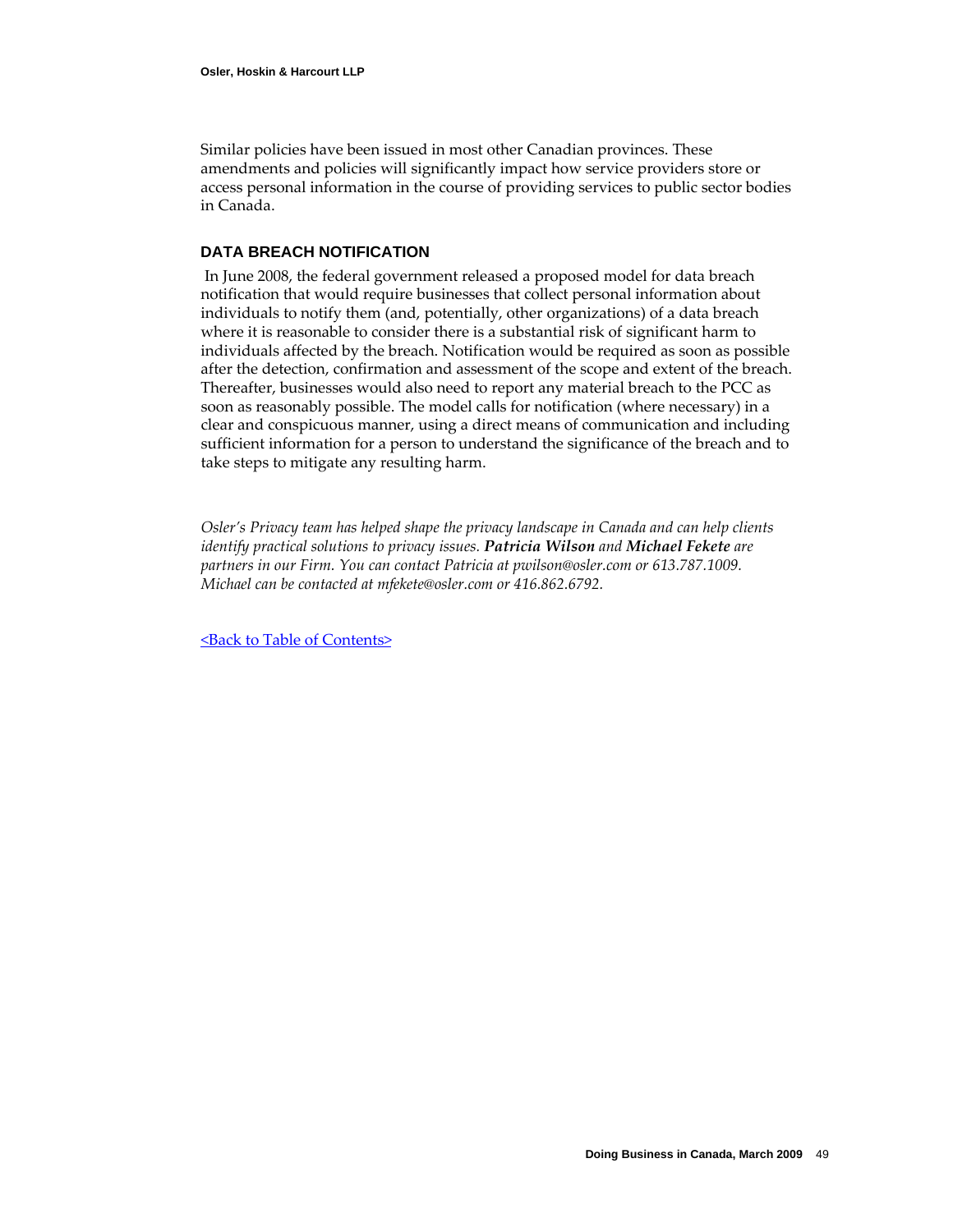# Protecting Intellectual Property in Canada

By Diane E. Cornish

The Canadian intellectual property regime comprises six federal statutes that have evolved in response to issues such as global technological developments, international treaties and public access needs. Foreign companies carrying on business in Canada must familiarize themselves with both the requirements of and protections afforded by this legislation.

Intellectual property (IP) in Canada is governed under six pieces of federal legislation:

- *1. The Patent Act;*
- *2. The Trade‐marks Act;*
- *3. The Copyright Act;*
- *4. The Industrial Design Act;*
- *5. The Integrated Circuit Topography Act; and*
- 6. *The Plant Breedersʹ Act.*

The Canadian Intellectual Property Office (CIPO), an agency of Industry Canada, administers the first five acts, sharing responsibility with the Department of Canadian Heritage for the *Copyright Act*. CIPO also maintains databases of registered patents, copyrights, trade‐marks, industrial designs and integrated circuit topographies. The Canadian Food Inspection Agency administers the *Plant Breedersʹ Act*, which applies to certain new plant varieties.

## **PATENTS**

For an invention to be patentable in Canada, it must be:

- novel (i.e., not already publicly disclosed elsewhere);
- useful (functional and operative); and
- non‐obvious to someone skilled in the art (i.e., demonstrate "inventive ingenuity").

A Canadian patent gives the inventor the right to exclude others from "making, using or selling" the invention for 20 years from the filing date. As of October 1, 1989, Canadian patents are granted to inventors who are the *first to file a patent application*, not the first to invent. This means that it is essential to prepare and file a patent application at the earliest opportunity.

An applicant who previously filed a patent application in a member country of the *Paris Convention* may claim the benefit of that early filing date for an application for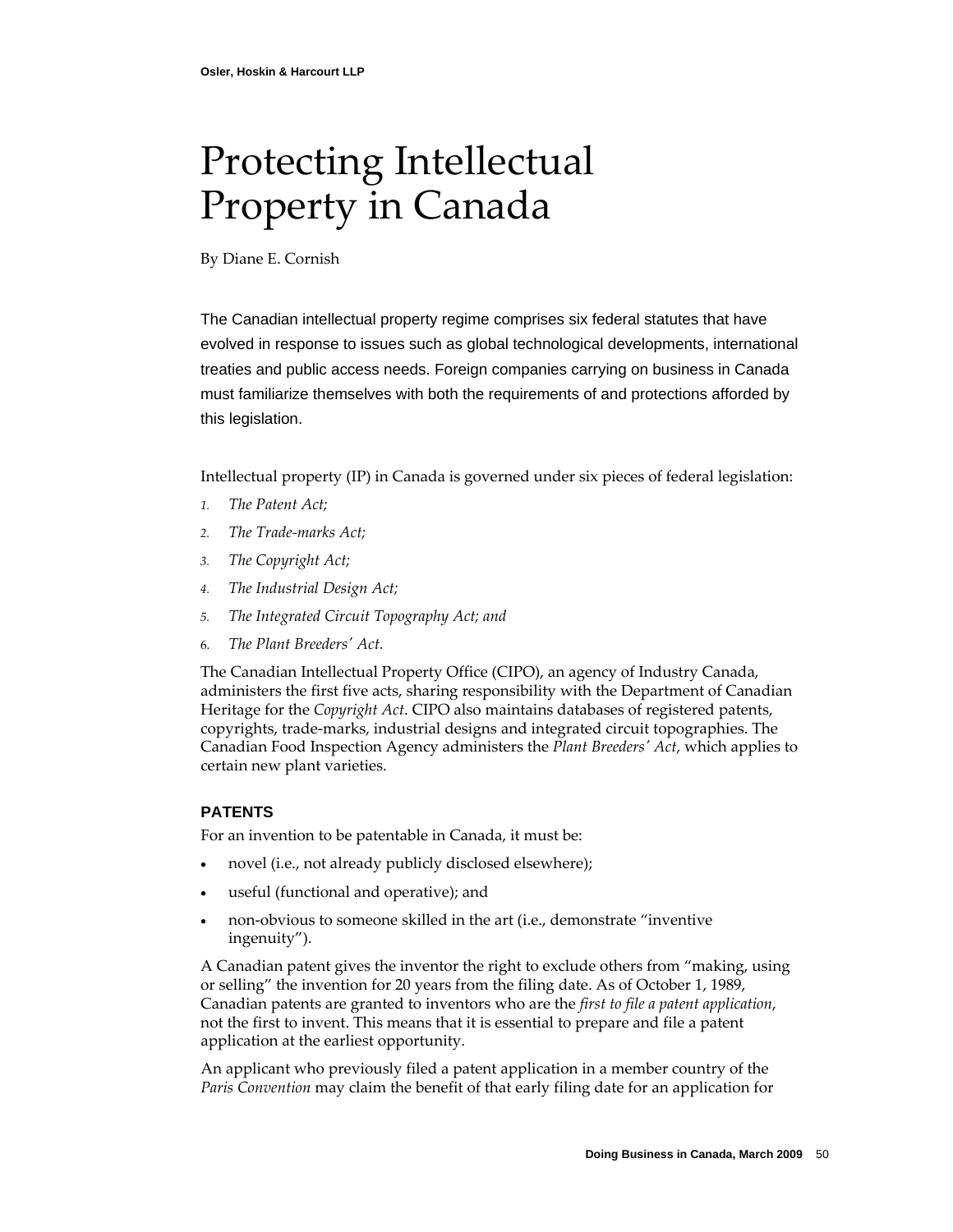the same invention that is filed in Canada within the following 12‐month period. Effective January 1, 1996 this benefit was extended to applicants who first filed in any World Trade Organization member country.

#### *Protest and Re‐examination*

Before a patent is granted, the *Patent Act* provides for formal opposition proceedings on the basis of prior patents, published applications and printed publication. There is also a procedure for re‐examination of an issued patent.

#### *Maintenance Fees*

The Patent Office charges maintenance fees both during prosecution of the patent application and after a grant. These fees are payable annually from the second anniversary of filing in amounts that increase over the term of the patent.

#### *Infringement*

Although an infringement action can be commenced in the Superior Court of any province, generally it is brought in the Federal Court. The action is heard by a judge alone (there are no jury trials) and the resulting court order is effective across the country. If infringement is found, the successful party is entitled to injunctive relief, damages or an accounting of profits, delivery up and costs.

While there are exceptions, the current trend favours the patentee; claims are construed liberally and held valid unless clearly without merit. Accordingly, a foreign enterprise seeking to establish a business in Canada that might involve a patented process, method or product should conduct a careful search of Canadian patents in force and have the search results interpreted by someone familiar with Canadian patent law.

## **TRADE-MARKS**

A trade‐mark is a word, symbol or design (or a combination of these) that is used to distinguish the wares or services of a person or organization from those of others in the marketplace. A Canadian trade‐mark registration can often be obtained within 20 to 24 months of filing and gives the registrant the exclusive right to use the mark across Canada for a period of 15 years, with renewal for successive 15‐year periods on payment of renewal fees.

Foreign businesses who are considering setting up a business in Canada should take steps to protect their trade‐marks in Canada before actually starting to sell products or perform services here. This move will minimize the possibility that someone else, observing the use abroad, will file in Canada first and preclude registration by the true owner of the mark. A trade‐mark application may be based on use of the trade‐mark in Canada as well as *proposed* use.

Before registration of a proposed use trade‐mark will be granted, the applicant must confirm that use in Canada has started. A Canadian application may also be based on registration and use of the mark in the applicantʹs country of origin, without use in Canada.

#### **Summary Cancellation**

A trade‐mark that has stood on the register for three years may be subject to summary cancellation. At the request of any person and on receipt of the prescribed fee, the Registrar sends a notice requiring the registrant to either establish that the mark was in use for each of the defined wares or services at some time during the three‐year period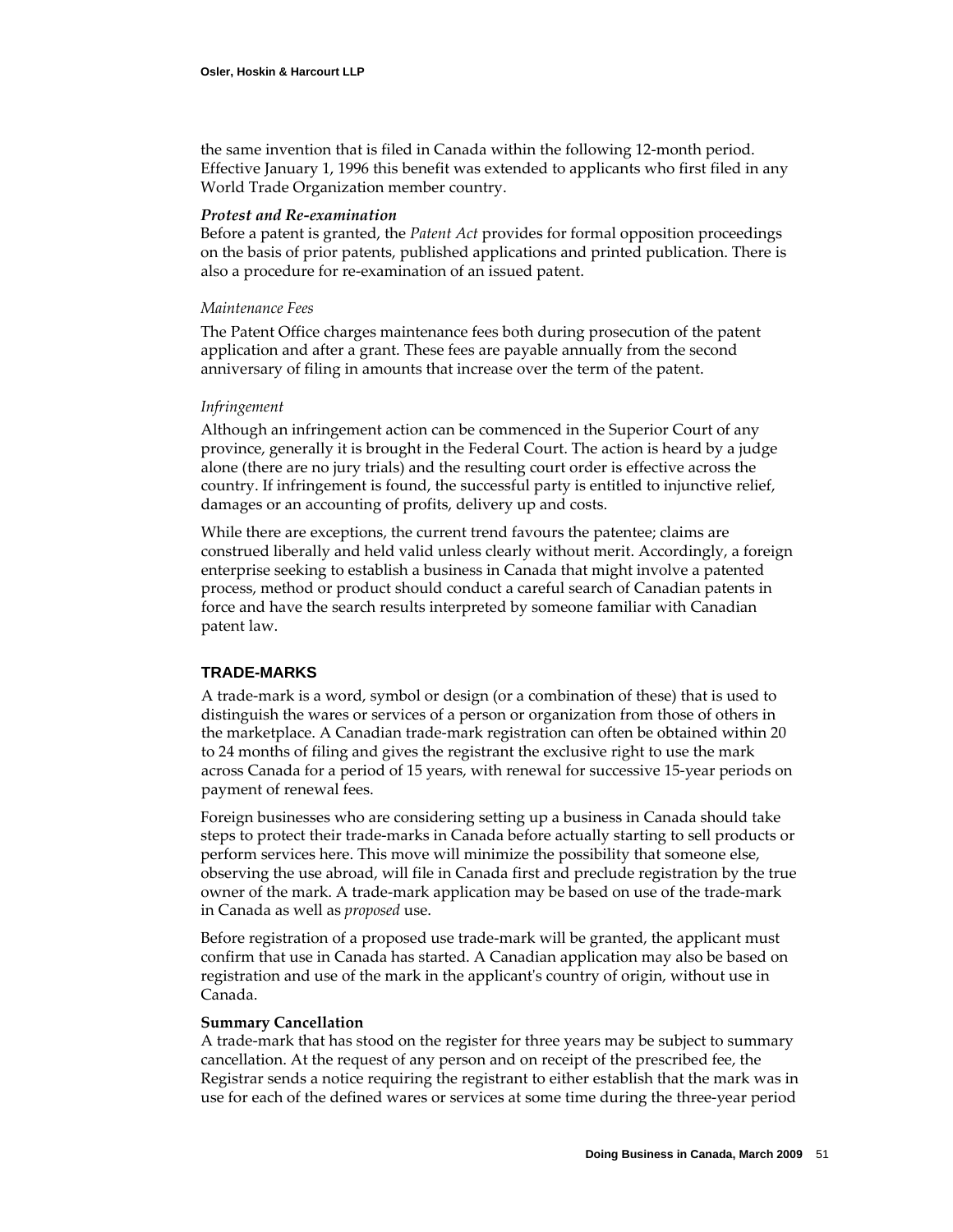immediately before the date of the notice, or offer satisfactory reasons to excuse the absence of use. If the registrantʹs evidence or explanation is not accepted, the registration will be cancelled or restricted. This procedure provides a relatively inexpensive method of pruning the "deadwood" from the register.

## **LICENSING**

In Canada, there is no requirement to record licensees. To maintain the distinctiveness of a licensed mark, however, the trade‐mark owner must have control over the character or quality of the wares and services to which the licensed mark is applied. Corporate control over the licensee will not, in and of itself, be sufficient to establish the requisite level of control. Under the *Trade‐marks Act*, if notice is given of the fact that the mark is used under licence and the identity of the trade‐mark owner, it will be presumed that the use is a licensed use and that the character or quality of the licensed wares or services is controlled by the owner.

## **INFRINGEMENT**

Amendments introduced during implementation of the *North American Free Trade Agreement* (NAFTA) strengthened the ability of the owner of a registered trade‐mark to stop the importation of allegedly infringing goods from abroad. It is now possible, before commencing an action, to obtain a court order requiring Canadian customs officials to detain infringing goods pending trial.

## **COPYRIGHT**

Copyright subsists in all original literary, artistic, dramatic and musical works, including computer programs, provided that the author is a citizen or resident of a treaty country or the work, if published, was first published in a treaty country (see: "International Treaties" below). Copyright gives the owner the sole right to produce or reproduce a work, or a substantial part of it, in any form.

While copyright protection generally lasts for the life of the author, plus 50 years, the Canadian government is considering extending this term to 70 years, as is the case in the U.S. and the European Union. Under the *Copyright Act*, the Copyright Board certifies tariffs, which set out royalties payable for certain uses of copyright material.

Registration, while not necessary, provides certain presumptions that are useful if the copyright is litigated and prevents any person from relying on the defence of "innocent infringement" (i.e., where the infringer did not know and had no reason to suspect that copyright existed in the work). If there is no registration, an infringer who successfully proves the defence of innocent infringement could be prohibited from further copying but would not be liable for damages.

In the past few years, the Canadian government has introduced legislation to amend the *Copyright Act* to extend copyright protection to works made available over the Internet, and establish new exceptions to benefit consumers and educational institutions. However, given changes to the government, these Bills have not proceeded.

## **INTERNATIONAL TREATIES**

Canada is a member of the *International Copyright Convention* (the "*Berne Convention*") and of the *Universal Copyright Convention*. Under the latter agreement, each of the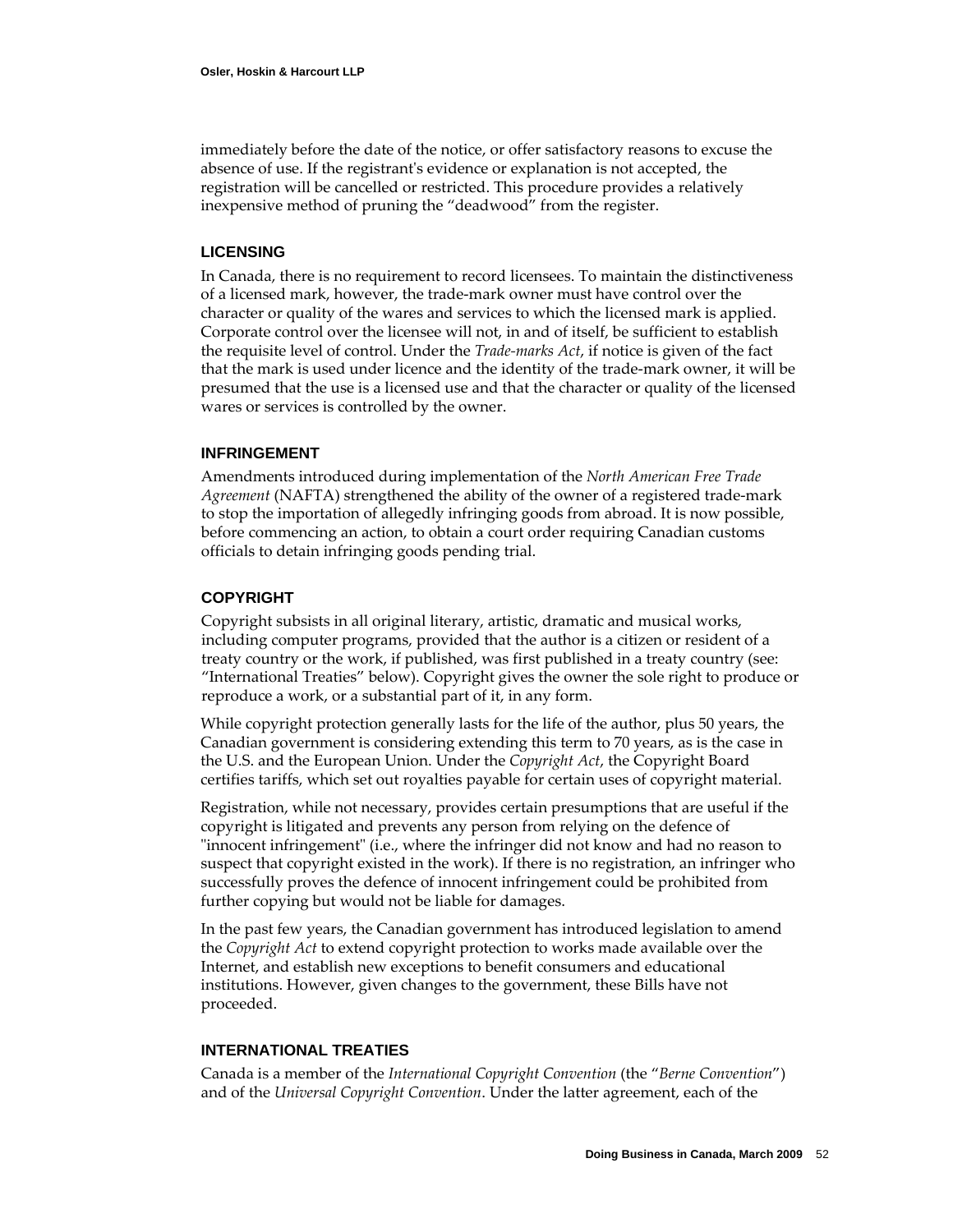contracting nations agrees to protect works first published in other contracting nations, provided that the published copies of the work are marked with the symbol © followed by the date of first publication and the name of the copyright owner.

## **INDUSTRIAL DESIGN**

Ornamental shapes or the configuration of industrial objects may be registered under the *Industrial Design Act* for patent‐like protection for a period of five years, renewable for one, further five‐year period. To be valid, a design application must be filed in Canada within one year of its first publication in Canada or elsewhere. Only the "proprietor," who is the author, may validly apply for registration, unless the author has executed the design for another party for consideration or payment; in this case, the other party is the first proprietor. If the design is then assigned (i.e., sold), the assignee will be considered a subsequent proprietor and either the first or subsequent proprietor may apply to register. Care must be taken to correctly assess the facts, to name the correct "proprietor" and to file the application in a timely manner.

## **INTEGRATED CIRCUITS**

Canadaʹs *Integrated Circuits Topography Act* came into effect on May 1, 1993 and provides exclusive rights in the design or "topography" of integrated circuits (the semiconductor chips used in modern electronic technology). The law provides the creator of a topography or a successor in title a 10‐year exclusive right to reproduce the topography, manufacture the integrated circuit incorporating the topography and import or commercially exploit the topography or integrated circuit incorporating it.

To be valid, an application must be filed in Canada within two years of the first commercial exploitation of the topography anywhere in the world. Reverse engineering of a registered topography is lawful if used for analysis, evaluation, research or teaching, but not for commercial purposes.

*Osler's Intellectual Property Group assists companies representing virtually every business sector in the acquisition, commercial exploitation and protection of intellectual property. Diane Cornish is a partner in our Group. You can contact Diane at dcornish@osler.com or 613.787.1079.*

<Back to Table of [Contents>](#page-2-0)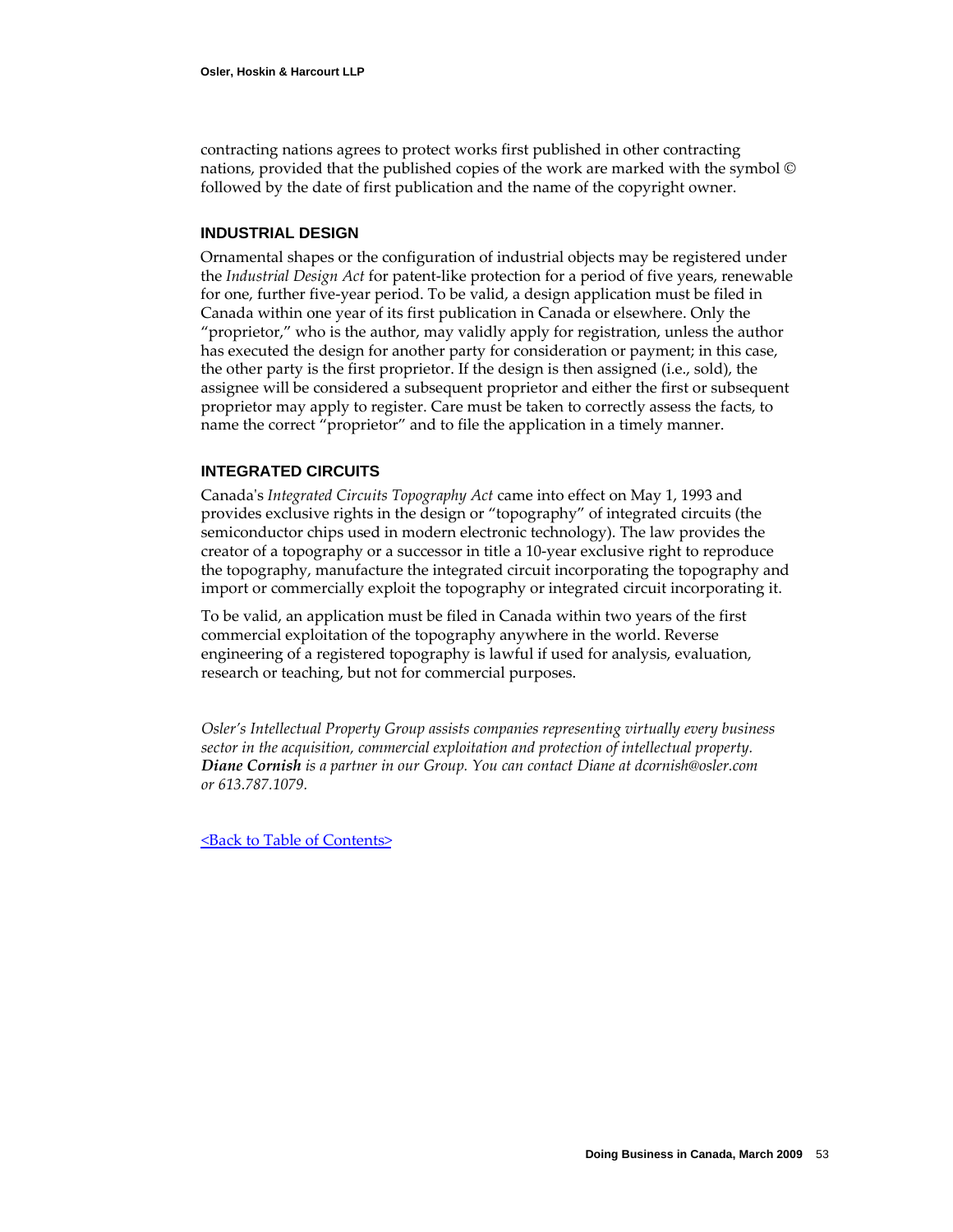## Environmental Law in Canada

By Dan Kirby, Radha Curpen and Shawn Denstedt

Companies carrying on business in Canada are subject to environmental regulation undertaken by all levels of government – federal, provincial/territorial and municipal. Moreover, directors and officers of Canadian corporations can be personally liable to charges, fines and (in extreme cases) imprisonment for causing or permitting damage to the environment, regardless of whether the corporation has been prosecuted or convicted.

The federal and provincial governments in Canada both have jurisdiction over environmental matters and their environmental statutes often overlap. In addition, municipal governments, traditionally responsible for water and sewage systems and noise issues, in some cases now restrict or prohibit the use of pesticides and herbicides (even after their use has been approved by the federal or applicable provincial government), require public disclosure regarding the use of toxic substances and often try to control the impact of development on the environment through their role as the primary authority for land‐use planning. To make matters more complicated, there are sometimes two separate levels of municipal government. Despite attempts to harmonize environmental standards throughout the country, companies carrying on business in Canada must consider the potential impact of environmental regulation undertaken by all levels of government.

## **FEDERAL REGULATION**

## *Canadian Environmental Protection Act*

The *Canadian Environmental Protection Act, 1999* (CEPA) regulates toxic substances from research and development through to production, marketing, use and disposal. CEPA provides broad enforcement powers (with substantial maximum fines and other penalties) and mandatory remediation mechanisms (i.e., environmental protection orders). In certain circumstances, CEPA requires public participation, including consultation with aboriginal peoples (i.e., where a proposed resource project may adversely effect an aboriginal or treaty right).

## **New Substances, Toxic Substances and Hazardous Wastes**

Regulations under CEPA govern (among other things) the import and manufacture of substances new to Canada; the import, export, manufacture or use of toxic substances; and the import, export and movement within Canada of hazardous wastes.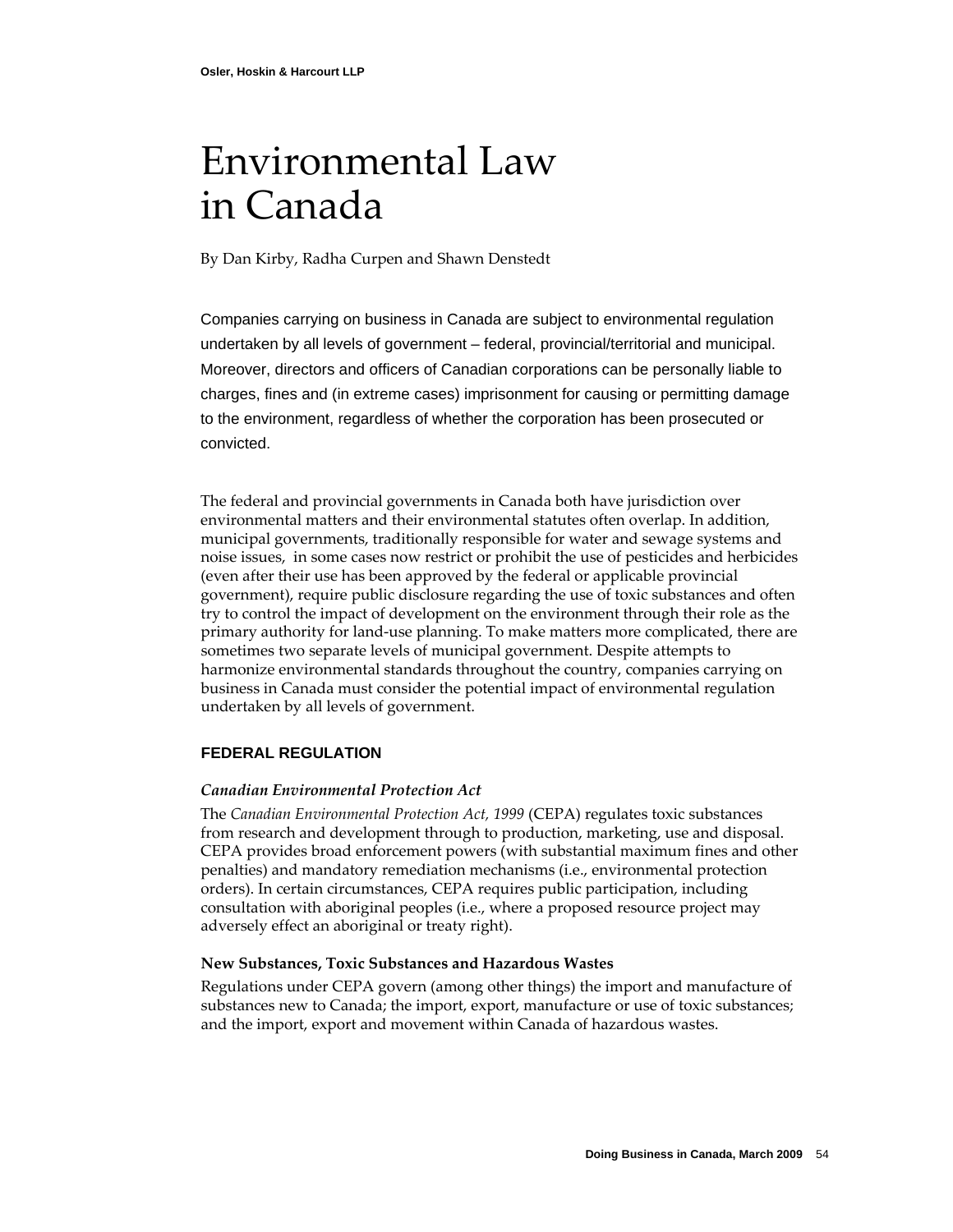## *Fisheries Act*

The *Fisheries Act* prohibits the deposit of "deleterious substances" in water where fish may be present at any time, or in any place or under any conditions where such substances may enter into water where fish may be present. It also prohibits the destruction of fish or fish habitat unless permission is received from the government and actions are taken to compensate for the loss of habitat. Regulations under the Act establish standards for effluent discharged by companies in various industry sectors including mining, petroleum refining and pulp and paper.

#### *Transportation of Dangerous Goods Act*

The transportation of substances that qualify as "dangerous goods" by air, road, rail or ship within Canada, regardless of the destination or point of origin of the goods and whether or not the activity is for profit, is governed by both provincial and federal regulatory schemes. Provincial laws generally incorporate (by reference) the requirements of the federal scheme which is set out in the *Transportation of Dangerous Goods Act, 1992* and the *Transportation of Dangerous Goods Regulations*. This scheme incorporates international components and is complementary to U.S. provisions governing the movement of such materials.

#### *Canadian Environmental Assessment Act*

The *Canadian Environmental Assessment Act* applies to federal government and private projects that involve federal government funds or lands, or that require certain federal government approvals. It may also apply to certain other projects that, for example, may result in adverse international or interprovincial environmental effects or impacts on Indian reserves. Environmental assessments range from a comprehensive study for prescribed projects that have the potential for significant environmental effects to less detailed screenings of smaller scale projects. In certain cases, a review panel may be appointed and public hearings held.

The objectives of an assessment are to ensure that: potential adverse environmental effects are considered before proceeding with a project; projects that cause unjustifiable, significant adverse environmental effects are not permitted by the federal government; and appropriate mitigation measures are implemented, where necessary. An assessment likely will be required for: any project that involves construction in surface water (i.e., bridge abutments, water intake structures) or over surface water (i.e., bridges), most major resource‐based projects and many linear projects, such as pipelines. Currently, the *Canadian Environmental Assessment Act* and its regulations are undergoing a major review with amendments expected in the near future. Measures have been announced that, if implemented, will reduce the circumstances in which an assessment must be conducted under both federal and provincial environmental assessment regimes.

## **Canadian** *Criminal Code*

Under the Canadian *Criminal Code*, the government may criminally prosecute "organizations" for egregious environmental violations (i.e., those causing bodily injury or death). Persons who direct, or who have the authority to direct, how another person does work or performs a task must take reasonable steps to prevent bodily harm to that person or any other person. This duty could arise, for example, where environmental discharges cause injury.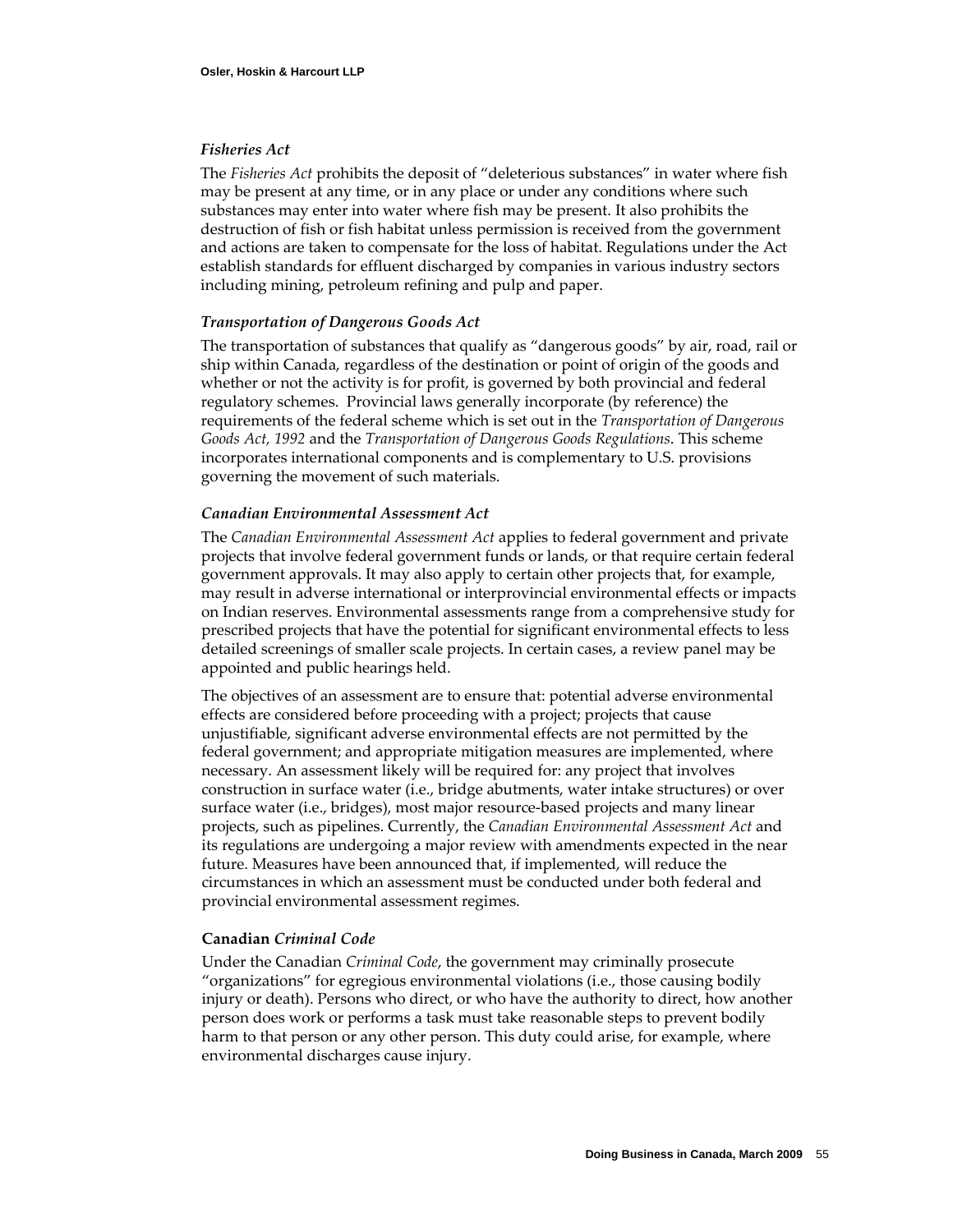## *Environmental Enforcement Act*

The federal government has recently introduced a Bill that, if enacted, will increase the powers of the federal government to enforce the provisions of various environmental statutes. If enacted, the Bill will increase maximum fines, provide more order making powers and authorize the issuance of administrative monetary penalties for violations under nine different existing federal statutes dealing with environmental matters.

#### **PROVINCIAL REGULATION**

Canada's ten provincial and three territorial governments are very active in the area of environmental regulation. Generally speaking, these regulatory schemes employ both a standards‐based system (i.e., specified emission criteria) and an objects‐based system (i.e., prevention of adverse effects). Below is an outline of some aspects of the scheme for the Province of Ontario (which has the largest industrial sector in the country). Other provinces such as Alberta also have very robust environmental and regulatory approvals regimes in place.

#### **Control of Emissions, Discharges and Environmentally Sensitive Undertakings**

The *Environmental Protection Act* (EPA) and the *Ontario Water Resources Act* impose prohibitions and penalties for the "discharge" of contaminants in amounts or concentrations in excess of that prescribed by regulation, or that would otherwise cause or likely cause an "adverse effect," or that may impair water quality. An adverse effect includes virtually any damage or harm that could occur to the natural environment, people, plants or animal life. The EPA also deals specifically with spills.

Both statutes require approvals for certain environmental undertakings that have the potential to discharge or emit contaminants or pollutants, and for most waste handling and disposal activities, water works, sewage works and water takings in excess of 50,000 litres per day. The statutes also authorize the Ontario Ministry of the Environment to issue orders requiring that an ongoing discharge (or a process resulting in a discharge) be controlled or stopped, or that a contamination be cleaned up. Note that the government may designate private‐sector projects (i.e., proposed waste disposal sites) as being subject to the EPA. The *Technical Standards and Safety Authority Act, 2001* and subsidiary regulations govern the installation, use and removal of tanks used to store oil, gasoline and other petroleum products. The *Fire Code* of Ontario similarly governs larger petroleum storage tanks and tanks for the storage of other substances that may pose fire hazards.

## **BROWNFIELDS LEGISLATION**

Former industrial sites that may be contaminated with pollutants from earlier uses must be cleaned up before they can be redeveloped or sold. There is relatively little coordination amongst the Canadian provinces and the three territories in their respective approaches to environmental regulation in this area. Ontario, for example, permits either a risk‐based or a standards‐based approach to remediating contaminated lands. Ontario is in the process of considering changes to its brownfield regime which, if adopted, will make compliance with the regime considerably more onerous and expensive. For example, the generic standards that can be used to determine site clean‐up will, in some cases, become much more stringent.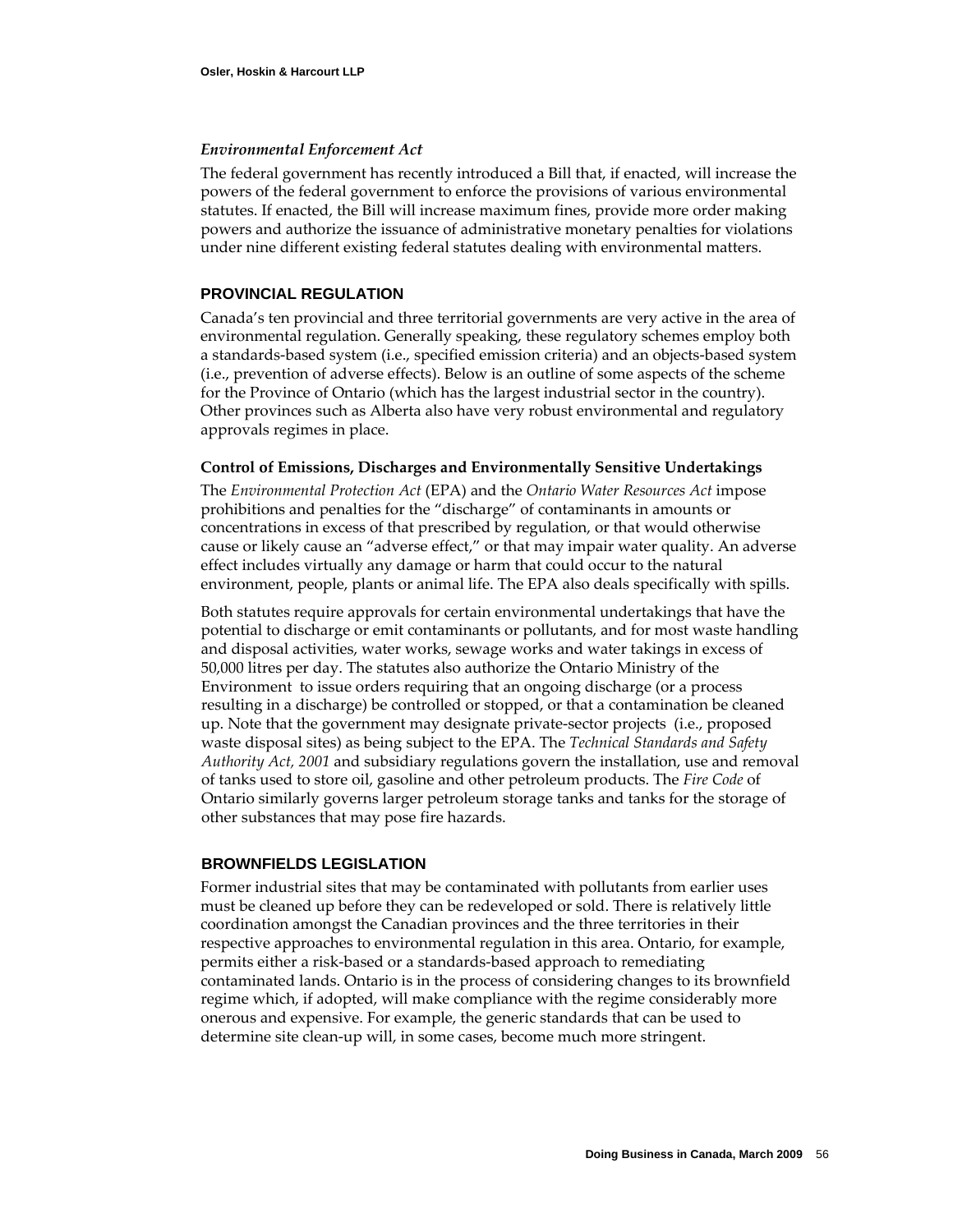## **ENVIRONMENTAL LIABILITIES**

## **General Types of Liabilities**

There are four general types of environmental liabilities of which a corporation doing business in Canada should be aware. These include:

1. *Quasi‐criminal Enforcement*: Individuals and companies that do not comply with environmental legislation may be subject to quasi‐criminal charges. Both prosecutions and penalties for these offences have increased significantly in recent years. Although rare, individuals involved can also be imprisoned. Convictions are being publicized to stigmatize and embarrass offenders and to deter potential offenders.

In most jurisdictions in Canada, a due diligence defence is available for many environ-mental charges. To establish the defence, the accused must show that they took "all reasonable care" to prevent the offence from occurring (i.e., that an effective environmental management system had been implemented).

- 2. *Environmental Penalties*: The stated purpose of environmental penalties (EPs) is to encourage compliance with the appropriate regulatory regime, rather than penalize those who do not comply, but their practical effect is very similar to that of a fine. In Ontario, EPs can be imposed for violations of environmental statutes by regulatory order; appeals of such orders are to an administrative board rather than the courts. In addition to having to pay an EP, an offender could also be charged and fined with respect to the same violation.
- 3. *Administrative Orders*: Government authorities can order individuals and businesses to take remedial action to investigate, clean‐up or otherwise address an environmental concern or issue. Those who fail to comply with an order can be prosecuted. Certain environmental statutes may permit the government authority to undertake necessary action to address a violation and seek recovery of its costs from the party responsible for the violation.
- 4. *Civil Actions*: A person may bring a civil action for breach of contract or based in tort (i.e., for negligence, nuisance, strict liability or trespass) to recover damages suffered from the party that caused the damage. Some environmental statutes also give injured parties the right to recover damages suffered as a result of, for example, spills. Any individual or corporation that causes environmental damage to another's property, or harm to a person, may be held responsible for the damage. The use of civil actions to recover environmental damages is growing. The Supreme Court of Canada has determined that, in the right circumstances, civil claims can be advanced by the government for damages akin to the statutory right to claim damages to natural resources in the United States.

## **DIRECTORS' AND OFFICERS' ENVIRONMENTAL DUTIES AND POTENTIAL LIABILITY**

Directors and officers of corporations can be personally liable to fines and, in extreme cases, imprisonment, for causing or permitting damage to the environment, regardless of whether the corporation has been prosecuted or convicted. Also, if the directors and officers are sufficiently involved in the activity leading to a discharge, they may be personally named in regulatory orders for the protection or clean‐up of the environment.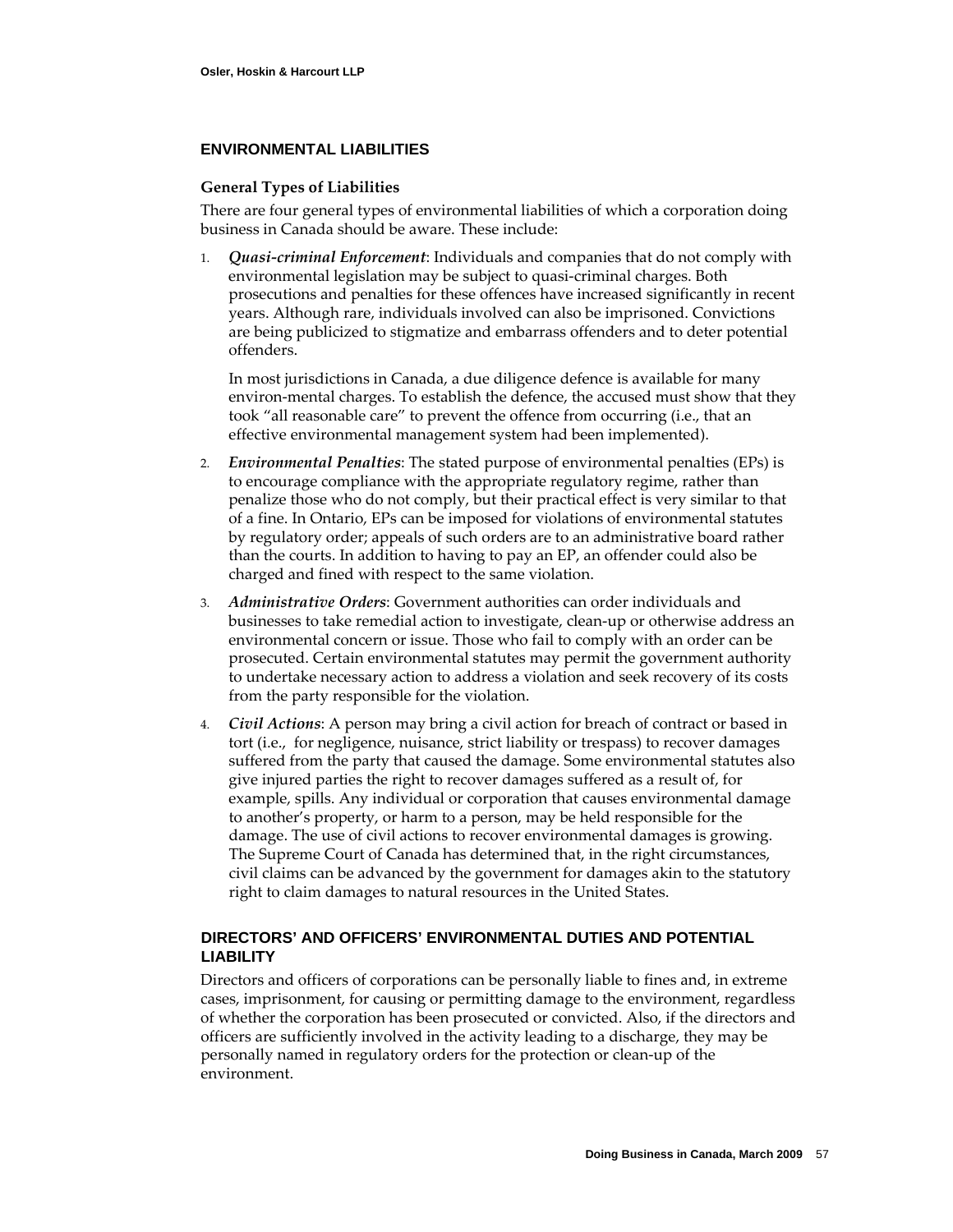Under CEPA, directors, officers and agents will be subject to charges if they had knowledge of the actions that constituted the offence. They also have a duty to take all reasonable care to ensure that the corporation complies with CEPA, its regulations and orders or directions issued under it or its regulations. Failure to do so is an offence.

In Ontario, directors and officers of corporations have a statutory duty to take all reasonable care to prevent the corporation from: illegally discharging contaminants; obstructing environmental officials; failing to notify the regulator where the corporation is legally required to do so; failing to install and maintain emission or discharge control equipment required under environmental permits or licences; contravening an order issued under environmental legislation; and contravening certain provisions related to hauled liquid industrial or hazardous waste. A breach of any of those duties can result in charges, fines and, in egregious situations, imprisonment. Where so charged, the director or officer has the (reverse) onus of proving that he or she *did* discharge the duty, despite the fact that the failure to do so is the very essence of the offence.

## **CLIMATE CHANGE AND GREENHOUSE GAS CONTROL**

The Province of Alberta was the first North American jurisdiction to legislate the regulation of greenhouse gas emissions from large industrial emitters. The Provinces of British Columbia, Manitoba, Ontario and Québec have committed to participating in the Western Climate Initiative along with seven American States. The Province of Saskatchewan has registered as an observer. Each of these proposed and existing regimes place a cap on permitted emissions (in Alberta, based on emissions intensity) and permit at least some degree of emissions reduction credit trading to achieve compliance.

The most recent federal government proposal also involved a proposed cap and trade system. Like Alberta, it would be based on emissions intensity. However, more recent statements from the federal government have suggested an intention to adopt an approach similar to that generally outlined by the Democrats in the United States. Until more details are disclosed on the American approach, it is unclear what approach will be taken by the Canadian government.

Climate change regulation is an emerging issue that companies carrying on business in Canada will have to monitor closely.

*Osler's Environmental Group understands that businesses today are faced with escalating and arduous environmental requirements. We help leading organizations adopt forward‐looking approaches to manage these issues and challenges. Dan Kirby, Shawn Denstedt and Radha Curpen are partners in our Group. You can contact Dan at dkirby@osler.com or 416.862.6661, Shawn at sdenstedt@osler.com or 403.260.7088 and Radha at rcurpen@osler.com or 212.991.2514.*

<Back to Table of [Contents>](#page-2-0)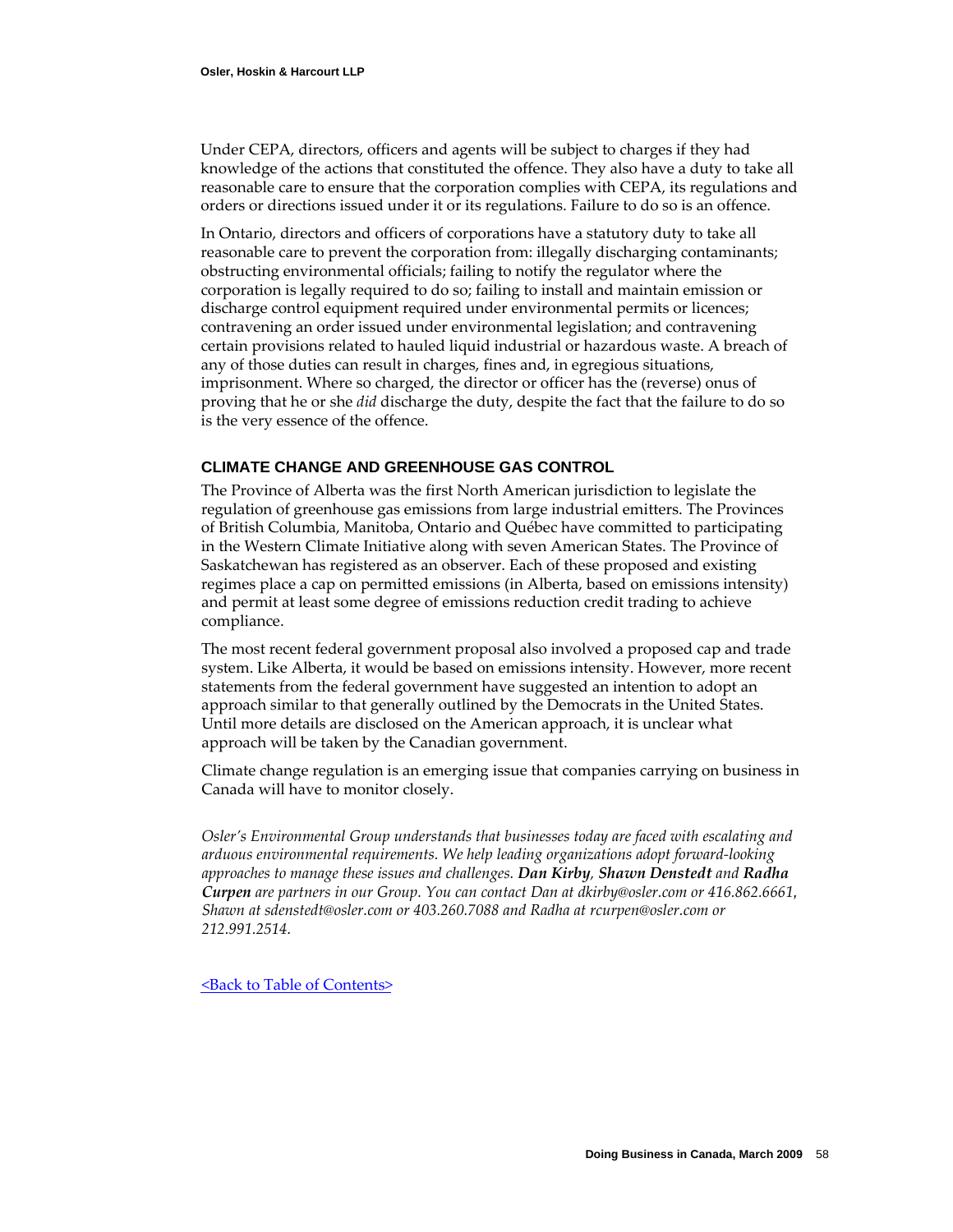# Regulatory Approvals for Energy Projects

By Shawn Denstedt

Proposed resource projects in Canada require a range of regulatory and environmental approvals from the federal and/or provincial/territorial governments, depending on the scope of the proposed project and where it is located. Consultation with Canada's aboriginal peoples oftentimes plays a significant role in the approvals process.

Since the federal and provincial governments share jurisdiction over the environment, federal legislation may apply to energy projects that have inter‐provincial or international characteristics, or that are wholly situated within a province or territory.

## **NATIONAL ENERGY BOARD**

The National Energy Board (NEB) is the primary federal energy regulatory agency. The NEB regulates inter‐provincial and international pipelines, international power lines, and the importation and exportation of energy to and from Canada. It also regulates onshore and offshore development in the Northwest Territories, Yukon and Nunavut, as well as offshore areas not within provincial jurisdiction, under the *Canadian Oil and Gas Operations Act*.

The purpose of the NEB is to promote safety and security, environmental protection, and efficient energy infrastructure and markets in the Canadian "public interest" (a balance of economic, environmental and social interests that changes as society's values and preferences evolve over time). In deciding whether to approve an energy application before it, the NEB must consider the overall public good that a project may create as well as its potential negative impacts.

## **FEDERAL ENVIRONMENT LEGISLATION**

Federal environmental legislation may also apply to energy projects. For example, the *Fisheries Act* applies where a proposed project would negatively affect fish and fish habitat managed by the federal Department of Fisheries and Oceans. Energy project proposals must also comply with provisions of the federal *Migratory Birds Convention Act* and the *Species at Risk Act*. Additionally, where equipment is to be erected or placed in navigable waters, approval under the *Navigable Waters Protection Act* may be required.

## *CANADIAN ENVIRONMENTAL ASSESSMENT ACT*

Projects that require certain federal government approvals may also trigger a federal environmental assessment under the *Canadian Environmental Assessment Act* (CEAA). This assessment may range from a comprehensive study for prescribed projects that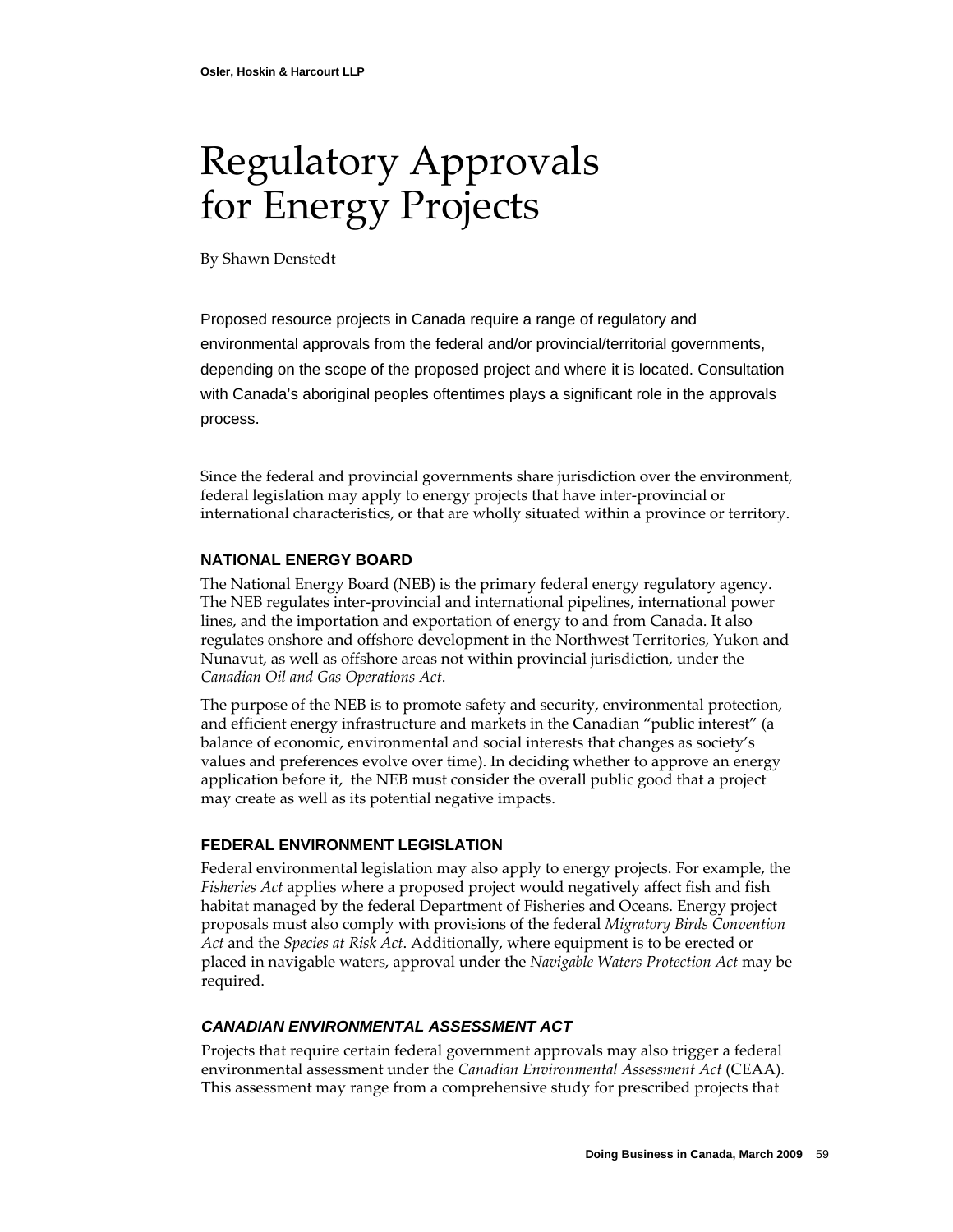have the potential for significant environmental effects to less detailed screenings of less significant projects. In certain cases, a review panel may be appointed and public hearings held.

## **PROVINCIAL**

Each province and territory maintains its own regulatory regime for approving energy‐related projects. Energy projects situated wholly within one province are subject to the legislation and authority of that province. The majority of oil and gasrelated activities under provincial jurisdiction are located in the provinces of Alberta and British Columbia, although there are also significant oil and gas activities in Saskatchewan, Newfoundland and Labrador, Nova Scotia and in Canada's northern territories.

## **Alberta**

The Energy Resources Conservation Board (ERCB) and Alberta Utilities Commission (AUC) are Alberta's primary energy regulators. These tribunals regulate upstream energy projects, intra‐Alberta electricity transmission and pipeline projects, and local distribution utility matters. The ERCB and AUC's mandates are to ensure the safe, responsible and efficient development of Alberta's energy resources, and to regulate the pipelines and transmission lines required to move these resources to market.

All significant steps in proposed energy projects require ERCB and/or AUC approval. Where a project is approved, a licence, order or permit is issued. Energy development applications are processed as either routine (generally with a turnaround time of 1 to 2 days) or non‐routine (which applications may take months to process and may involve public hearings). In a routine application, there are no landowner obligations and all technical, safety, public consultation and environmental requirements have been met. Landowner objections, community or environmental concerns, or objections from competing companies give rise to a non‐routine process.

Larger energy projects require an environmental assessment process and review under the Alberta *Environmental Protection and Enhancement Act* (the EPEA)*.* The ERCB and AUC consider the results of the assessment process in assessing the public interest.

## **British Columbia**

The Oil and Gas Commission (OGC), a Crown corporation, is primarily responsible for the regulation of oil and gas activities and pipelines in British Columbia. The OGC also provides for the effective and efficient review of applications; ensures that approved applications are in the public interest, having regard to environmental, economic and social effects; encourages the participation of First Nations; participates in planning; and educates and communicates with the public. The *Oil and Gas Commission Act* and the *Petroleum and Natural Gas Act*, along with their respective regulations, are the key statutes governing upstream oil and gas development.

The British Columbia *Environmental Assessment Act* (EAA) requires an environmental assessment review process for project proposals that exceed thresholds established by the *Reviewable Projects Regulation* (RPR). All such proposals must receive a certificate before they may proceed. The Environmental Assessment Office may review the process and co‐ordinates with all other governmental agencies, including the OGC. If a project proposal does not exceed the thresholds set out in the RPR, the OGC has jurisdiction over any environmental review, subject to a variety of statutes. The *Environmental Management Act,* for example, guides the OGC in discharging its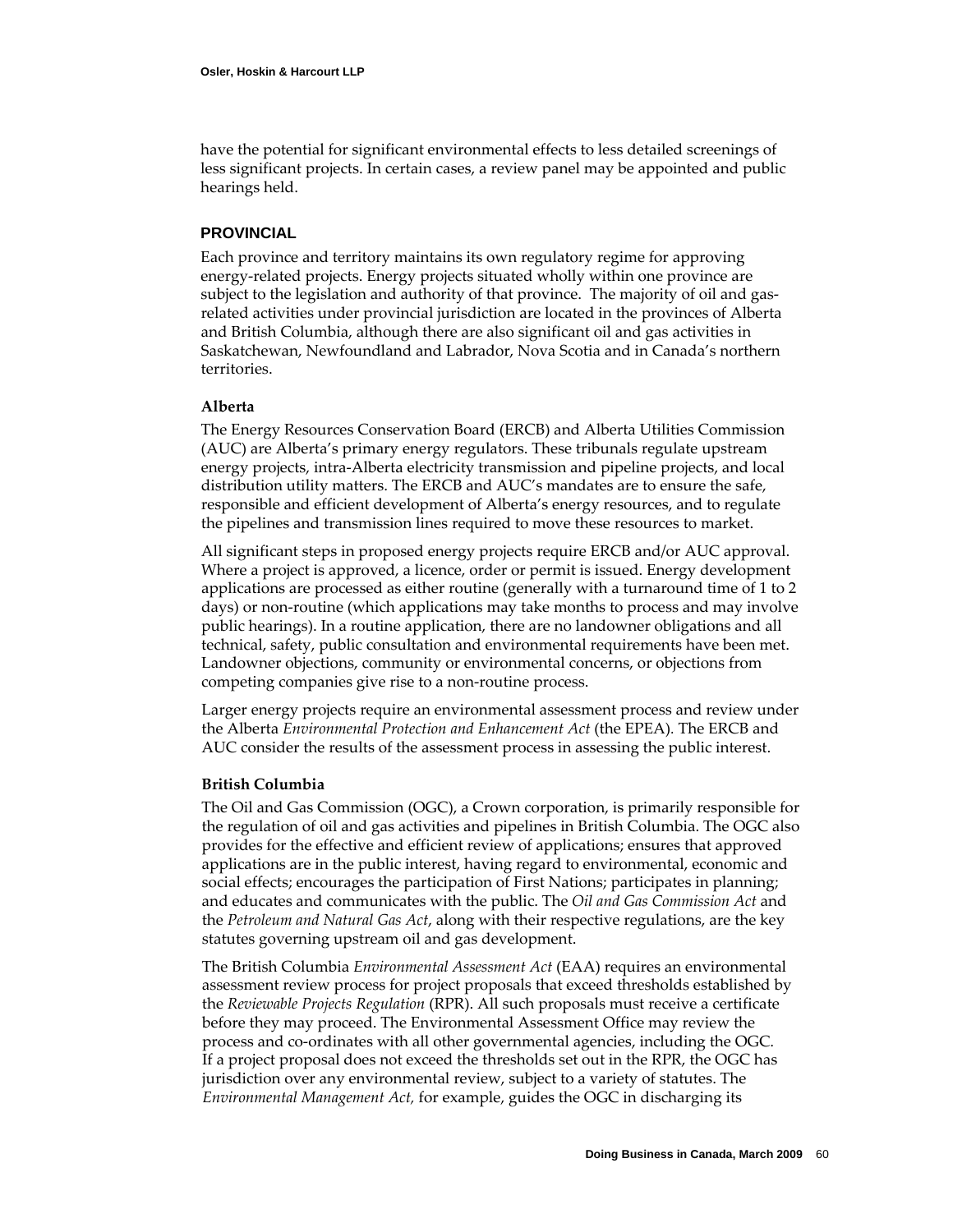responsibilities. Other applicable legislation includes the *Forest Act*; the *Forest and Range Practices Act*; the *Forest Practices Code*; the *Water Act*; and the *Heritage Conservation Act*.

## **FEDERAL-PROVINCIAL COOPERATION AGREEMENTS**

Both Alberta and British Columbia have entered into environmental cooperation agreements with the federal government that provide for a single, cooperative environmental assessment process where an environmental assessment of a proposed project is required under both the *Canadian Environmental Assessment Act* and Alberta's EPEA or British Columbia's EAA. These agreements minimize the duplication of efforts and ensure that an environmental assessment is conducted as efficiently and effectively as possible.

## **ABORIGINAL COMMUNITIES**

Given that aboriginal and treaty rights are protected by the *Constitution Act*, aboriginal issues can play a significant role in pursuing energy projects in Canada. Both the federal and provincial governments have a duty to consult with and, if appropriate, accommodate aboriginal communities (First Nation, Inuit, and Métis) when they have knowledge of the potential existence of aboriginal or treaty rights and are contemplating conduct that may adversely affect those rights. The scope of the duty depends on the circumstances under consideration; however, at all times, consultation must be conducted in good faith and with the intention of substantially addressing the concerns of the aboriginal community whose lands are at issue.

The duty to consult and accommodate arises when a government is asked to approve a regulatory or environmental application for a proposed resource project that would be developed on or near the traditional lands of aboriginal communities and that may adversely affect aboriginal or treaty rights. Governments are expected to inquire into and determine whether there is a potential infringement of those rights prior to making its decision and, if so, to accommodate those rights appropriately. Any infringement must be justifiable, failing which the resource developer risks a court order quashing the regulatory permit or licence issued by the government for violating the *Constitution Act.*

In practice, governments frequently delegate some (or all) consultative responsibilities to resource developers. They may also require resource developers to consult as part of the regulatory process, and the regulatory process itself can work to satisfy the Crown's duty. Consultation requirements usually include: providing information to the aboriginal community; identifying their interests and concerns; and taking action to avoid or mitigate negative impacts from the project (i.e., accommodation). Often, information is exchanged in the context of the environmental impact assessment through discussion with elders and the preparation of Traditional Land Use and Traditional Ecological Knowledge studies. In many cases, the project proponent will need to provide funds to enable the aboriginal community to review the project and environmental assessment documents, and to participate in the regulatory process.

In the context of a large resource project, developers may need (or choose) to negotiate agreements with the aboriginal community. Such agreements may be used to build positive, long‐term relationships with affected aboriginal communities. The agreement can provide for environmental mitigation measures, training and education opportunities, business opportunities, and cultural and traditional land use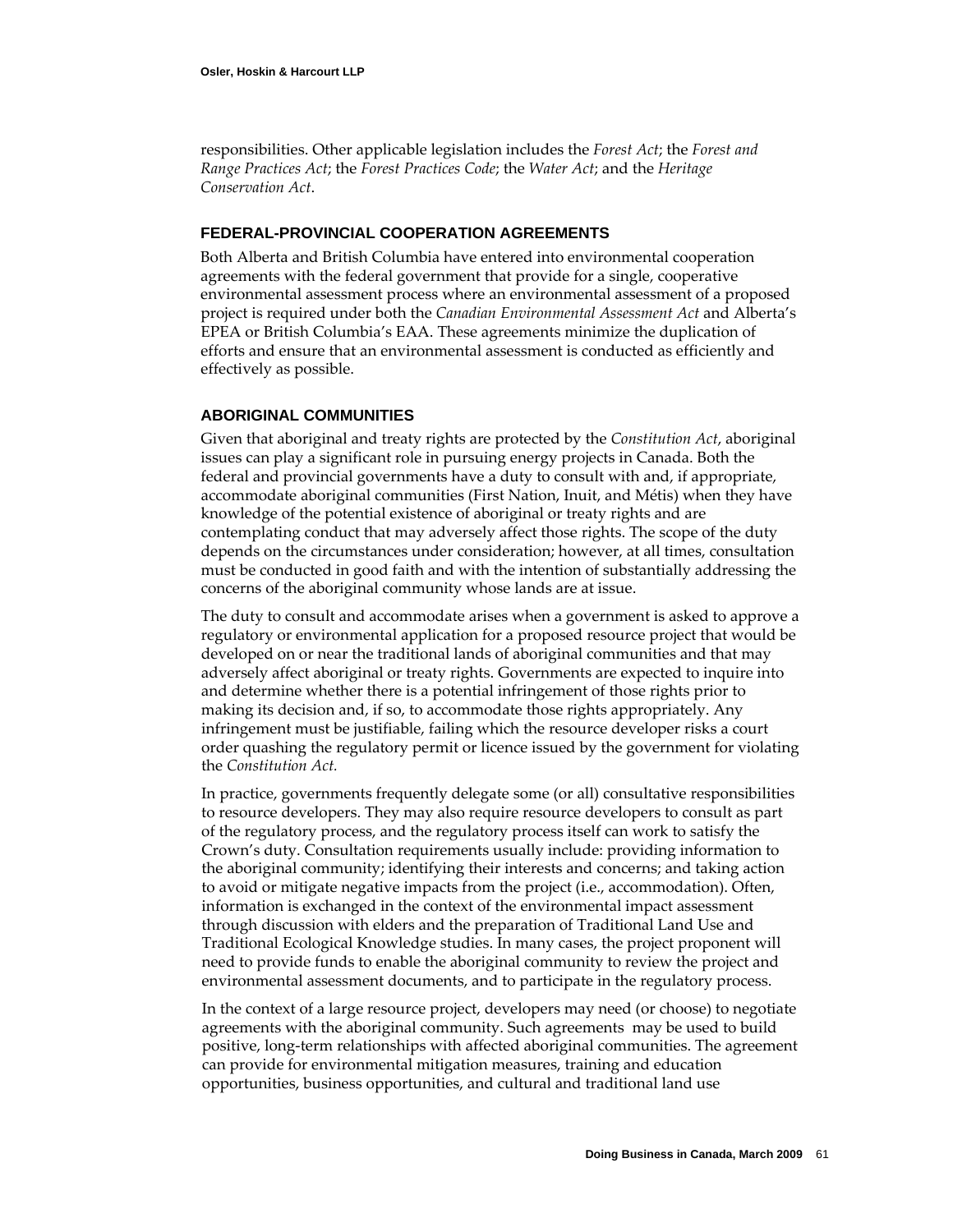commitments. Sometimes, the aboriginal community may seek equity participation in the project.

*Osler's Environmental Group helps energy project proponents navigate the increasingly complex and rigorous environmental and regulatory approvals process in Canada. Shawn Denstedt is Co‐Chair of our Group. You can contact Shawn at sdenstedt@osler.com or at 403.260.7088.*

<Back to Table of [Contents>](#page-2-0)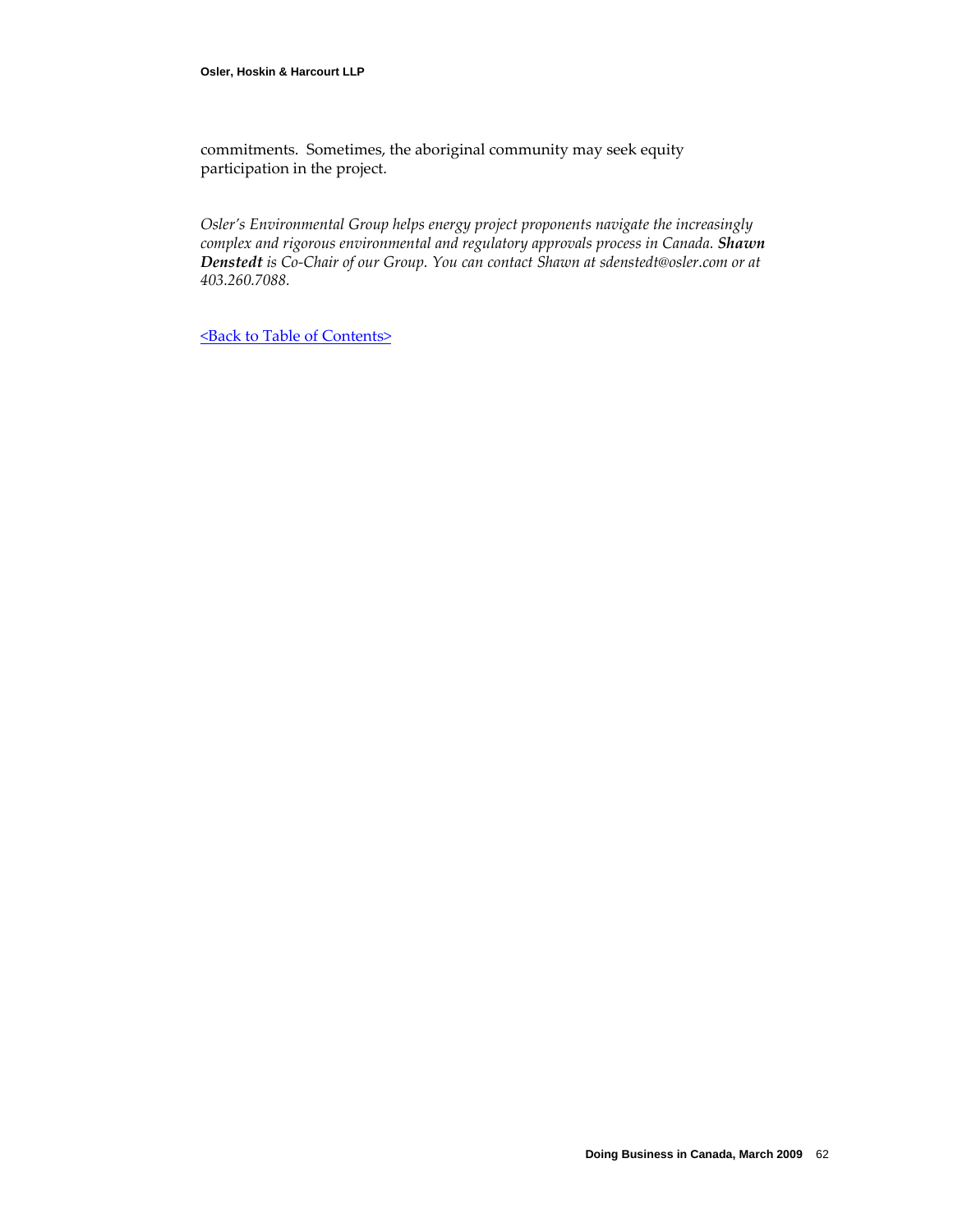## Foreign Investment in Canadian Real Estate

By George M. Valentini and Adrian Hartog

There are several legal structures available for investment in Canadian real estate. Understanding the principal issues involved in acquiring, leasing, financing or developing a property in Canada will assist a foreign investor in properly assessing the risks and rewards associated with any proposed investment.

The provinces have primary responsibility for property law in Canada. In all provinces except Québec, property law has developed through the English common law process. In Québec, property law is governed by the *Civil Code of Québec* (which is derived from the *Napoleonic Code*.) There is no constitutional protection for property rights in Canada. Consequently, property can be expropriated by government and quasi‐governmental authorities; but, appropriate compensation must be paid.

Interests in land are generally held directly in fee simple or by leases as leasehold interests. Condominium or strata title ownership is also common throughout Canada. All provinces maintain a system of public land titles registration whereby ownership can be verified and through which interests in land are registered.

## **INVESTMENT VEHICLES**

There are several legal structures available for investment in Canadian real estate, including: a general partnership, a limited partnership, co‐ownership (commonly known as a "joint venture"), a corporation, a trust, personal ownership or any combination of the forgoing. The choice of an appropriate investment structure will be governed by factors such as tax planning requirements, liability issues and business considerations and each foreign investor's rules and regulations. (For more information, see the Chapter, "Forms of Business Organization in Canada" starting on page [4](#page-6-0).)

## **ACQUISITIONS**

The first document in any real estate acquisition is normally the Agreement of Purchase and Sale between the purchaser and the vendor. This agreement should contain all necessary business terms for the transaction, including the description of the land, purchase price, deposit (if any), closing date and any other special terms. These agreements also typically contain conditions for the benefit of the purchaser and/or vendor, as well as representations and warranties by the vendor and, to a lesser extent, the purchaser.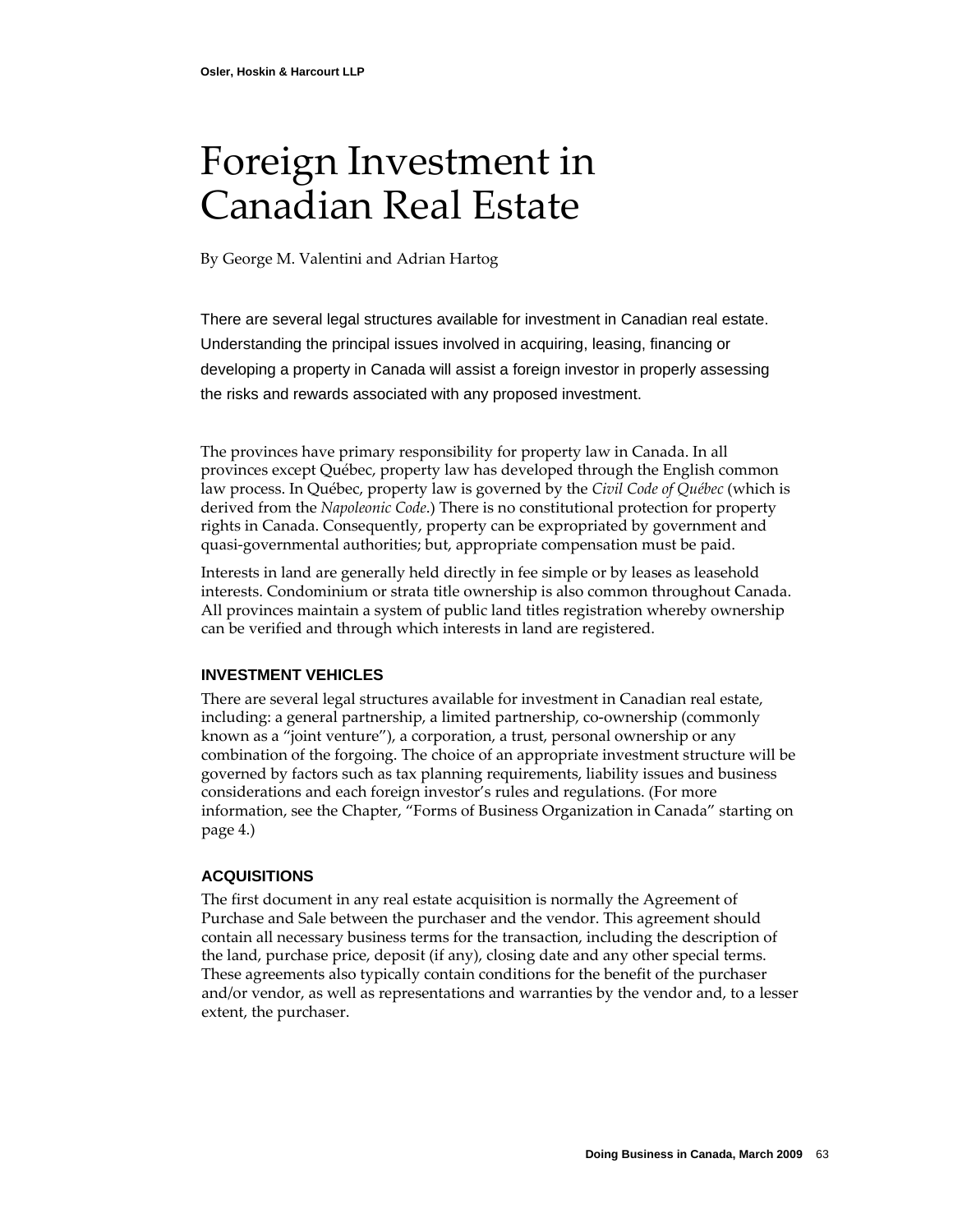## **Due Diligence**

Once the agreement of purchase and sale is signed, it is generally the responsibility of the purchaser (usually through counsel) to conduct due diligence concerning the property being acquired. This includes title and zoning searches and a review of any leases and surveys of the property. An independent engineering review of the property (particularly property with older buildings) is commonly conducted.

## **Title Insurance**

The purchaser's counsel may provide a title opinion to the purchaser, although title insurance similar to that available in the United States is available throughout Canada and is quite commonly obtained in real estate transactions. With title insurance, the purchaser relies on the policy for its confirmation of title, not on a lawyer's title opinion.

## **LEASING**

## **Ground Leases**

Property may be leased as well as purchased. One form of leasing arrangement is a long term ground lease, in which a tenant leases vacant land and develops it. Once the development is complete, the ground tenant sublets space to retail, office or industrial tenants, depending on the type of development. Ground leasehold interests may be bought and sold in a manner similar to fee simple property interests.

## **Commercial Leasing**

Most commercial office and retail space, and much of the standard industrial space in Canada, is available only through a commercial lease. Most commercial lease transactions start with an agreement to lease. An agreement to lease is typically a binding agreement that contains the business terms agreed upon by the parties, including the space, term, rent and any tenant inducements. Commercial leases in Canada are typically on a net/net rental basis, which requires a tenant to pay basic rent plus a proportionate share of the realty taxes, insurance, utility and other maintenance charges for the commercial building. In a retail lease, a tenant may also be required to pay rent based on a percentage of its annual sales.

## **Residential Leasing**

Residential leases are regulated by provincial legislation. In some cases, the applicable legislation will override the terms of the lease agreement, regardless of the intention of the parties. In some provinces, the ability of the landlord to increase residential rents is limited by provincial regulation.

## **FINANCING**

Most real estate financing is arranged through institutional lenders such as banks, trust companies, pension funds, credit unions and insurance companies. Credit terms will vary from institution to institution and will depend on the nature of the transaction and the risks involved.

## **Interest Rate**

Interest rates on real estate financings can be either fixed for a specified period of time or variable, based on a "prime rate" set by the lending institution on a periodic basis.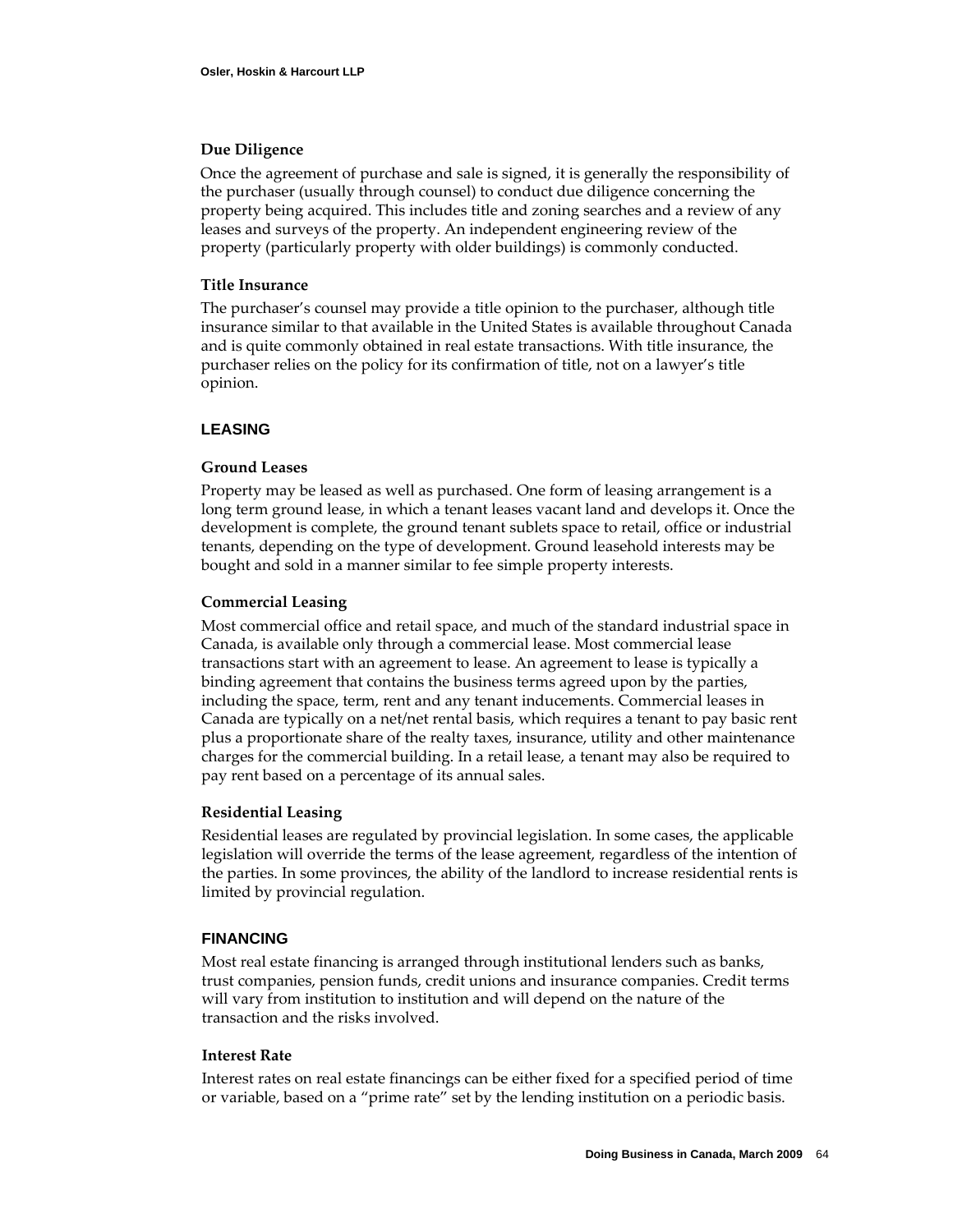The prime rate is based on a rate announced by the Bank of Canada from time to time. A borrower may consider borrowing in other currencies and has a choice of interest rate pricing, including applicable Government of Canada Bond Rates, the London Interbank Offered Rate (LIBOR) and bankers' acceptances. Certain fees, such as commitment and processing fees, are normally charged by lenders. Typically, it will be the borrower's responsibility to pay for all of the lender's legal and other costs in arranging property financing.

## **Primary and Collateral Security**

Lending institutions typically take both primary and collateral security in real property and related assets to secure the loan. Typical primary security includes: a mortgage or charge, a debenture containing a fixed charge on real property or, in some cases where more than one lender is involved, a trust deed securing mortgage bonds or debentures and including a specific charge over real property. Collateral security often includes: assignments of leases and rents, general security agreements and personal guarantees.

## **Foreign Lenders**

Because many foreign lenders in Canada are subsidiaries of the world's major banks, they typically participate by way of syndicated loans which are often arranged by major Canadian lending institutions. Whether through a syndicate or directly, foreign lenders may be subject to certain withholding and other forms of taxes on the interest paid to them.

## **ENVIRONMENTAL CONCERNS**

Canada has many detailed laws concerning the protection of the environment. These laws attribute liability for environmental damage to the owner of land and to polluters.

A property owner has certain duties in connection with the discharge of contaminants and hazardous materials into the environment from its property. Note that liabilities associated with improper waste management practices can be inherited by subsequent owners of a property.

#### **Environmental Risk Assessment**

A purchaser should assess the environmental risks associated with a property being purchased. In Canada, government officials do not "certify" that a property is free from such risks. A property's environmental status can be ascertained by inspecting applicable company and public records. In many cases, a purchaser will want to do an "environmental audit" of the property which may include conducting scientific testing and a technical analysis of the property. Lending institutions often require such an audit before advancing any funds.

## **DEVELOPMENT CONTROLS**

Property development is provincially regulated, primarily at the municipal level. Municipalities typically control land use and the density of development through official plans and zoning by‐laws. Many of them impose development charges on new developments within their jurisdiction. Several provinces restrict and regulate the ability of an owner to subdivide property.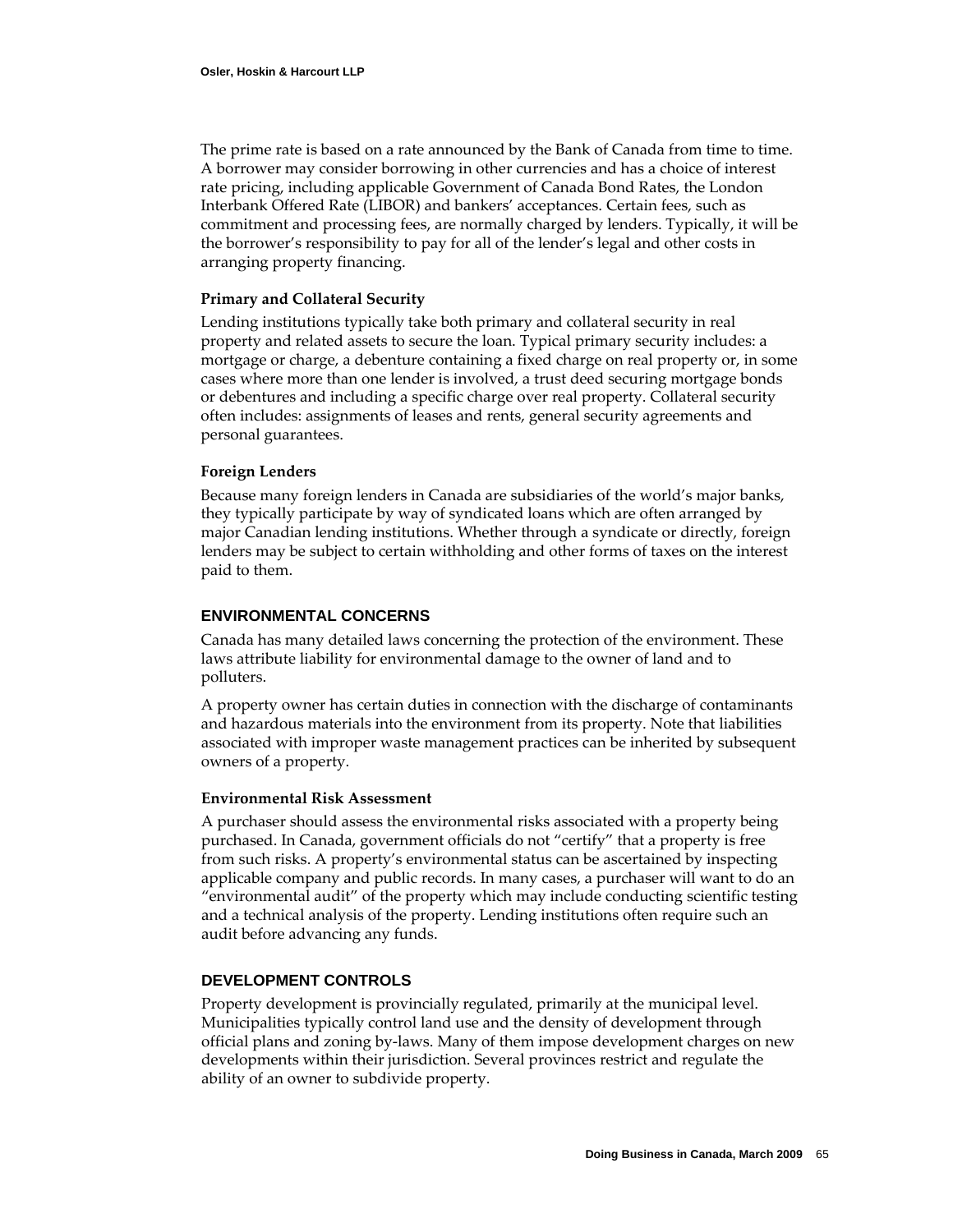Construction of new projects is also subject to provincial and municipal legislation. In addition to regulating the maintenance of existing structures, building codes set specific standards for the construction of buildings. Before construction commences, most municipalities require building permits and all regulatory approvals must be obtained.

## **Real Estate Brokers Legislation**

Generally, a person who wishes to dispose of or acquire real estate will seek the assistance of a real estate broker. Real estate brokers are subject to special regulation in Canada. Each province has legislation that regulates the trade in real estate. Such regulation is designed to better protect consumers and instill confidence in the buying and selling of real estate.

In Ontario, the Real Estate Council of Ontario (RECO) is responsible for regulating trade in Real Estate and administering the *Real Estate and Business Brokers Act, 2002* (REBBA) which came into force on March 31, 2006. Under REBBA, all brokerages, brokers, salespersons and any person involved in the trade in or of real estate must be registered with RECO. Members of RECO accept a Code of Ethics that forms part of the legislation and defines how members are to conduct themselves in doing business in Ontario. RECO can lay charges under the statute, and its Registrant has the authority to propose, revoke or put conditions on a broker's registration. RECO provides for a complaints, compliance and discipline process to ensure that effective action is taken in instances where a RECO member has acted in an unethical manner.

## **Mortgage Brokers Legislation**

As with real estate brokers, mortgage brokers, lenders and administrators are subject to specific regulations in Canada. These regulations are governed by various pieces of provincial legislation. In Ontario, the *Mortgage Brokerages, Lenders and Administrators Act, 2006* went into full effect in 2008. The Act requires all mortgage brokerages, administrators, brokers and agents to obtain a licence to do business in Ontario. Similar legislation either exists or is under consideration in most of the other provinces.

*Osler's Real Estate Group understands the many forces that come into play in today's increasingly complex and sophisticated commercial real estate market. George Valentini and Adrian Hartog are partners in our Group. You can contact George at gvalentini@osler.com or 416.862.6649 and Adrian at ahartog@osler.com or 416.862.6543.*

<Back to Table of [Contents>](#page-2-0)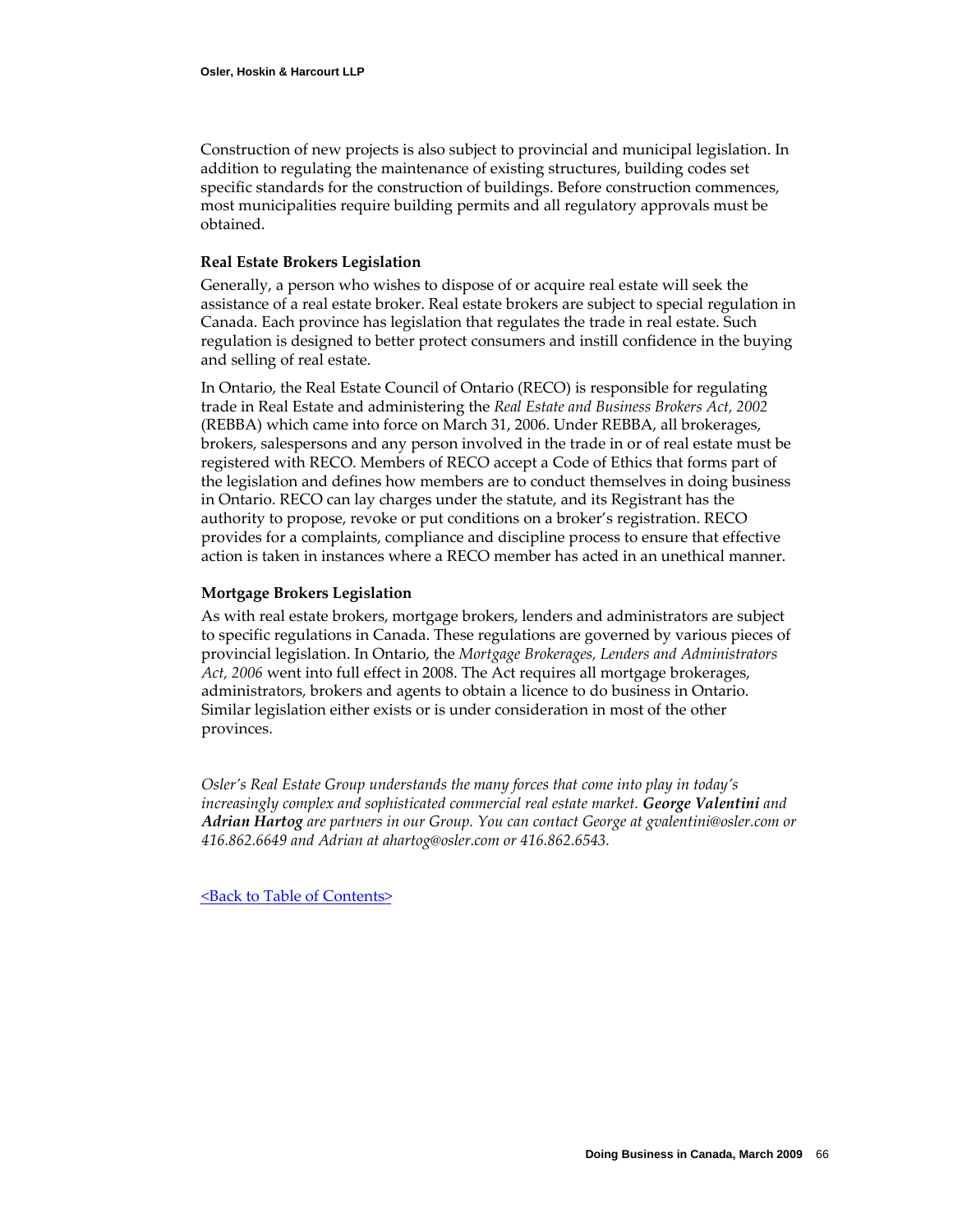## Doing Business in Québec

By Anne‐Marie L. Lizotte

Québec's distinct language, culture and legal system present unique challenges for foreign entities considering doing business in Canada's second largest province. In particular, foreign businesses interested in the Québec marketplace must adhere to the province's French language requirements.

The *Charter of the French Language* (Charter) establishes French as the official language of Québec and governs the use of the French language in a broad range of activities. The Charter sets forth the fundamental right of every person to have all firms doing business in Québec communicate with him or her in French. The Office of the French Language (OFL) is the provincial authority that oversees the use of French in commerce and business. The OFL has stated that a firm that maintains an address in Québec or conducts business in Québec by soliciting Québec residents is carrying on business in Québec and, therefore, is subject to the Charter.

## **Business Name in French**

The *Act respecting the Legal Publicity of Sole Proprietorships, Partnerships and Legal Persons* and the Charter require companies carrying on business in Québec to have a firm name in French. According to the OFL, the French firm name does not have to be adopted as a French version of the firm's corporate name. However, generally, this is preferable to avoid situations where, on the one hand, Québec law requires the use of the French firm name alone (i.e., without the English name) and, on the other hand, corporate law requires the use of the corporate name for the same purpose.

Generally speaking, a French firm name may be accompanied by its English version, provided that the French version appears at least as prominently as the English version; however, in some cases, use of the English version of a firm name is only permitted if the French version is "markedly predominant" – meaning that the French text must have a much greater visual impact than the text in another language.

## **Common Business Applications in French**

Similarly, all documents used in common business applications must be translated into French, and the French must be displayed at least as predominantly as the English translation. There are specific instructions in the Charter dealing with:

- *Product labelling:* Every inscription on a product, its container or wrapping, or on a leaflet, brochure or card supplied with it, including the directions for use and warranty certificate, must be drafted in French. This requirement extends to labels containing, for example, washing instructions and sizes.
- *Employment forms, order forms, invoices, etc.***:** Employment application forms, order forms, invoices, receipts, catalogues, brochures and almost every other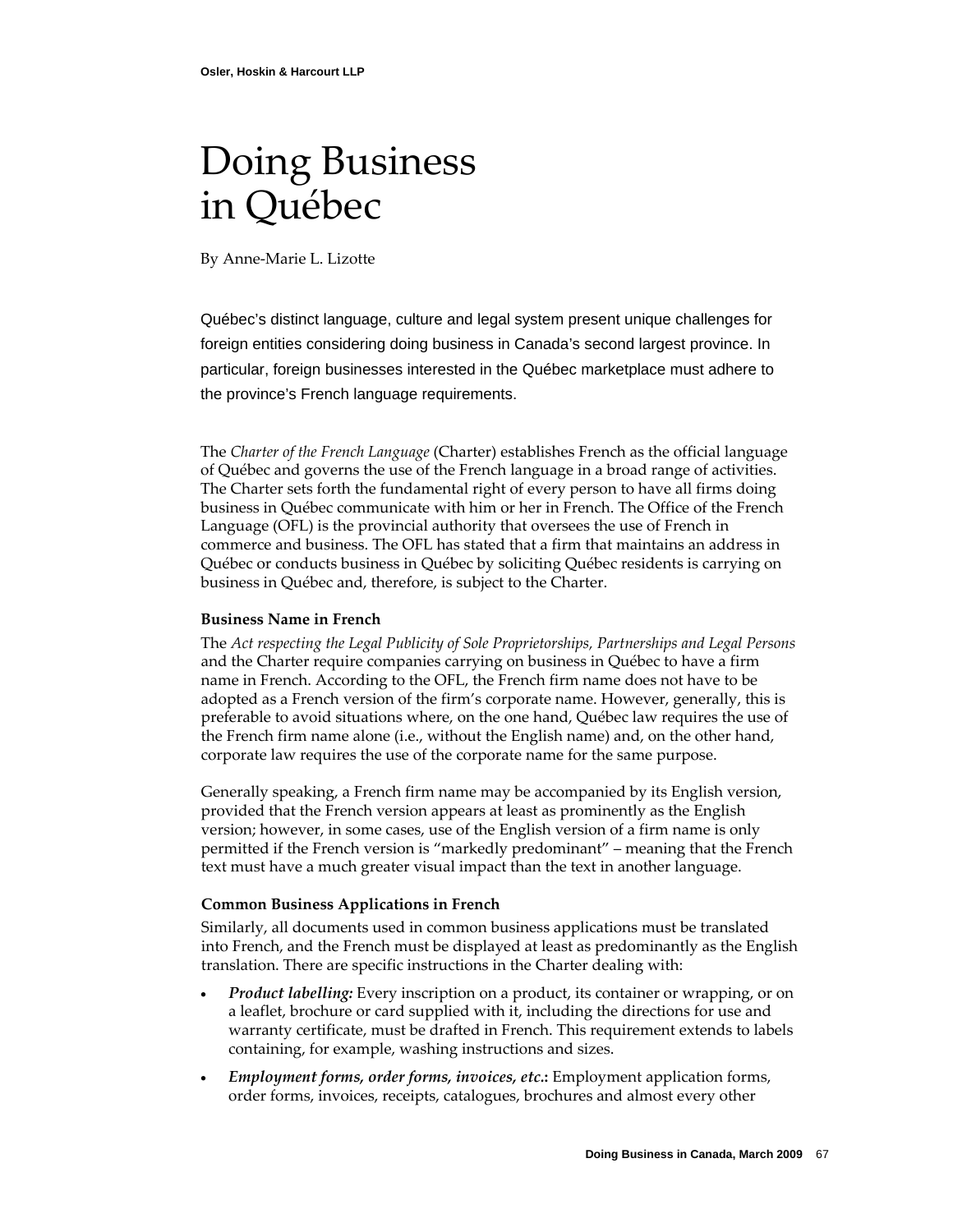document designed for use by employees or customers must be produced in French or in a bilingual version.

- *Public signs, posters and commercial advertising***:** Public signs, posters and commercial advertising may also be bilingual, provided that the French translation is "markedly predominant." However, large billboards or signs that are visible from any part of a public highway must be *exclusively* in French, unless they are displayed on the firmʹs premises. Likewise, signs on public transportation vehicles, such as buses and subways, must be exclusively in French, unless they are used regularly to transport passengers or merchandise both inside and outside of Québec, in which case the signs may be bilingual.
- *Websites***:** Commercial advertising posted on a website must also be drawn up in French. Alternatively, it may be bilingual, provided that the French version is displayed at least as prominently as the English version.
- *Trade‐marks***:** As stated above, any "recognized" trade‐mark within the meaning of the Canadian *Trade‐marks Act* (which recognizes both registered and unregistered marks) may appear in English only in a business firmʹs catalogues, brochures, public signs, posters and commercial advertising, provided that a French version of such trade‐mark has not been registered.

## **Language as a Condition of Employment**

Employers are prohibited from dismissing, laying off, demoting or transferring a staff member for the sole reason that he or she is exclusively French-speaking or has insufficient knowledge of the English language. An employer is prohibited from making knowledge of the English language a condition of obtaining employment, unless the nature of the duties requires such knowledge. Normally, in Québec, people who work in retail stores and who are dealing with customers need at least a basic knowledge of English to enable them to serve customers in either language.

#### **Francization Programs**

An enterprise in Québec which employs more than 50 employees must register with the Office de la langue française. If the Office considers that the use of French is not generalized at all levels of the enterprise, the enterprise will have to adopt a francization program.

An enterprise employing 100 or more persons must form a francization committee. Where necessary, the committee will have to devise a francization program and supervise its implementation. Certificates of francization will be issued in each case where the Office is satisfied with the enterprise's linguistic situation.

#### **Penalties for Non‐compliance**

Any corporation that contravenes the Charter is liable for each offence to a fine of up to \$1,400 and, for any subsequent conviction, to a fine of up to \$7,000. Recent amendments have extended liability to those distributing, selling by retail trade, renting, offering for sale or rental or otherwise marketing a product, computer software or a publication not in compliance with the Charter.

## **EMPLOYMENT AND LABOUR LAW**

Québecʹs employment laws share many similarities with those of other Canadian provinces in areas such as occupational health and safety, workers' compensation and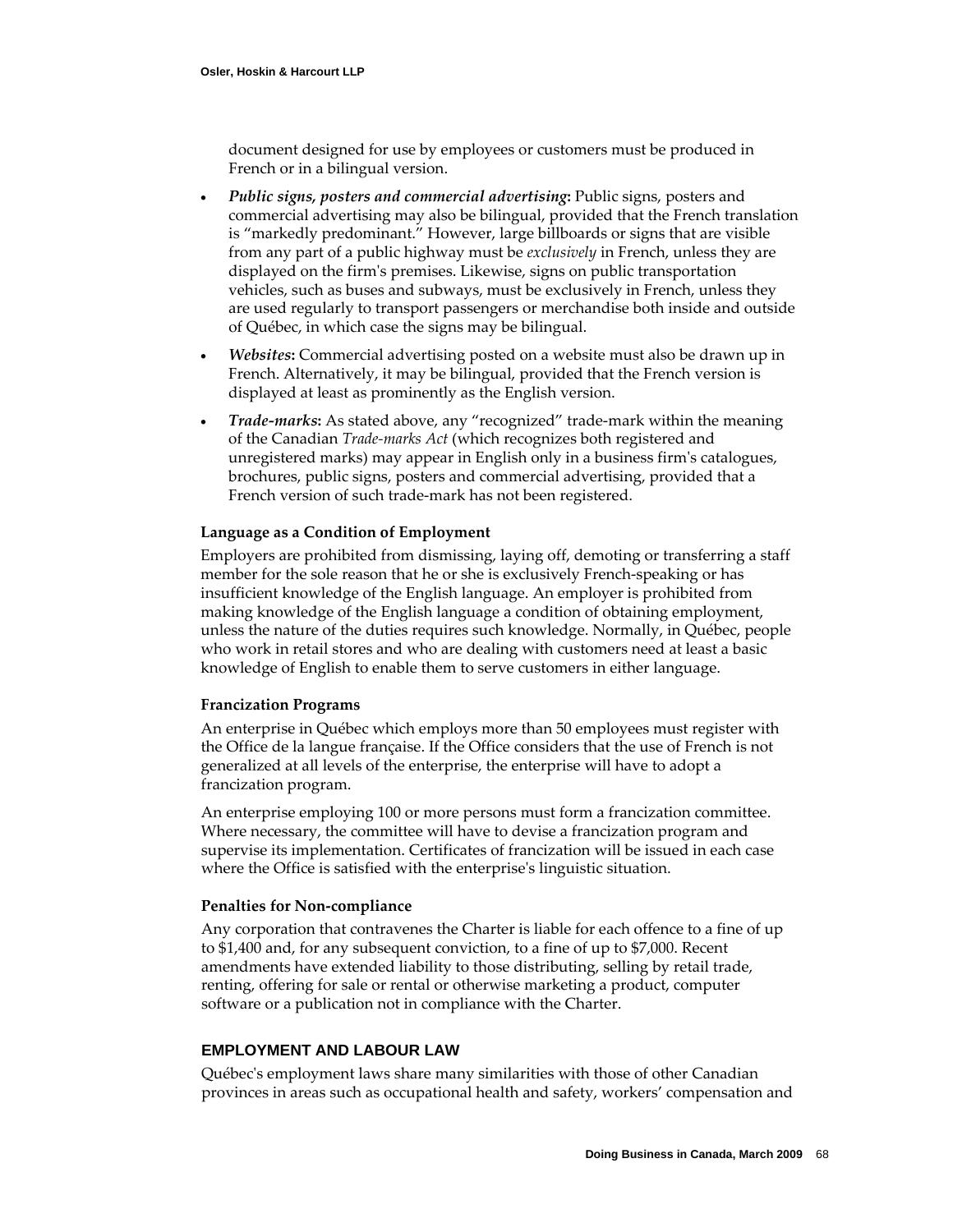pay equity; but, there are some unique aspects to consider. Three major statutes govern employment in Québec.

## *Civil Code of Québec* **(CCQ)**

Generally, the CCQ governs the employment contract. It provides that the employer has to take measures consistent with the nature of the work to protect the health, safety and dignity of the employee. It also confirms the right of the parties to include a non-competition clause in a contract, provided it is limited as to time, place and type of employment. The CCQ provides that an employment contract will not be terminated by a sale of the business or any change in its legal structure by way of amalgamation or otherwise, and will be binding on any successor employer.

Either party to an employment contract with an indeterminate term may terminate the contract, subject to reasonable prior notice. One of the parties may always terminate the contract, without prior notice, for a serious reason. The CCQ also provides that a "choice of law" clause in an employment contract may be unenforceable if it results in depriving the worker of the protection to which he or she is entitled under the mandatory provisions of the law of the country where the worker habitually carries on his or her work. The "choice of law" cannot be forced upon a worker. Article 3149 of the CCQ provides as follow:

 A Québec authority also has jurisdiction to hear an action involving a consumer contract or a contract of employment if the consumer or worker has his domicile or residence in Québec; the waiver of such jurisdiction by the consumer or worker may not be set up against him.

## **Québec** *Labour Code*

Unionized employees are governed by the Québec *Labour Code*. The *Canada Labour Code* and the Québec *Labour Code* are essentially similar, except that the *Canada Labour Code* is broader. The latter Code includes issues that are dealt with in Québec under other legislation, such as *An Act respecting labour standards* or *An Act respecting Occupational health and safety*. One distinction between the two Codes that may be important is that the *Canada Labour Code* does not include anti‐scab measures.

## *Labour Standards Act*

The *Act respecting Labour Standards* applies to employees regardless of where they work. It includes employees who perform work both within and outside of Québec for an employer whose undertaking is in Québec. The Commission des normes du travail supervises the implementation and application of labour standards. Any employer who pays remuneration to an employee must also pay a contribution to the Minister of Revenue and file an annual statement. An employerʹs contribution is equal to the product obtained by multiplying the rate fixed by regulation (not exceeding 1%) by the remuneration, subject to the contribution paid by the employer during the year.

#### *Significant Provisions*

Other employment standards provisions include the following:

- Equal rates or wages have to be paid for the same tasks;
- There is also a minimum wage, determined by regulation, which is currently \$8.50;
- Employees must be paid at intervals not greater than 16 days;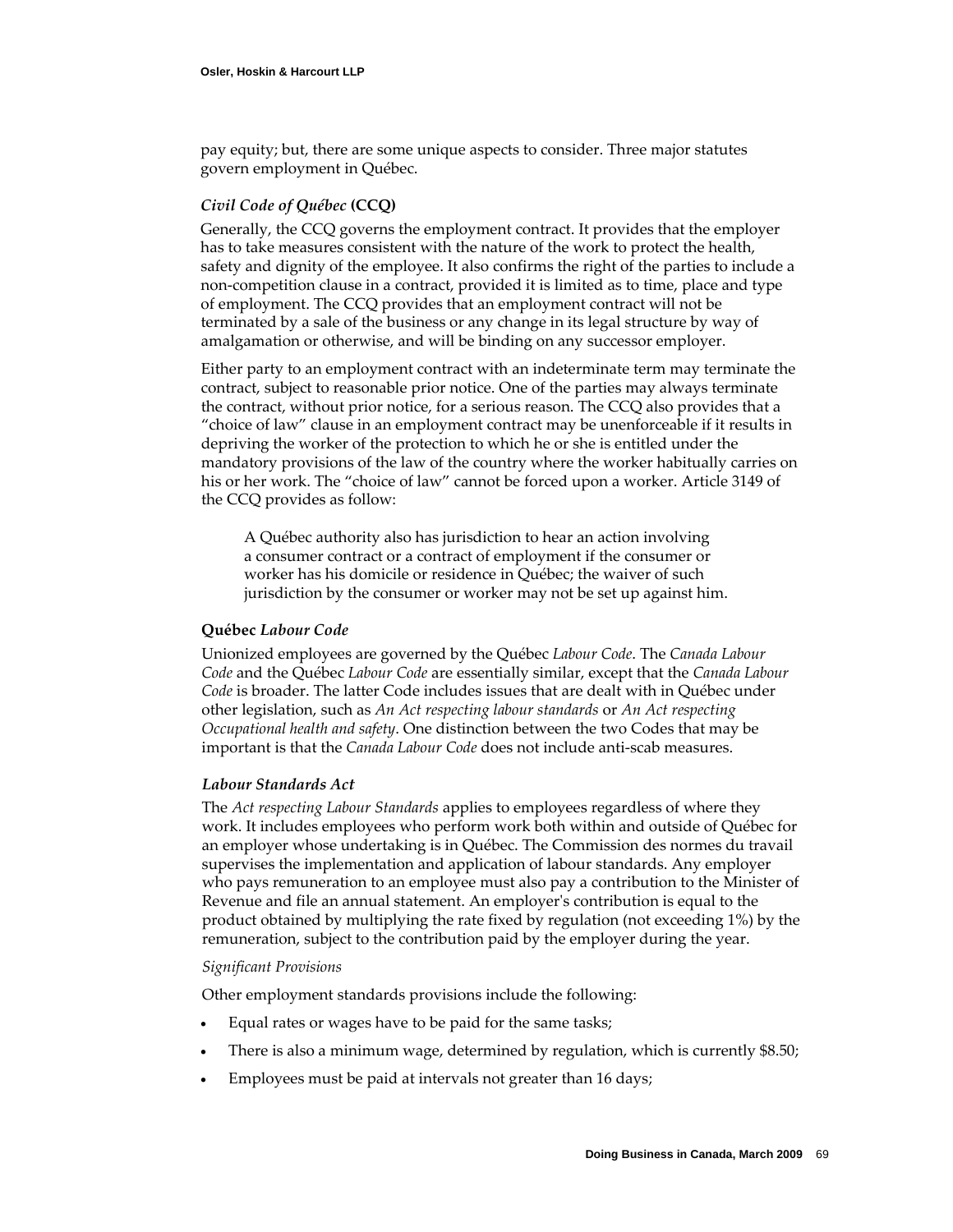- The regular work week is 40 hours. Overtime work entails a premium of 50% of the prevailing hourly wage paid to the employee;
- Minimum annual leave with pay is two weeks after one year of uninterrupted service and three weeks after five years;
- Prior written notice of termination or layoff of one week is required if the employee has worked for more than three months but less than one year. The notice period is two weeks for an employee who has worked between one to five years; four weeks for an employee who has worked between five to ten years; and eight weeks for an employee who has worked ten years or more;
- Sale or concession of the whole or part of a business does not invalidate a claim arising from the application of the Act; the former employer and new employer are bound jointly and severally;
- Work performed by children under the age of 14 is prohibited;
- Labour standards contained in the *Labour Standards Act* and the regulations are mandatory; and
- Fines between \$600 and \$6,000 may be levied, depending on the offence.

*Osler's Montreal office offers fully integrated services and seamless service in both French and English, providing exceptional service to companies doing business in Québec. Anne‐Marie Lizotte is a partner in our Montreal office. You can contact Anne‐Marie at amlizotte@osler.com or 514.904.5381.*

<Back to Table of [Contents>](#page-2-0)